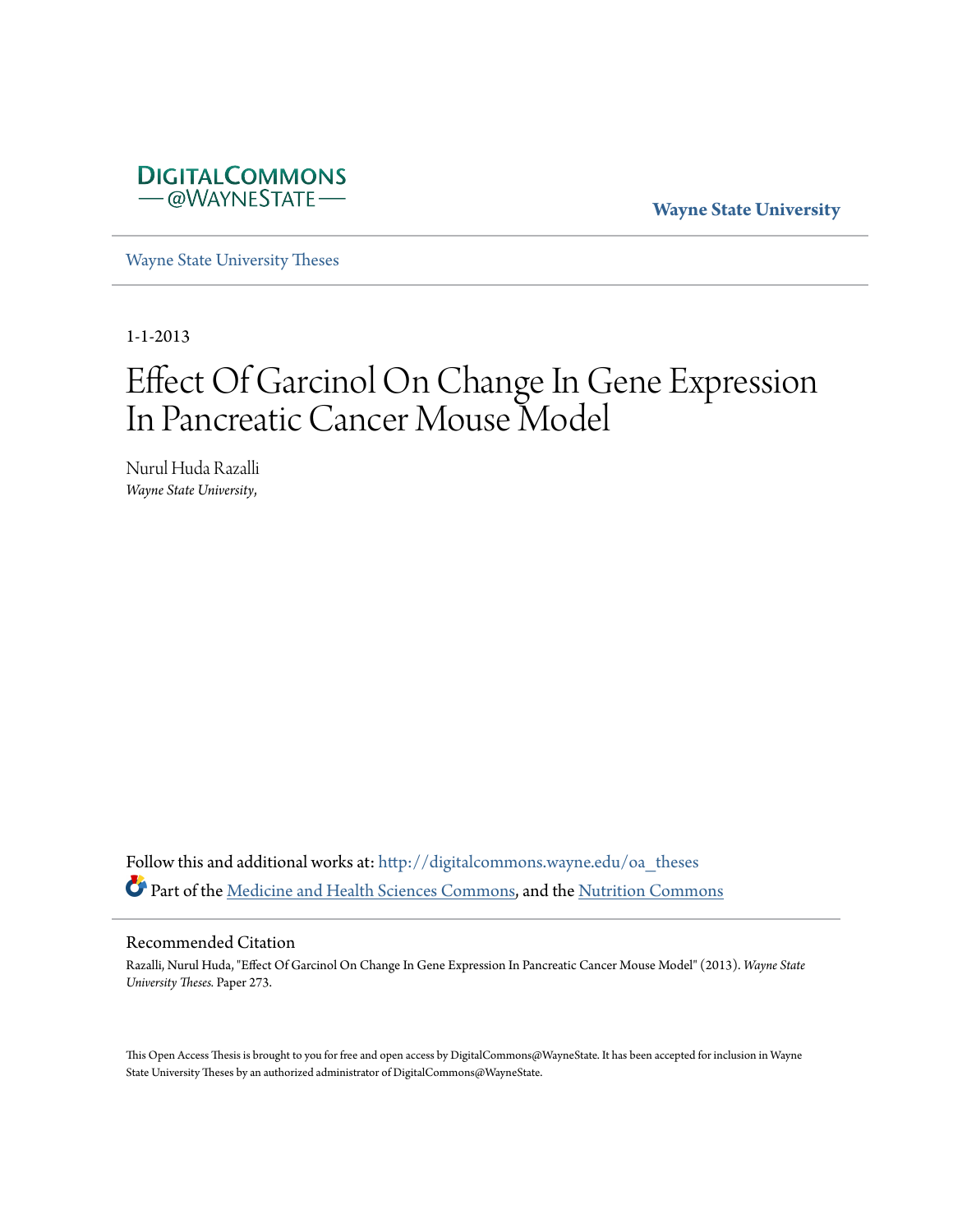# **EFFECT OF GARCINOL ON CHANGE IN GENE EXPRESSION IN PANCREATIC CANCER MOUSE MODEL**

by

# **NURUL HUDA RAZALLI**

## **THESIS**

Submitted to the Graduate School

of Wayne State University,

Detroit, Michigan

in partial fulfillment of the requirements

for the degree of

# **MASTER OF SCIENCE**

2013

MAJOR: NUTRITION AND FOOD SCIENCE

Approved By:

Advisor Date

 $\overline{\phantom{a}}$  , and the contract of the contract of the contract of the contract of the contract of the contract of the contract of the contract of the contract of the contract of the contract of the contract of the contrac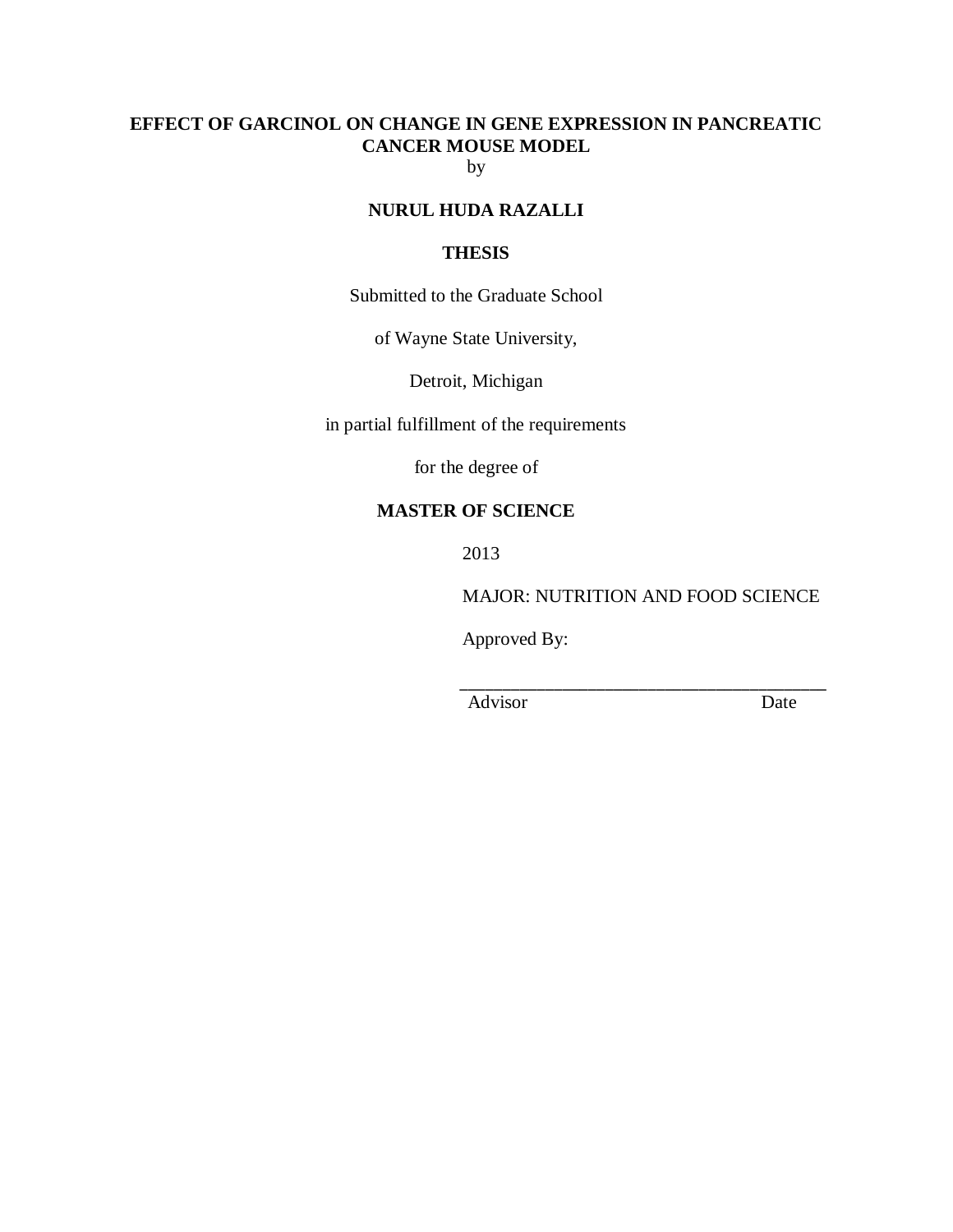# **© COPYRIGHT BY**

# **NURUL HUDA RAZALLI**

**2013**

**All Rights Reserved**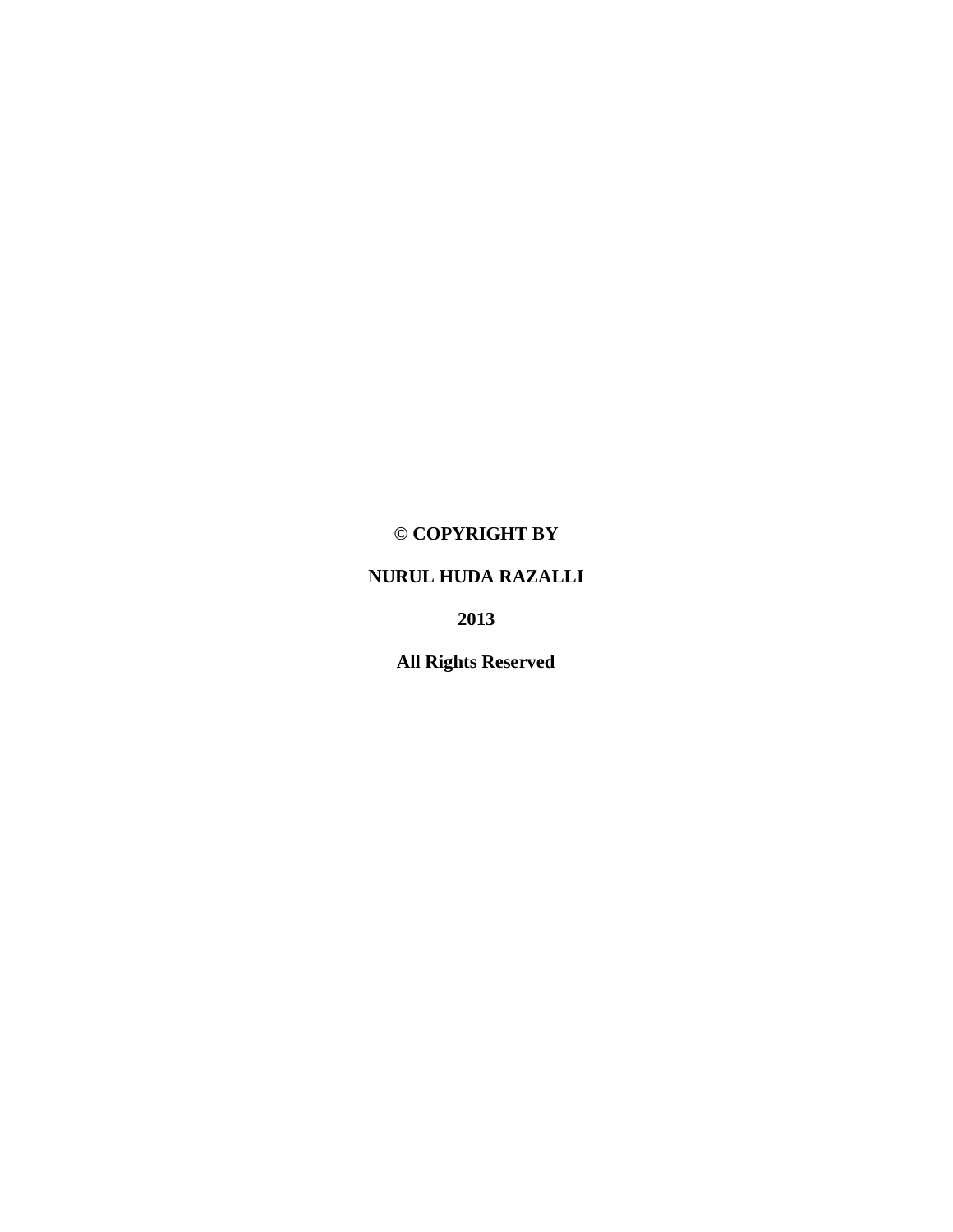## **DEDICATION**

I would like to dedicate this work to my fellow colleagues of the Nutrition and Dietetic Program, Universiti Kebangsaan Malaysia. Thank you for the endless support, may this work be a great start to more researchers to come and may we continue to actively contribute to the quest of finding the cure to cancer and other diseases through nutrition.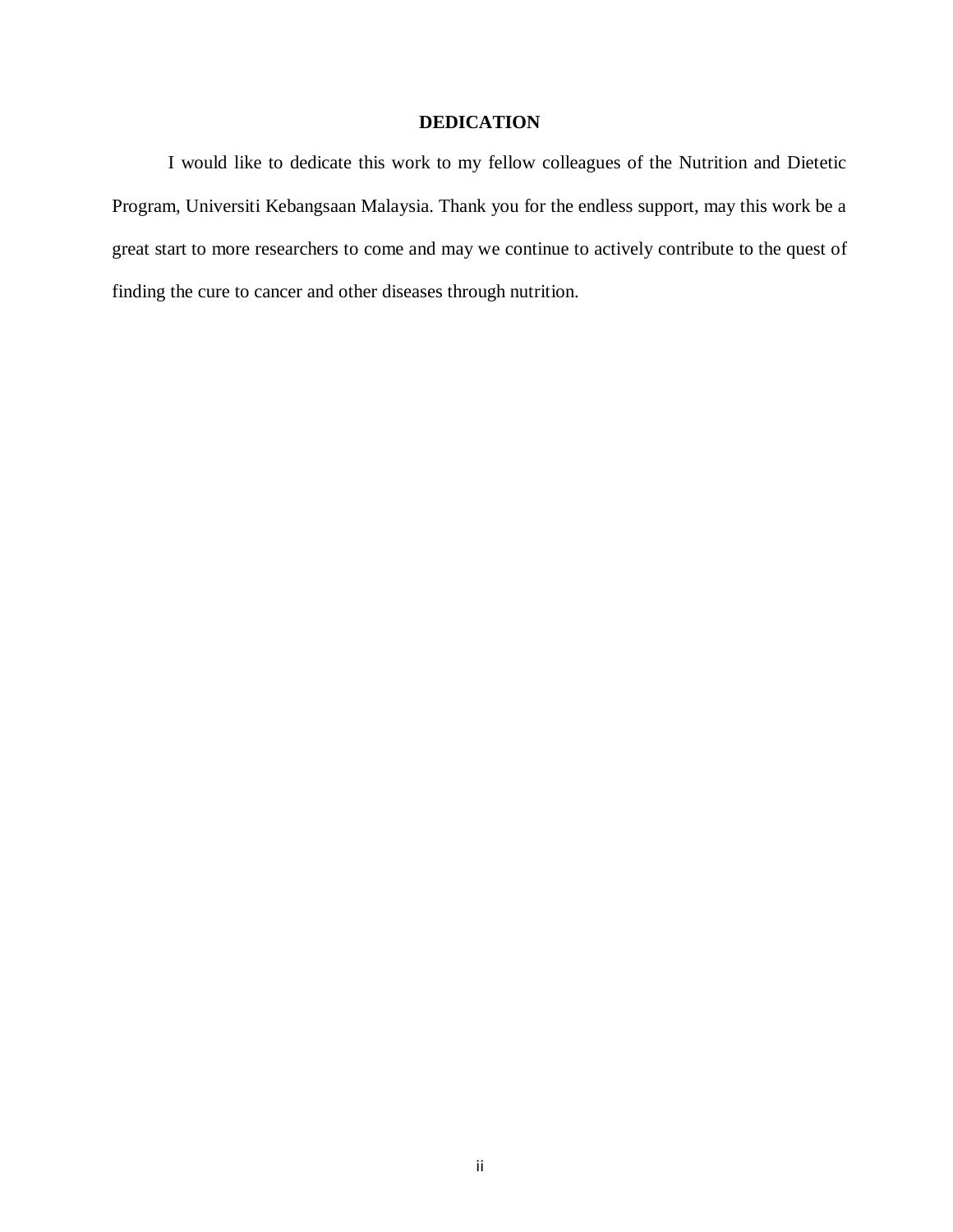#### **ACKNOWLEDGMENTS**

First and foremost, I would like to express my sincere gratitude to my advisor Dr Smiti Gupta for the continuous support throughout my Masters study, for her patience, motivation, and immense knowledge. Her guidance helped me in all the time of research and writing of this thesis. Besides my advisor, I would like to thank my thesis committee: Dr Pramod Khosla and Dr Ahmad Heydari for their encouragement and constructive comments. My sincere thanks also goes to Dr Arvind Goja, for his continuous help since I first join in the lab. I would also like to thank Nadia Saadat for always encouraging me in all aspects. It was a great experience to work on and be part of her Phd research. I thank my fellow labmates in Gupta Lab: Andreea Geamanu, Lichchavee Rajasinghe, Shilpa Vemuri, Aminder Gill, Yan Wu for the stimulating discussions and helpful hands. Finally, I would like to thank my family: my parents Razalli Jantan and Rokiah Ismail, and my siblings for their continuous love, prayers and endless support for me in whatever I do.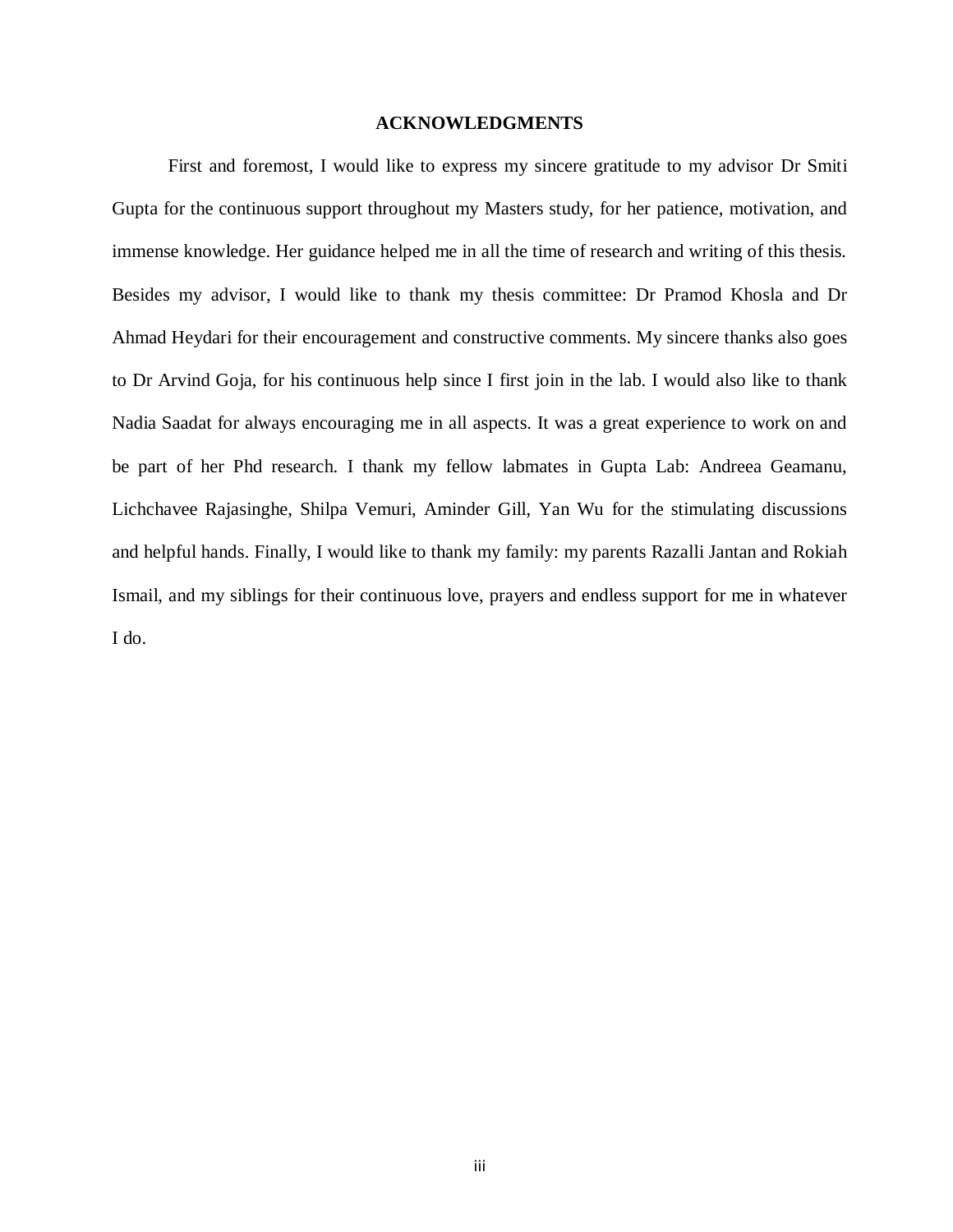| <b>TABLE OF CONTENTS</b> |  |  |
|--------------------------|--|--|
|--------------------------|--|--|

| Quantitative Real-Time PCR-Based Analysis of Gene Expression ____________________ 11                                                                                                                                          |    |
|-------------------------------------------------------------------------------------------------------------------------------------------------------------------------------------------------------------------------------|----|
|                                                                                                                                                                                                                               |    |
|                                                                                                                                                                                                                               |    |
| KPC Transgenic Mouse Model of Pancreatic Cancer _________________________________ 16                                                                                                                                          |    |
|                                                                                                                                                                                                                               |    |
|                                                                                                                                                                                                                               |    |
|                                                                                                                                                                                                                               |    |
|                                                                                                                                                                                                                               |    |
|                                                                                                                                                                                                                               |    |
| Experimental procedures 200 million and the state of the state of the state of the state of the state of the state of the state of the state of the state of the state of the state of the state of the state of the state of |    |
| RNA Extraction 21                                                                                                                                                                                                             |    |
|                                                                                                                                                                                                                               | 22 |
|                                                                                                                                                                                                                               |    |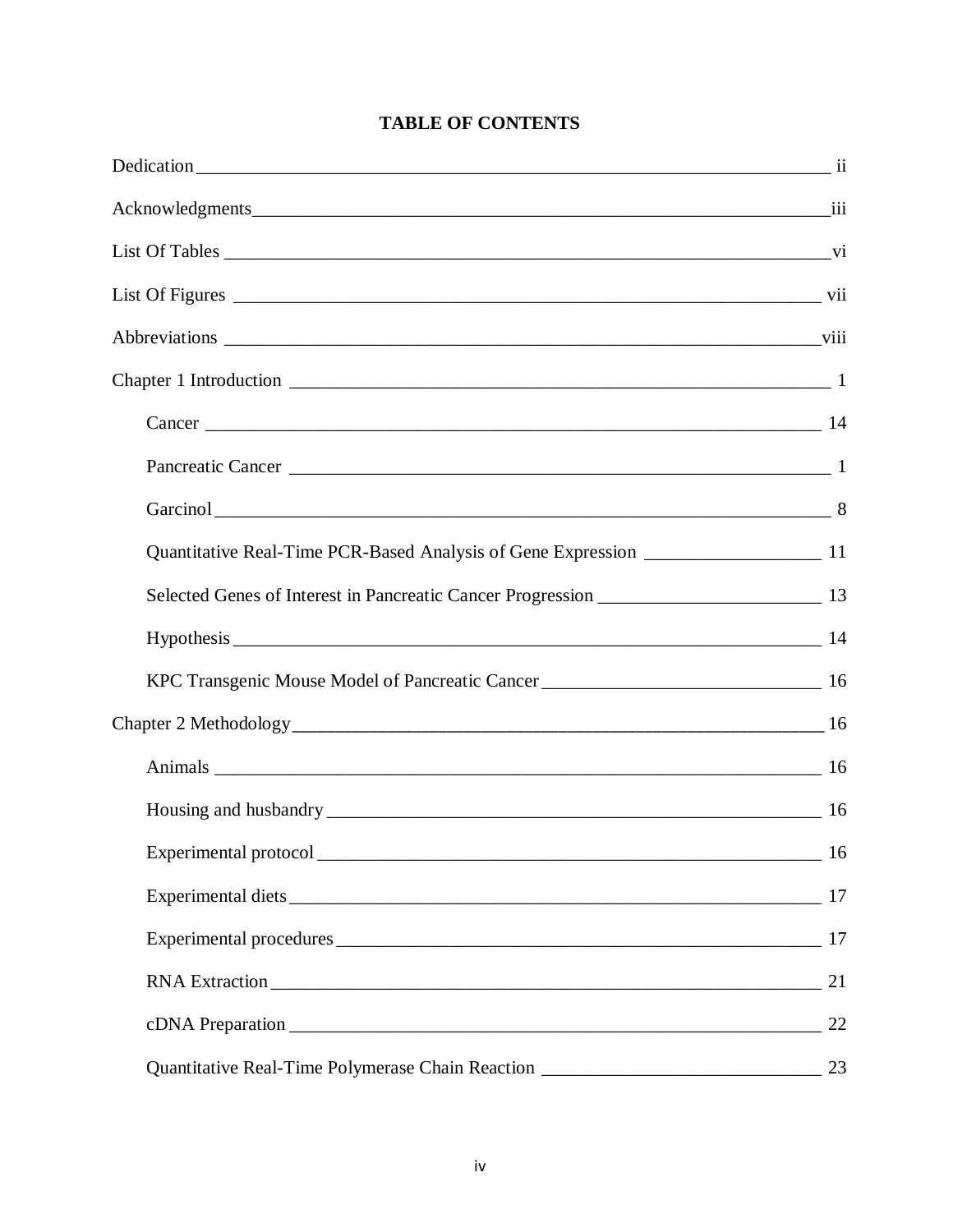|               | 24        |
|---------------|-----------|
|               | 26        |
|               |           |
|               | 33        |
|               |           |
| References 43 |           |
|               | $\sim$ 50 |
|               | 51        |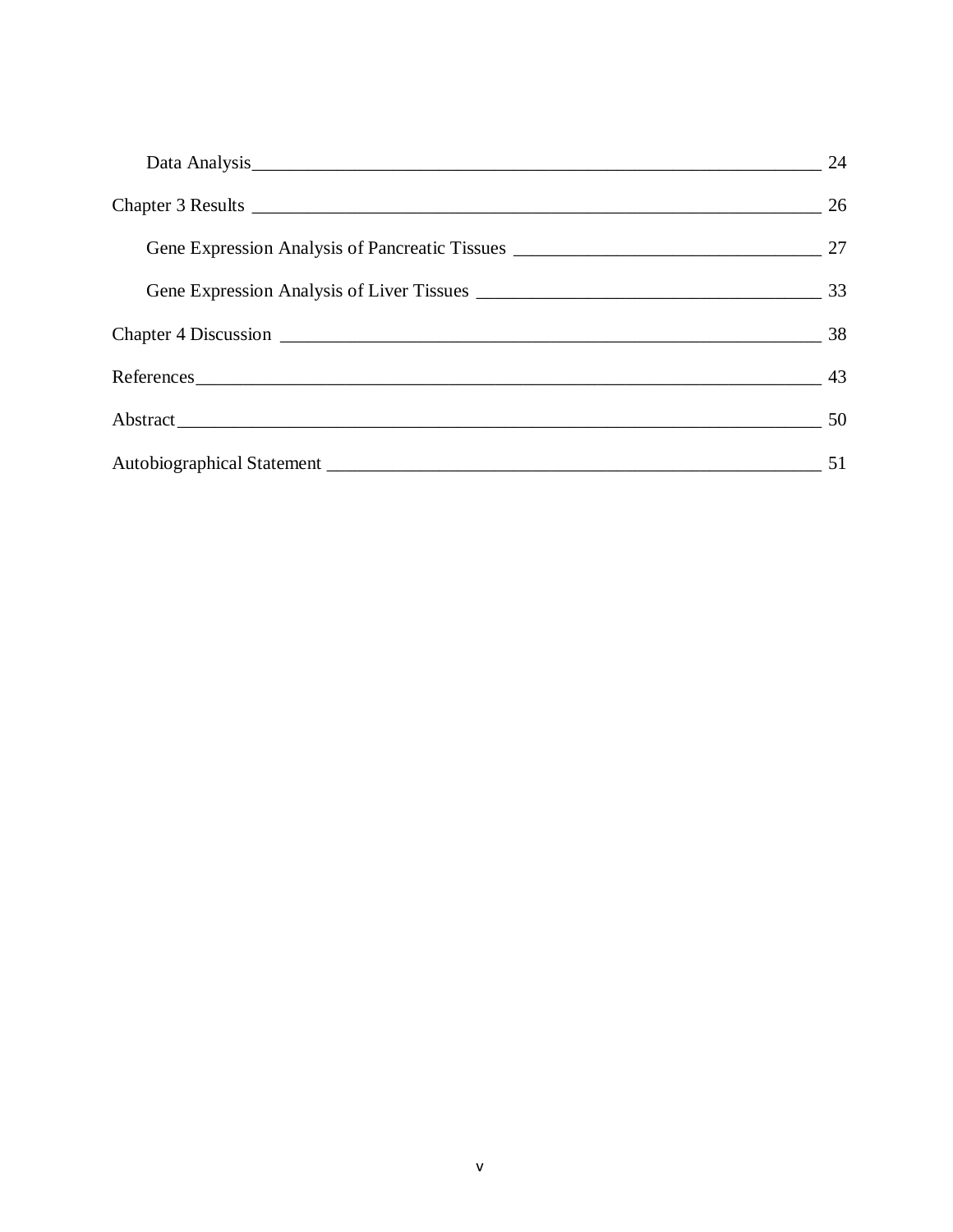# **LIST OF TABLES**

| Table 4: Body weight, diet intake, MRI and histological data from the overall study  26 |  |
|-----------------------------------------------------------------------------------------|--|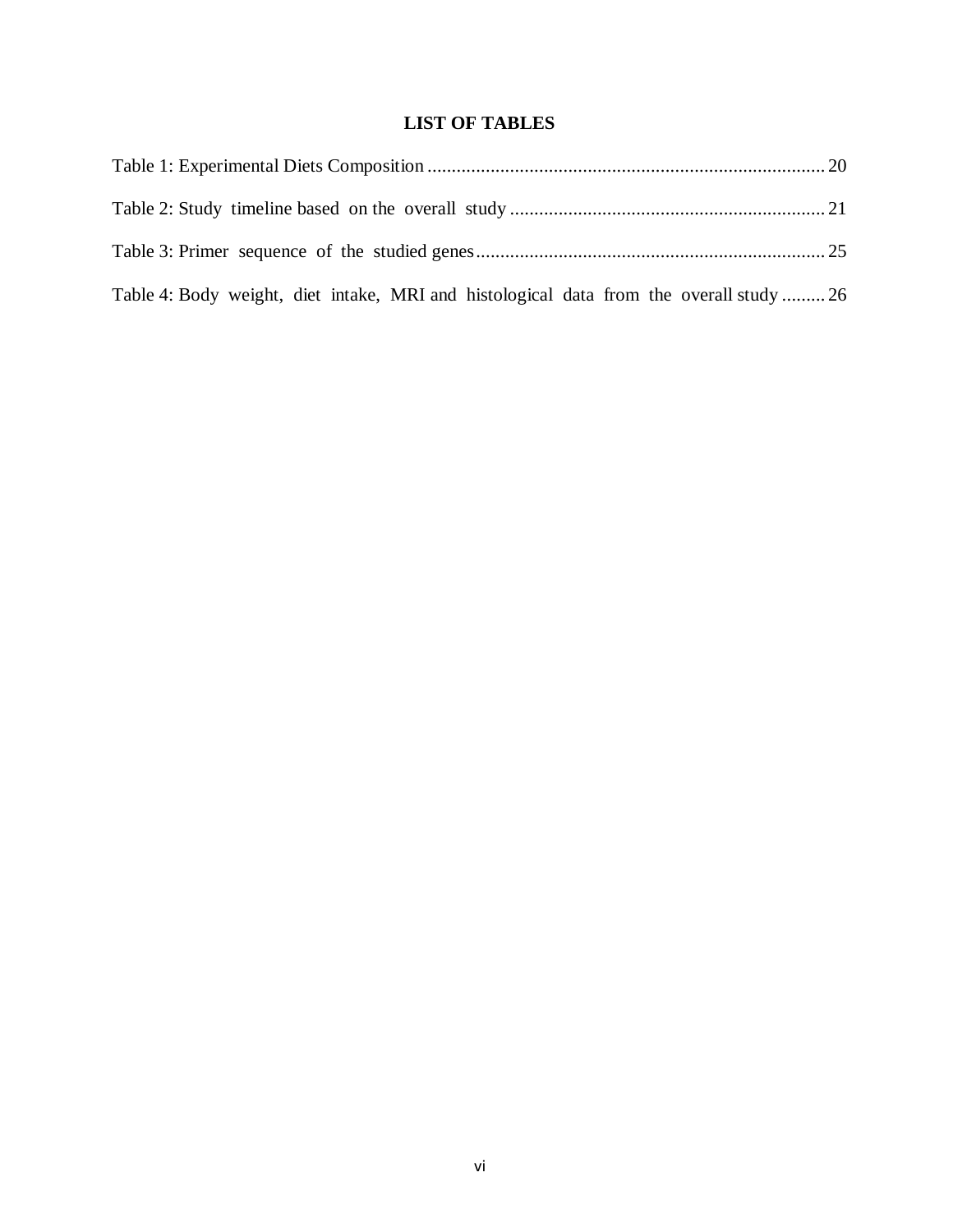# **LIST OF FIGURES**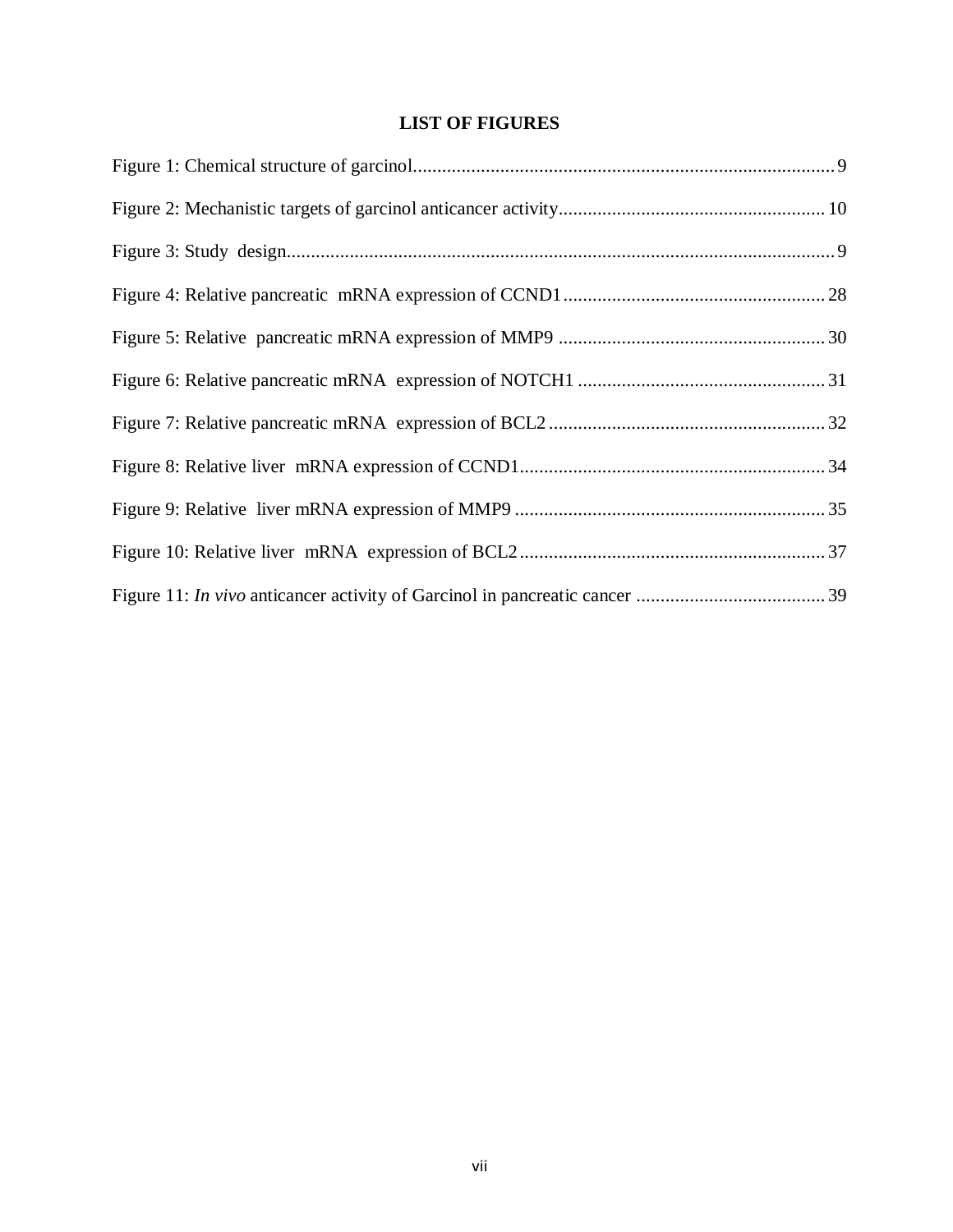# **ABBREVIATIONS**

| Bad              | B-cell lymphoma-2 associated X protein                        |
|------------------|---------------------------------------------------------------|
| Bax              | B-cell lymphoma-2 associated death protein                    |
| BCL <sub>2</sub> | B-cell lymphoma-2                                             |
| CA 19-9          | Carbohydrate antigen 19-9                                     |
| <b>CDK</b>       | Cyclin-dependent kinases                                      |
| cDNA             | Complimentary deoxyribonucleic acid                           |
| COX2             | Cyclooxygenase-2                                              |
| MMP9             | Matrix metallopeptidase-9                                     |
| DNA              | Deoxyribonucleic acid                                         |
| EGF              | Epidermal growth factor                                       |
| <b>GAPDH</b>     | Glyceraldehyde 3-phosphate dehydrogenase                      |
| IL8              | Interleukin 8                                                 |
| iNOS             | Inducible nitric oxide synthase                               |
| mRNA             | Messenger ribonucleic acid                                    |
| $NF - KB$        | Nuclear factor kappa-light-chain-enhancer of activated ß cell |
| <b>NTC</b>       | Non-template control                                          |
| <b>PDAC</b>      | Pancreatic ductal adenocarcinoma                              |
| PGE2             | Prostaglandin E2                                              |
| qPCR             | Quantitative real-time polymerase chain reaction              |
| TGF              | Transforming growth factor                                    |
| <b>VEGF</b>      | Vascular endothelial growth factor                            |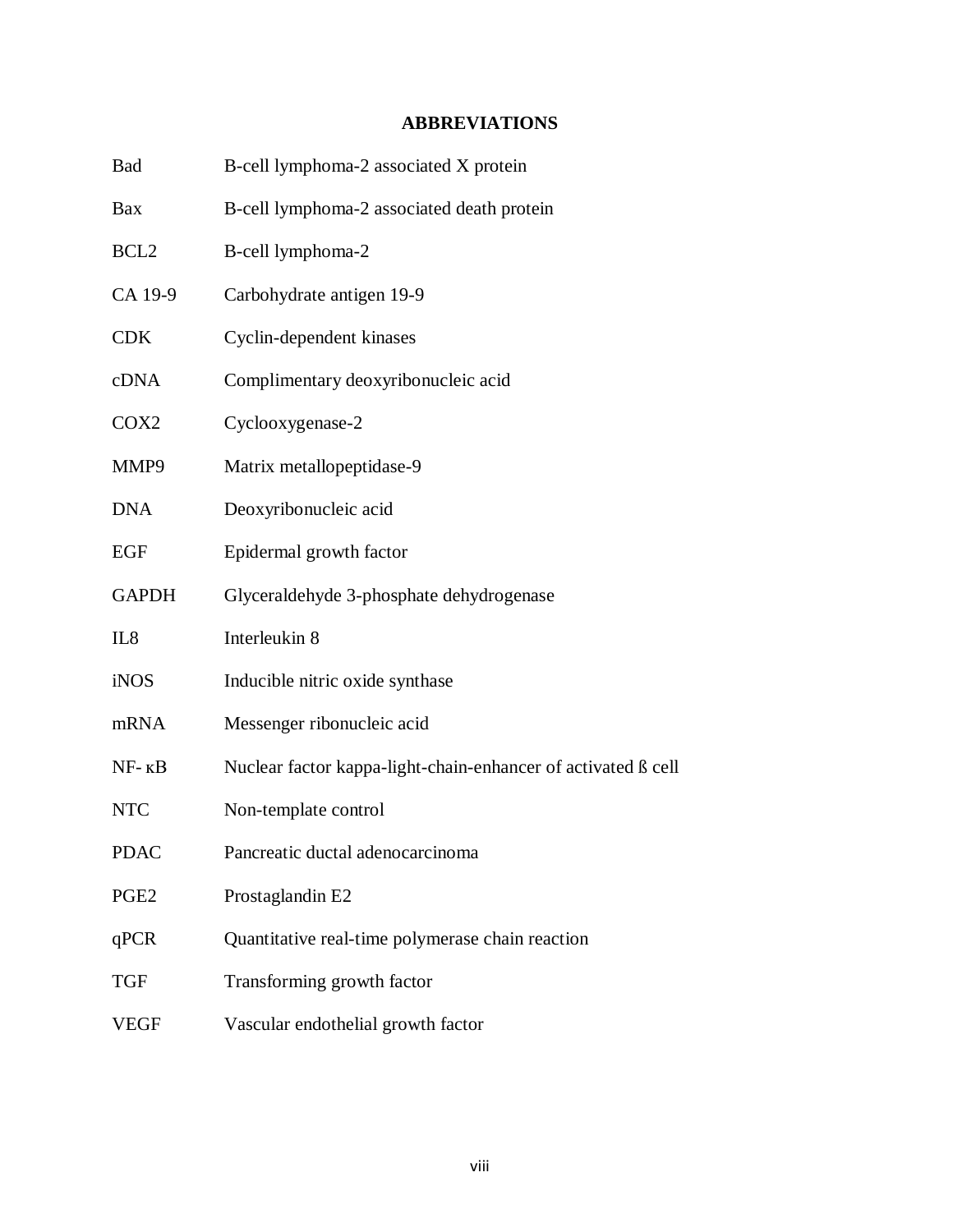#### **Chapter 1**

## **Introduction**

## **1.1 Cancer**

Cancer is a type of disease defined by abnormal growth of cells called tumor resulting from the accumulation of gene mutations with two heritable properties; uncontrolled proliferation and colonization into other tissues. Tumors can be classified as benign or malignant. Benign tumors grow locally and remain clustered together, thus considered noncancerous, while malignant tumors have the ability of invading neighboring tissues, entering blood vessels and lymph system and metastasize to different sites. The progression of cancer can be explained by three key steps involving (a) initiation, in which normal cell is converted into initiated or abnormal cell, (b) promotion, the process of which the initiated cells is transformed into a pre-malignant cells, and (c) progression, by which the cells become neoplastic or malignant [\[1\]](#page-52-0).

#### **1.2 Pancreatic Cancer**

Pancreatic cancer is a condition in which malignant cells are found in pancreatic tissues. The pancreas is a 6-inch organ located behind the stomach made up of both exocrine and endocrine glands. The exocrine cells of the pancreas secrete digestive enzymes which are being released into a system of small ducts that lead to the main pancreatic duct. In the digestive system, both pancreatic duct and bile duct connect together where pancreatic juice and bile will be emptied into the duodenum, aiding in the digestion of fats, proteins and carbohydrates. On the other hand, the endocrine cells of the pancreas are involved in the production of hormones, mainly insulin and glucagon. These hormones are secreted by islet cells into the bloodstream, working together in maintaining the normal level of blood glucose in the body.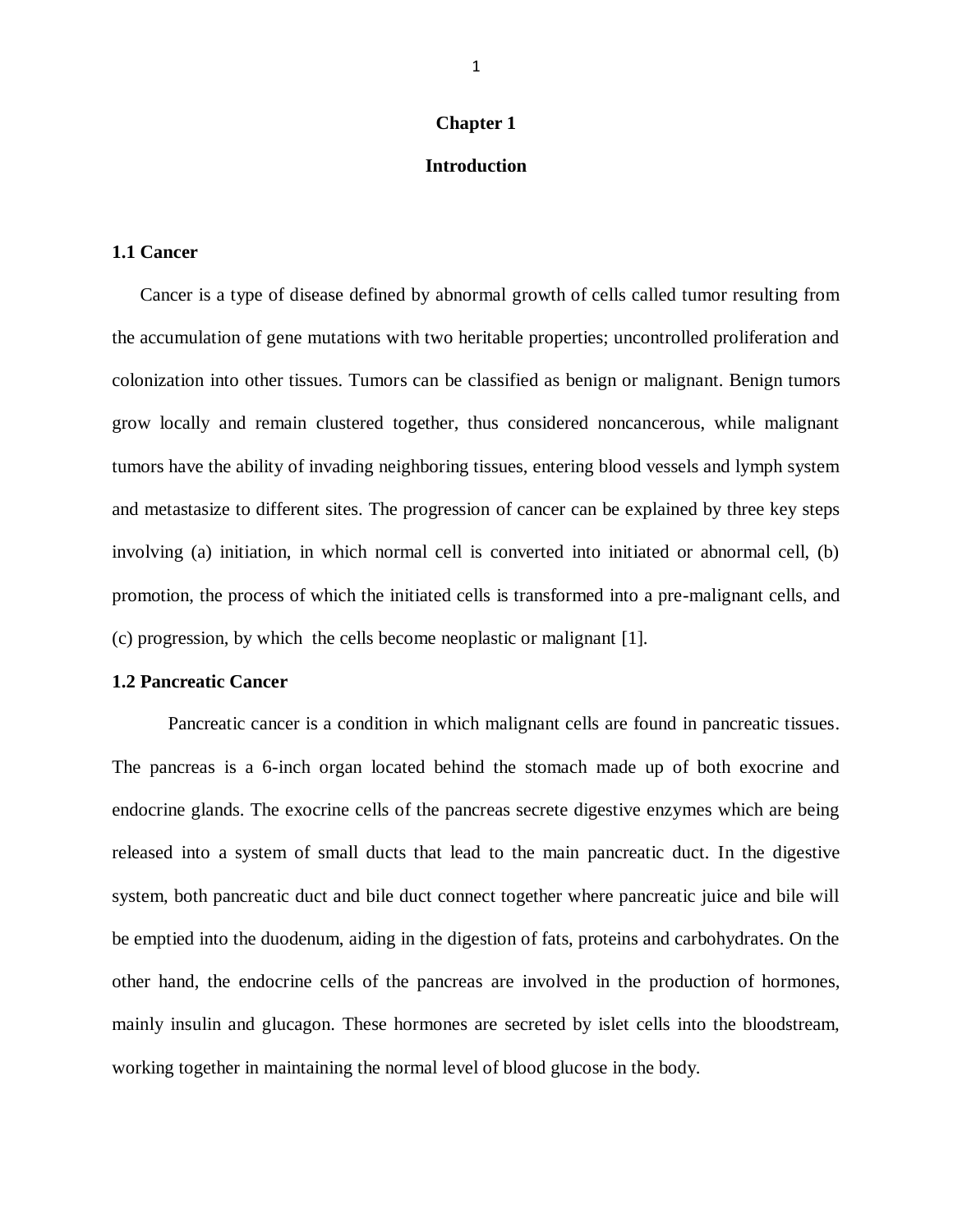Pancreatic cancer is currently ranked as the fourth leading cause of cancer-related deaths in the United States with 95% of the cases emerging from the exocrine cells, the most common type being the pancreatic ductal adenocarcinoma (PDAC), while the remaining 5% develop from the endocrine cells [\[2\]](#page-52-1). Although accounting for the least percentage of incidences among other types of digestive system cancers, pancreatic cancer still remains as one of the most lethal types of malignancies with the five year survival rate of less than five percent. The American Cancer Society estimated that in 2013, 45220 of new cases of pancreatic cancer would be diagnosed and 85% of death from this number is expected due to this disease [\[3\]](#page-52-2). Late diagnosis, early metastasis of tumors and poor response to treatments contribute to the high mortality rate [\[4\]](#page-52-3).

It is now widely accepted that the cause for pancreatic cancer is related to the accumulation of genetic mutations and alterations which results in oncogenes being highly expressed, inactivation of tumor suppressor genes and overexpression of growth factors and their receptors [\[5,](#page-52-4) [6\]](#page-52-5).

In pancreatic cancer, *K-ras* mutations are the most commonly seen oncogene mutations which appear in more than 95% of pancreatic cancer tissues. The normal *K-ras* proto-oncogene encodes a guanine nucleotide-binding protein which plays role in cell growth and differentiation [\[7,](#page-52-6) [8\]](#page-52-7). The activated *K-ras* oncogene by means of point mutations in either codon 12, 13 or 61 has an abnormal increase in membrane-bound ras proteins which appears to induce tumor development by altering the signal transduction pathway across the membrane leading to an abnormal, uncontrolled cell growth [\[8\]](#page-52-7). It is believed that mutations of *K-Ras* take place in the early stage of pancreatic carcinogenesis [\[6\]](#page-52-5).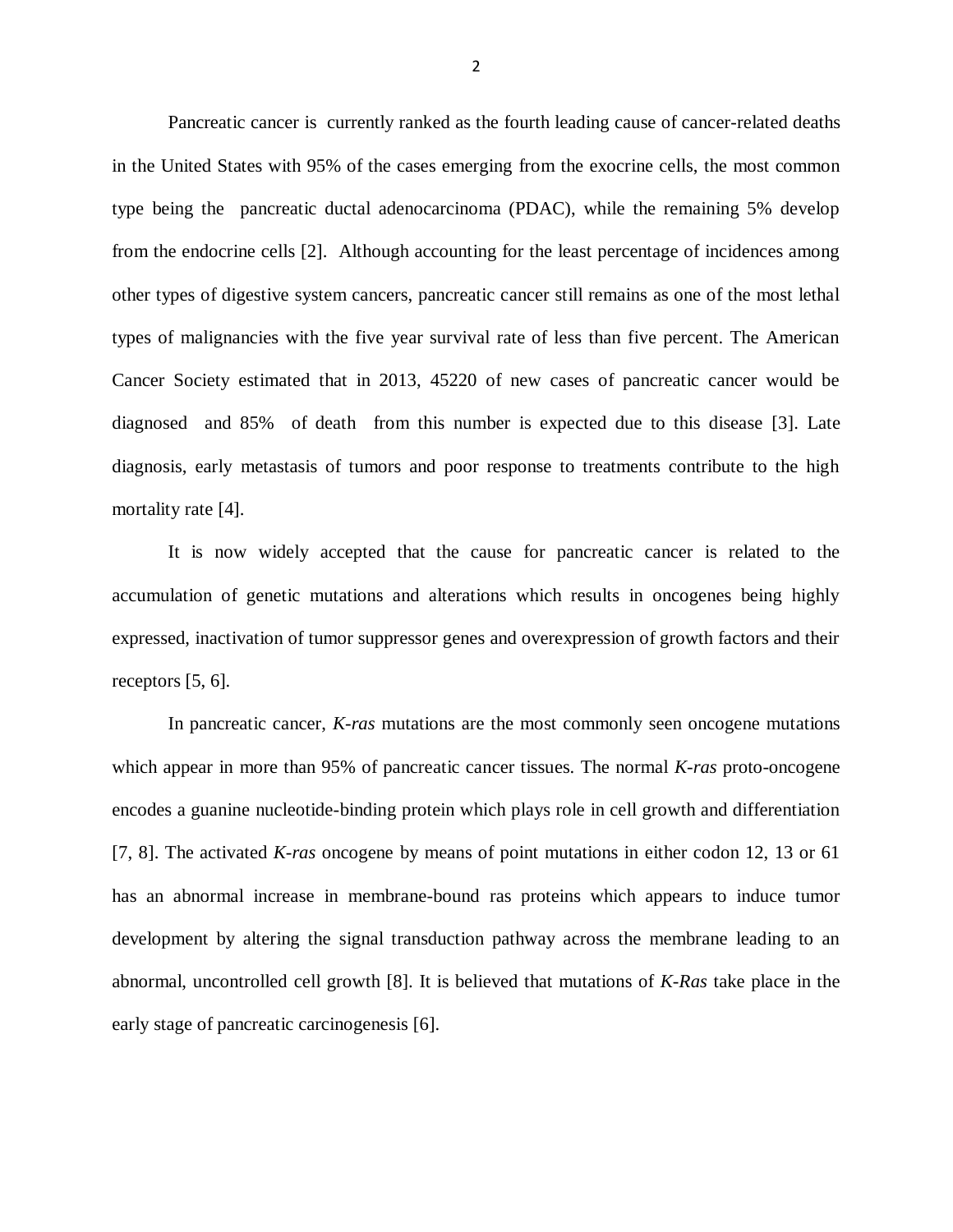P53 is a tumor suppressor gene located on the short arm of chromosome 17 that encodes a 53kDa nuclear phosphoprotein which plays role in the negative regulation of cell growth and proliferation. It is an important tumor suppressor genes inactivated in pancreatic cancer [\[9\]](#page-52-8). P53 mutations have been found to occur in 40% to 70% of pancreatic adenocarcinoma cases and its contribution to tumorigenesis is suggested to be through the inhibition of apoptosis [\[10\]](#page-52-9). In contrast to K-Ras oncogene, whether p53 abnormalities are an early or late event in pancreatic cancer is inconclusive [\[6\]](#page-52-5).

Growth factors and their receptors pose meaningful functions in the progression of tumor [\[11\]](#page-53-0). Over expression of growth factors such as EGF, TGF alpha, TGF beta 1-3, growth factor receptors including EGF receptor, c-erbB-2, c-c-ebB-3, TGF beta receptor I-III together with genetic mutations mainly *K-ras*, p53 are of significant existance in a number of gastrointestinal cancers [\[12\]](#page-53-1). These abnormalities stimulate tumor growth and exaggerate the metastatic behavior of pancreatic cancer cells to such a degree that may contribute to poor prognosis following treatments of this disease [\[6\]](#page-52-5). The mouse model selected for the study has mutations in K-ras and p53 genes, leading to pancreatic cancer manifestation, similar to human.

#### **1.2.1 Clinical presentation and diagnosis**

Symptoms presented by pancreatic cancer are not exclusive to the disease and differ depending on the location of tumor as well as the stage of the disease. Although the etiology of pancreatic cancer remains unknown, several risk factors have been suggested such as male gender, black race, meat and fat consumption, cigarette smoking, pancreatic ductal hyperplasia and chronic pancreatitis. Since the majority of tumors develop in the head of the pancreas, obstructive cholestasis is normally manifested. Rarely, a pancreatic tumor may also cause gastrointestinal bleeding or duodenal obstruction while obstruction of the pancreatic duct by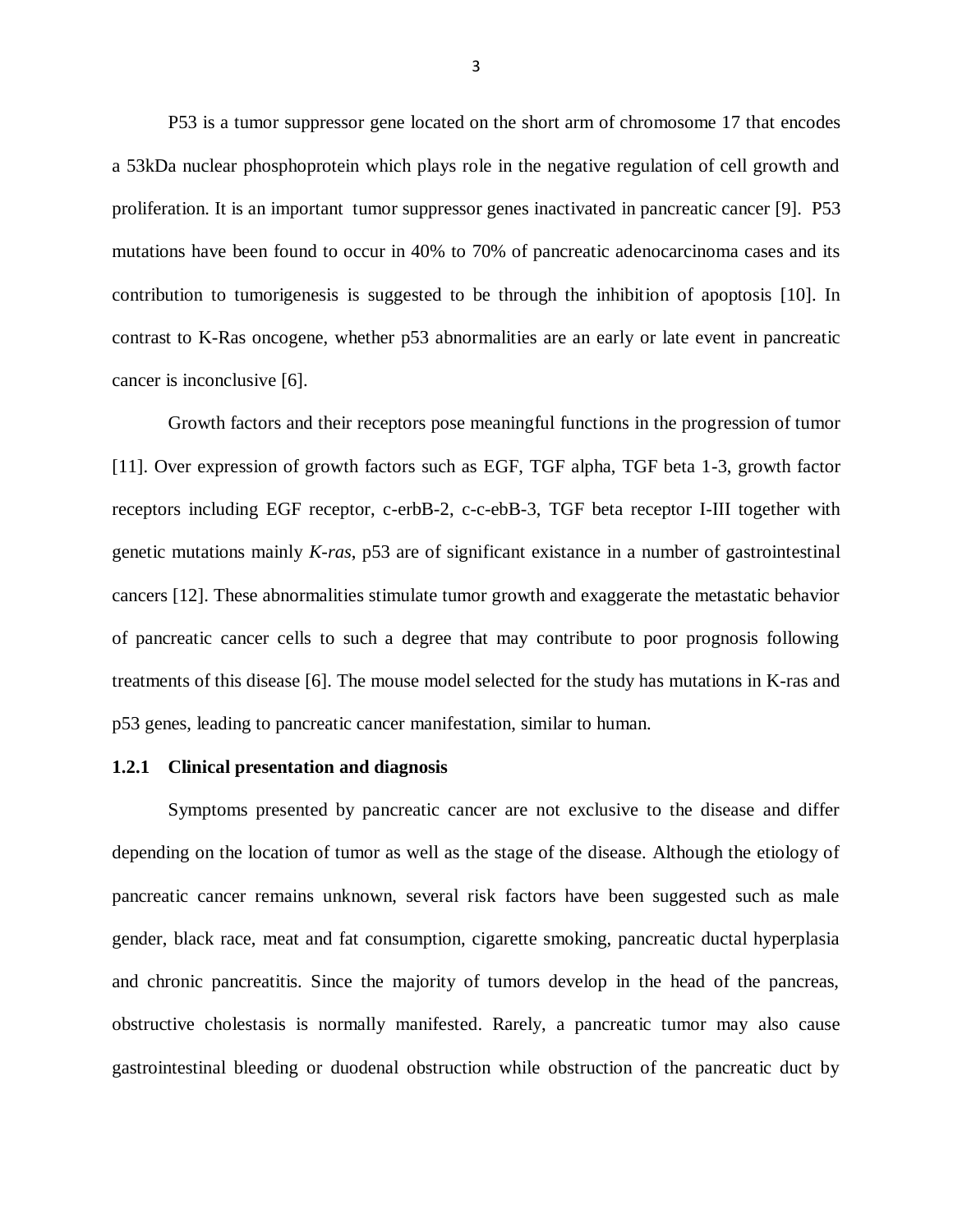tumor may lead to pancreatitis. Pancreatic cancer generally causes abdominal discomfort, nausea and dull, deep upper abdominal pain. For most patients, systemic manifestations of this disease include anorexia, weight loss and asthenia. Other less common manifestations include deep and superficial venous thrombosis, increased abdominal girth, panniculitis, gastric-outlet obstruction and depression. Upon physical examination, jaundice, temporal wasting, hepatomegaly and ascites may be observed. Patients may also have mild liver-function test abnormalities, hyperglycemia and anemia [\[2,](#page-52-1) [13,](#page-53-2) [14\]](#page-53-3).

Commonly, contrast-enhanced computerized tomography (CT) is sufficient to help in the diagnosis of pancreatic cancer. Other imaging tests use to diagnose this disease include ultrasound and magnetic resonance imaging (MRI). Some other diagnostic tools that is also useful are endoscopic ultrasonography and endoscopic retrograde cholangiopancreatography (ERCP). In terms of serum biomarker, CA 19-9 is the only biomarker that has demonstrated clinical usefulness for therapeutic monitoring and early detection of recurrent event of pancreatic cancer despite its limitation of not being a solely specific biomarker for this disease [\[15,](#page-53-4) [16\]](#page-53-5). CA 19-9 may also be elevated in other malignancies such as lung cancer, colorectal cancer and cancer of the gall bladder as well as in non-cancerous conditions such as gall stones, pancreatitis, liver disease and cystic fibrosis. In our study, tumor development and progression in live animals was monitored by MRI.

#### **1.2.2 Pancreatic cancer staging**

According to the most recent edition of the American Joint Committee on Cancer, pancreatic cancer is staged based on tumor-node-metastasis classification. Staging of pancreatic cancer comprised of five stages namely stage 0, stage I, stage II, stage III and stage IV together with tumor grade, nodal status and distant metastases. In stage 0, abnormal [cells](http://www.cancer.gov/Common/PopUps/popDefinition.aspx?id=46476&version=Patient&language=English) are found in the

4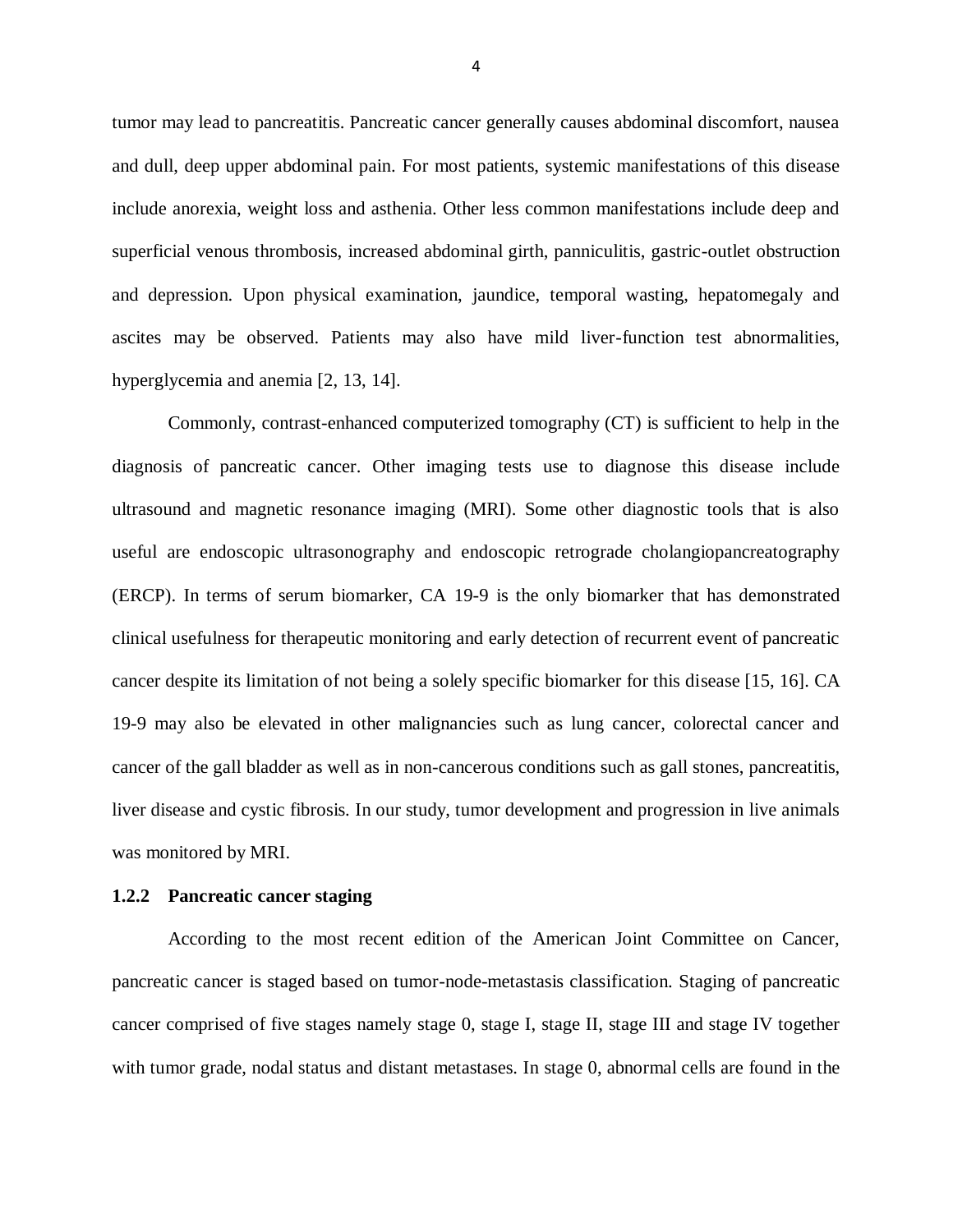lining of the [pancreas.](http://www.cancer.gov/Common/PopUps/popDefinition.aspx?id=46254&version=Patient&language=English) These abnormal cells may become [cancer](http://www.cancer.gov/Common/PopUps/popDefinition.aspx?id=45333&version=Patient&language=English) and spread into nearby normal [tissue.](http://www.cancer.gov/Common/PopUps/popDefinition.aspx?id=46683&version=Patient&language=English) Stage 0 is also called carcinoma in situ, an early form of cancer defined by abnormal cells are still within the site of origin with the absence of spreading or invasion to nearby tissues. In [stage I,](http://www.cancer.gov/Common/PopUps/popDefinition.aspx?id=45482&version=Patient&language=English) [cancer](http://www.cancer.gov/Common/PopUps/popDefinition.aspx?id=45333&version=Patient&language=English) has formed and is found in the pancreas only. Based on the size of the tumor, stage I is divided into stage IA (tumor size of 2 centimeters or smaller) and stage IB (tumor size larger than 2 centimeters). In stage II, [cancer](http://www.cancer.gov/Common/PopUps/popDefinition.aspx?id=45333&version=Patient&language=English) may have spread to nearby [tissue](http://www.cancer.gov/Common/PopUps/popDefinition.aspx?id=46683&version=Patient&language=English) and [organs,](http://www.cancer.gov/Common/PopUps/popDefinition.aspx?id=257523&version=Patient&language=English) and may have spread to [lymph nodes](http://www.cancer.gov/Common/PopUps/popDefinition.aspx?id=45762&version=Patient&language=English) near the [pancreas.](http://www.cancer.gov/Common/PopUps/popDefinition.aspx?id=46254&version=Patient&language=English) Stage II is further divided into stage IIA where cancer has spread to nearby [tissue](http://www.cancer.gov/Common/PopUps/popDefinition.aspx?id=46683&version=Patient&language=English) and [organs](http://www.cancer.gov/Common/PopUps/popDefinition.aspx?id=257523&version=Patient&language=English) but has not spread to nearby lymph nodes and stage IIB where cancer has spread to nearby [lymph nodes](http://www.cancer.gov/Common/PopUps/popDefinition.aspx?id=45762&version=Patient&language=English) and may have spread to nearby [tissue](http://www.cancer.gov/Common/PopUps/popDefinition.aspx?id=46683&version=Patient&language=English) and organs. As pancreatic cancer advances into stage III, cancer has now spread to the major blood vessels near the pancreas including the superior mesenteric artery, celiac axis, common hepatic artery, and portal vein, and may have also spread to nearby lymph nodes. In the final stage of pancreatic cancer, stage IV, cancer may be of any size and has metastasize to distant organs, such as the liver, lung, and peritoneal cavity. It may have also spread to organs and tissues near the pancreas or to lymph nodes [\[17\]](#page-53-6).

In PDAC, the growth of pancreatic cancer arises from the ductal epithelium and progresses from pre-malignant lesion to fully invasive cancer [\[2\]](#page-52-1). The progression of this disease can also be graded by looking at the changes that happen to lesion called pancreatic intraepithelial neoplasia (panIN). PanINs are proliferations of the smaller pancreatic ducts that can be viewed microscopically. Classification of PanIN represent step by step morphological alterations that happen in the pancreatic ductal epithelium. A normal pancreatic duct is characterized by low cuboidal, non-mucinuous cells in a single layer formation. Low-grade PanINs (PanIN-1a and PanIN-1b) are characterized by the change from a cuboidal duct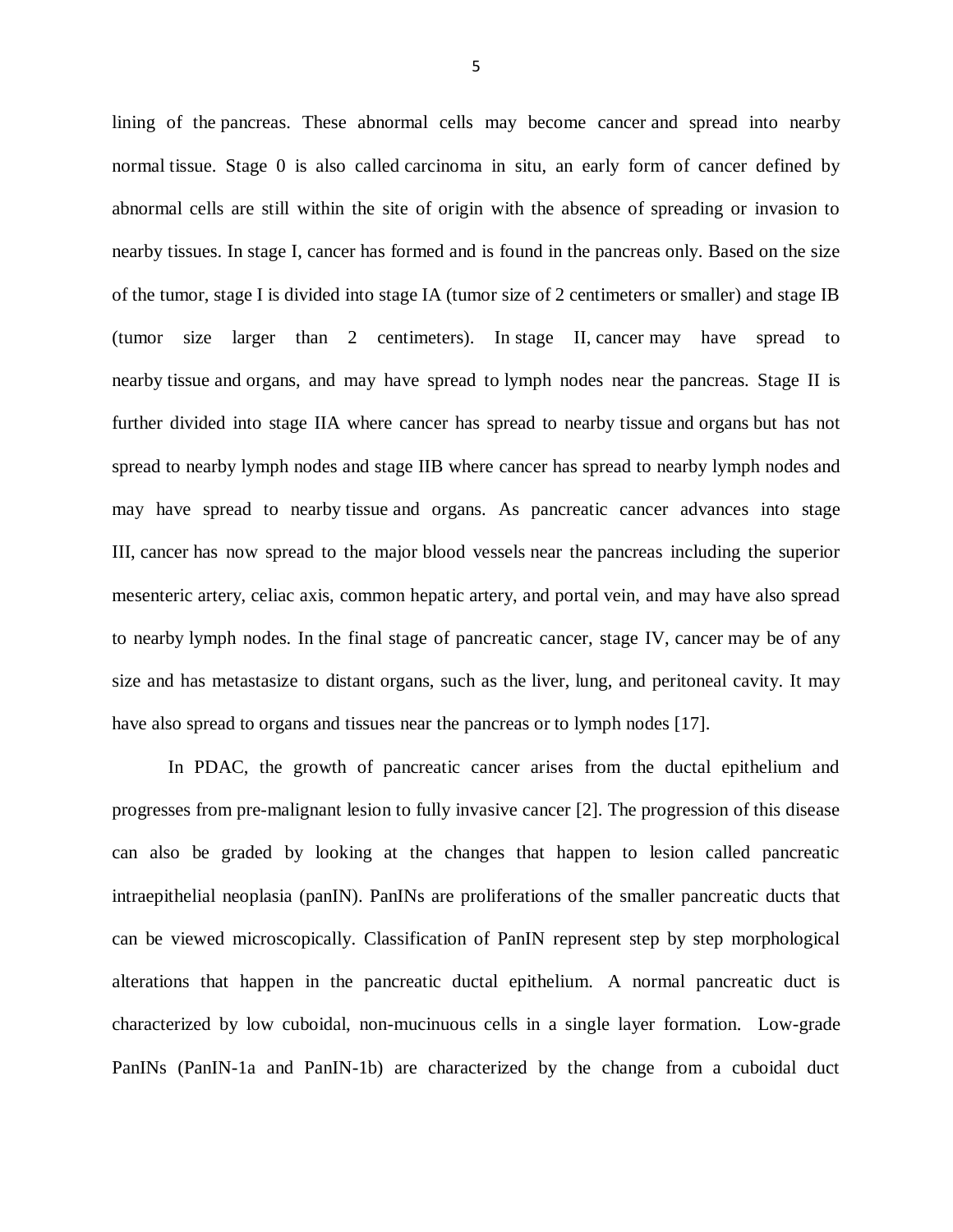epithelium to elongated cells and by the abundant accumulation of mucin. PanIN-1a lesion is made up of columnar shape cells with the presence of mucin production. PanIN-1b lesion is somewhat identical to PanIN-1a except for its architectural difference. PanIN-1b has a papillary, micropapillary or basally pseudostratified architecture. As the lesions advance from PanIN-1 to PanIN-2, some nuclear abnormalities have emerged which can be viewed under a microscope. The architectural make up of mucinuos epithelial lesion of PanIN-2 can either be flat or papillary. Some of the nuclear alterations that can be seen in PanIN-2 lesion include loss of polarity, nuclear crowding, enlarged nuclei, pseudo-stratification and hyperchromatism. PanIN-3 lesion is a pre-invasive form of adenocarcinoma (carcinoma in situ). It is architecturally papillary or micropapillary, however, they may also appeared flat. This lesion may form budding into the pancreatic lumen with the observance of severe nuclear atypia and some abnormal mitosis [\[18\]](#page-53-7). In the overall study, the PanIN system was used to confirm the presence of cancer in the pancreas and liver tissue by histological methods.

#### **1.2.3 Treatment and prognosis**

Treatment plan for pancreatic cancer depends on the possibility of performing complete surgery to remove the cancer. Surgery is the only potential treatment to cure the disease. Unfortunately this option is only limited to patients diagnosed with early stage of pancreatic cancer, mainly stage I and some of stage II cases [\[19,](#page-53-8) [20\]](#page-53-9). Only 20% of cases can be surgically removed at the time of diagnosis while in the remaining 80% of cases, the tumor is unresectable or curative treatment by surgical techniques alone is less beneficial [\[20\]](#page-53-9). The most common operative procedures involve cephalic pancreatoduodenectomy (the Whipple procedure); when the tumor is in the head or uncinate process, distal subtotal pancreatectomy; when the tumor is located the body or tail of the pancreas and in some cases may involve total pancreatectomy.

6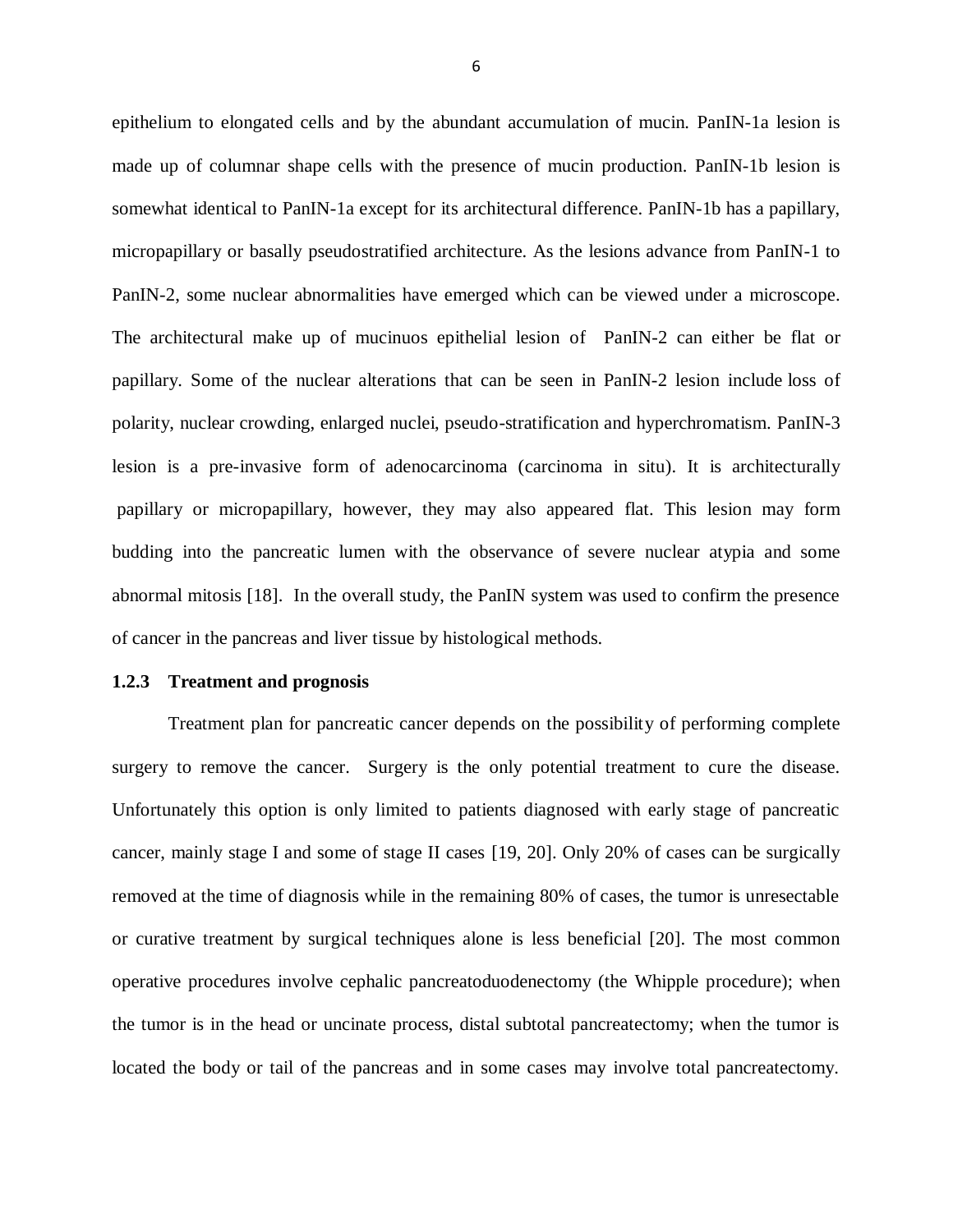Observations from several randomized clinical trials demonstrate that a more extensive surgical resection does not improve survival due to the increase risk of postoperative morbidity [\[2\]](#page-52-1). This poor prognosis is contributed by several factors including large tumor size, high tumor grade, lymph-node metastases and high level of CA 19-9 that continue to elevate persistently in postoperative setting [\[21,](#page-54-0) [22\]](#page-54-1).

Despite being the only possible curative treatment for pancreatic cancer, prognosis following total resection of tumor alone in early-stage patients is somewhat disappointing [\[2\]](#page-52-1). Data from several studies have shown that adjuvant therapy through postoperative administration of chemotherapy with either leucovorin and fluorouracil or gemcitabine improves overall survival [\[23-25\]](#page-54-2). In addition, the combination of gemcitabine with fluorouracil given as continuous infusion and radiation therapy has also shown an increase in overall survival with a median survival of 20 to 22 months [\[2,](#page-52-1) [26\]](#page-54-3) . Hence, the use of gemcitabine alone or gemcitabine in combination with fluruouracil-based chemoradiation postoperatively can be acknowledged as the standard of care for the management of early-stage pancreatic cancer. Interestingly, the emerging use of preoperative (neoadjuvant) gemcitabine-based chemoradiation treatment has also been demonstrated to be at least as effective as postoperative (adjuvant) treatment in patients with resectable pancreatic cancer [\[27\]](#page-55-0).

As the disease progresses to becoming locally and systemically advanced, tumor is no longer resectable. In these cases, treatment is palliative with median overall survival ranges from 9 to 10 months. Treatment options diverge from chemotherapy alone to combination of treatment with chemoradiation therapy and chemotherapy. Data from several randomized trials has established that chemoradiation therapy is better than radiation therapy alone [\[28,](#page-55-1) [29\]](#page-55-2). Gemcitabine, a genotoxic drug has been the treatment of choice for pancreatic cancer particularly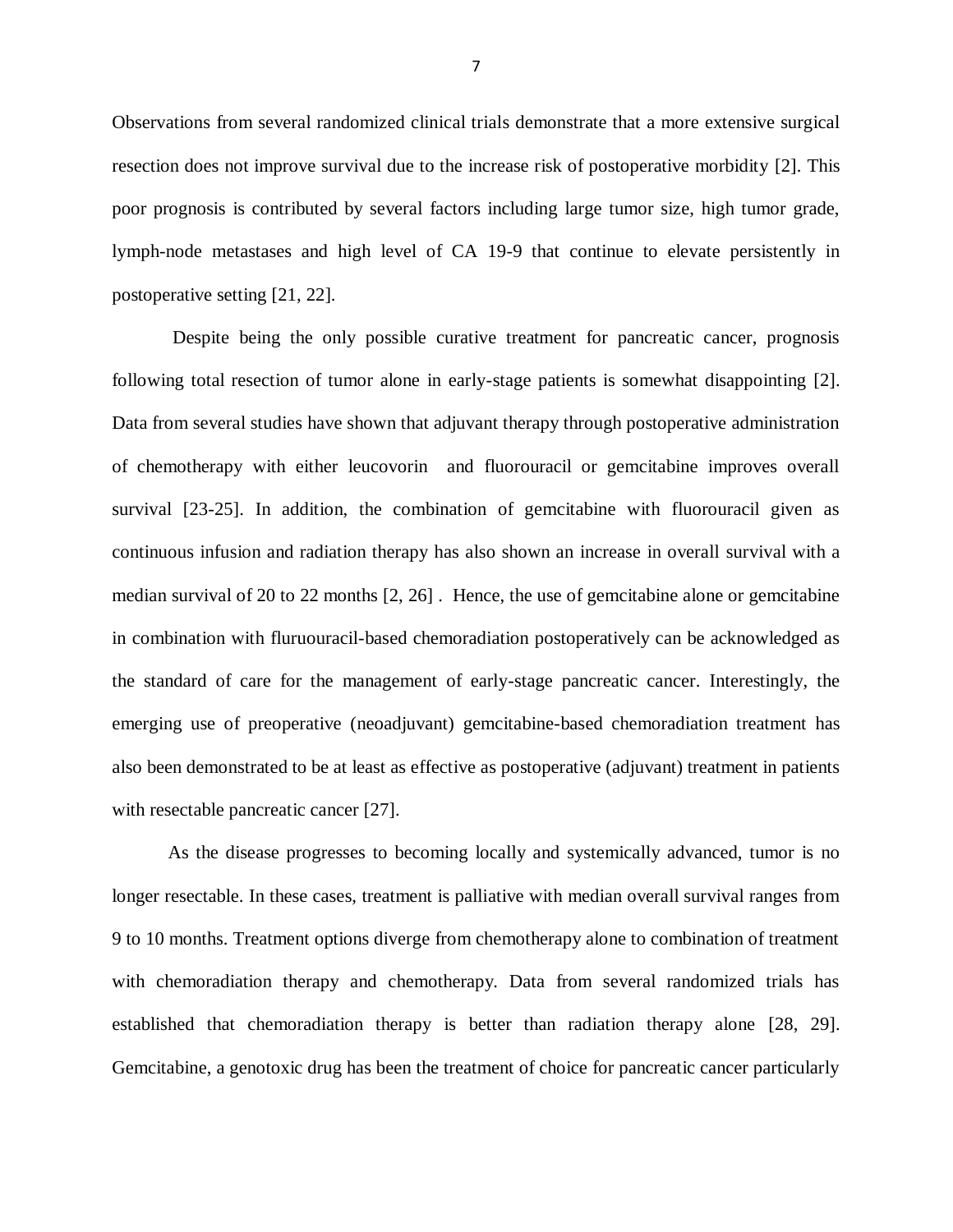for patients with nonresectable pancreatic cancer. It is the current standard therapy that is known to extend survival by a matter of weeks [\[30\]](#page-55-3). Several new agents have been tested in combination with gemcitabine in clinical trials but with no betterment in outcome [\[13,](#page-53-2) [31,](#page-55-4) [32\]](#page-55-5). The only agent, used in combination with gemcitabine that has shown a small yet significant increase in survival among patients diagnosed with advanced pancreatic cancer is erlotinib though this combination has more toxicity when compared with erlotinib alone [\[33\]](#page-56-0). To date, the treatment approach in acceptance for patients with advanced pancreatic cancer is either gemcitabine administration alone or gemcitabine in combination with a platinum agent, erlotinib, or a fluropyrimidine [\[32,](#page-55-5) [33\]](#page-56-0).

Newer approach through the use of phytochemicals, the naturally occurring, plant-based substances is of the current research interest in the hope to combat pancreatic cancer. Garcinol, a bioactive agent from plant is one of the phytochemicals that has drawn researchers' attention for its anticancer properties, both as therapeutics and chemoprevention.

#### **1.3 Garcinol**

Garcinol is a yellow crystalline polyisoprenylated benzophenone derivative, extracted from *Garcinia indica* fruit rind. Also popularly known as *Kokum* or *Mangosteen*, it can be largely found in tropical regions of Asia and Africa. Characterized by its sweet and sour taste, this fruit has long been incorporated in cooking, enjoyed as snack and served as a refreshing drink. It is also traditionally used in the treatment of some illnesses such as heat strokes and infections [\[34\]](#page-56-1).

The chemical structure of Garcinol  $(C_{38}H_{50}O_6;$  molecular weight 602), also called Camboginol (Figure 1) was defined using NMR and IR spectroscopy back in 1980 by Rao and coworkers [\[35\]](#page-56-2). It shares a structure similar with curcumin, a compound known to possess

8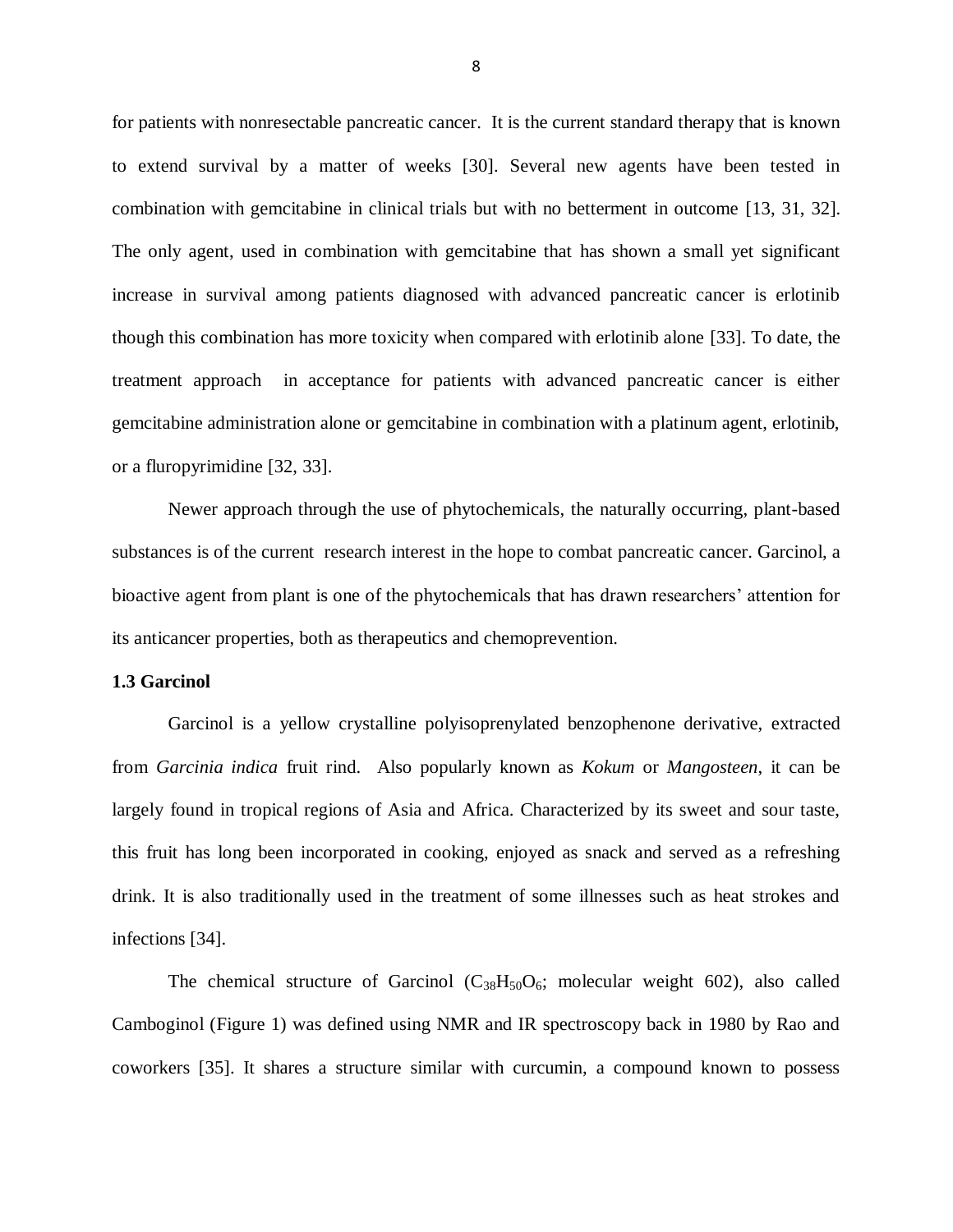antioxidant, antiaging and anticarcinogenic properties by means of containing both phenolic hydroxyl groups and the ß-diketone moiety [\[35\]](#page-56-2). Some other known properties of garcinol include antiulcer, antitumorigenic, antiobesity, anti-inflammatory, antibacterial and antiviral which associated with its isomer isogarcinol [\[36\]](#page-56-3).

#### **1.3.1 Anticancer Properties of Garcinol**

The potential of garcinol as chemopreventative and therapeutic agent for different types of cancer have been reported by a number of studies conducted recently. The mechanistic targets of the anticancer activity of Garcinol is depicted as Figure 2 [\[37\]](#page-56-4).



**Fig. 1** Chemical structure of garcinol [\[38\]](#page-56-5)

Its effect on oxidative and inflammatory pathways has been investigated both *in vitro* and *in vivo*. A colon cancer study on F344 rats conducted in Tanaka lab showed a significant reduction in a dose-dependent manner on the formation of colon cancer precursors known as azoxymethane-(AOM)-induced colonic aberrant crypt foci (ACF) following of 0.01% and 0.05% dietary garcinol intervention. Garcinol has also been noted to inhibit O2-, iNOS, Nitric Oxide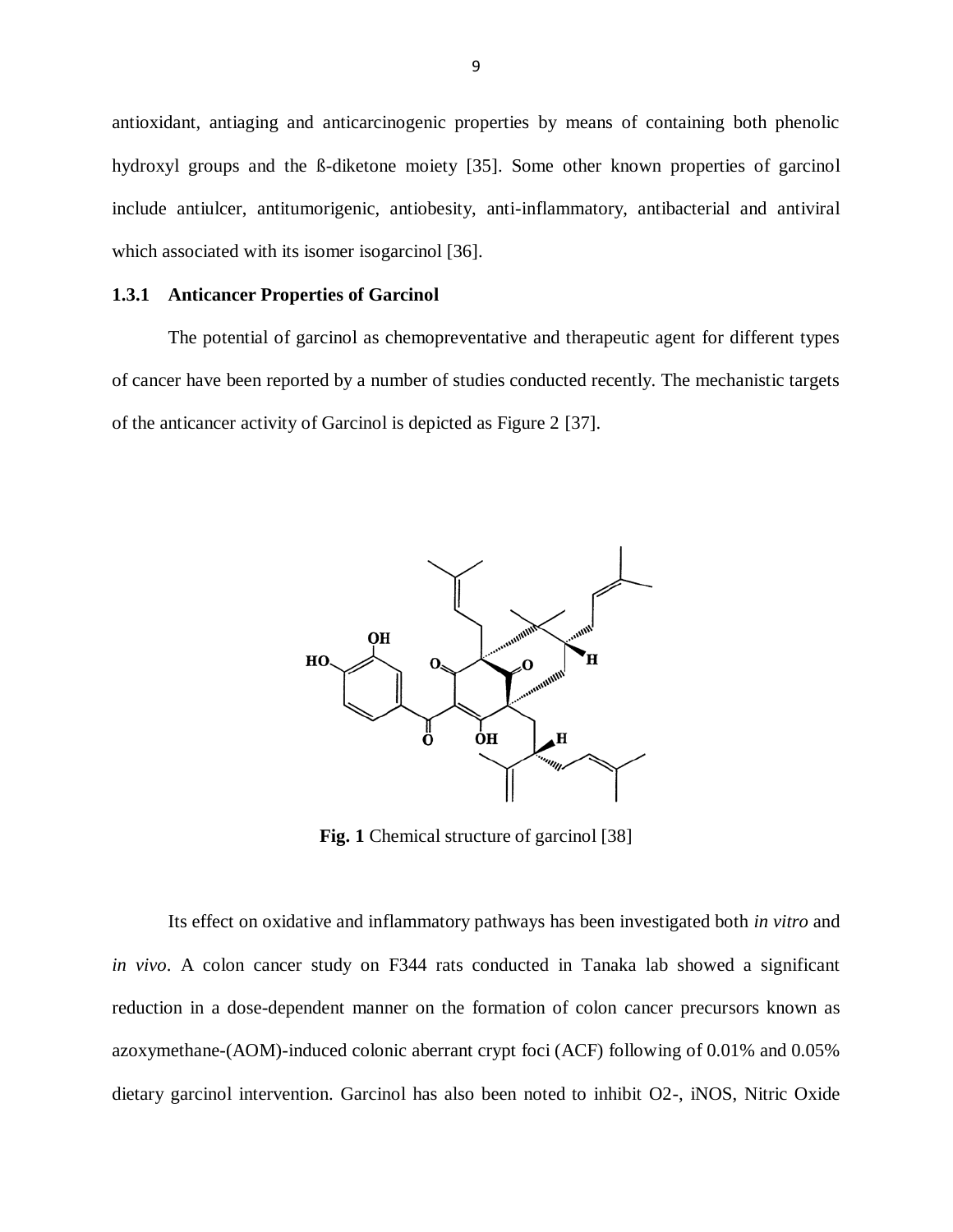(NO) and COX2 and interestingly found to act more potently than the green tea polyphenol, epigallocatechin gallate (EGCG) in the cell lines studied [\[38\]](#page-56-5). In another in vivo study, ingestion of dietary garcinol by rats exposed with 4-nitroquinoline 1-oxide (4-NQO) to induce tongue lesions has also shown to lower the expression of COX2 as compared to control diet [\[39\]](#page-56-6). Similar effect of inflammatory response was also observed in macrophage cell lines, by which the expression of both NF-ĸB and COX2 have been down-regulated following garcinol treatment [\[40\]](#page-57-0).



**Fig. 2** Mechanistic targets of garcinol anticancer activity [\[37\]](#page-56-4)

Apart from that, garcinol has also been documented as being potent in halting cancerous growth by targeting apoptosis, programmed cell death of cancer cells. In a human leukemia cell study by Pan and coworkers, garcinol induced apoptosis at a greater rate than curcumin through activation of cascape-3 mediated by release of cytochrome c into the cytoplasm of the cell from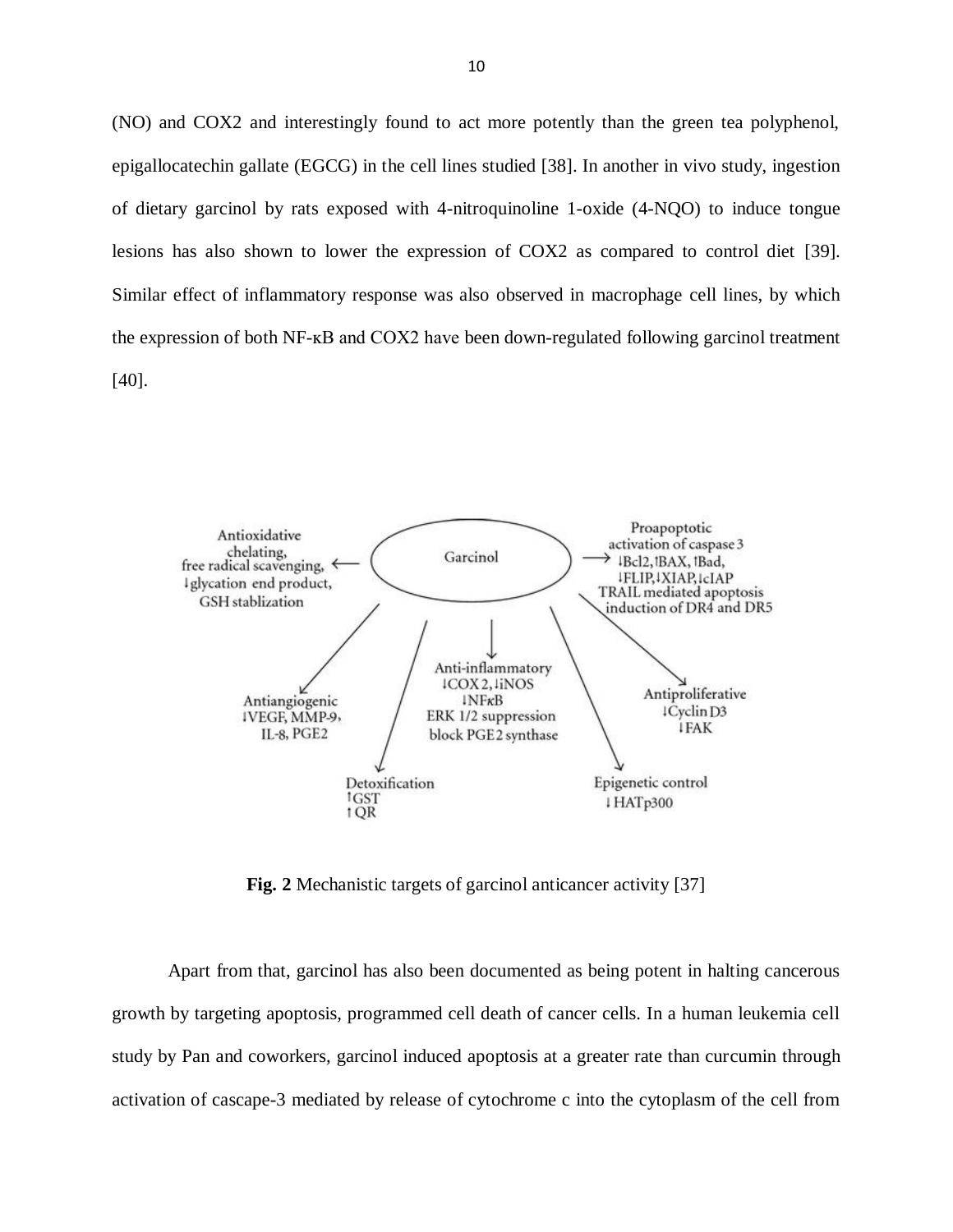mitochondria. The increase in apoptosis was also accompanied with down-regulation of an antiapoptotic protein BCL2 together with significant up-regulation of two pro-apoptotic proteins, Bad and Bax [\[41\]](#page-57-1). In another cancer cell study, garcinol also exhibited a higher potency of growth inhibition against the colon cancer cells as compared to normal immortalized intestinal cell line with an increase in cascape-3 activity, indicative of apoptotic pathway activation [\[42\]](#page-57-2).

Additionally, several in vitro studies on garcinol suggested its promising role as an antiangiogenic and anti-metastatic agent [\[43-45\]](#page-57-3). Garcinol studies in pancreatic cancer cell lines conducted in our laboratory have demonstrated down-regulation of several markers of angiogenesis and metastasis namely MMP9, IL8, PGE2 and VEGF with garcinol treatment [\[45\]](#page-57-4). At the present time, garcinol has not been reported to show any toxic effects and was proven by previously conducted study as safe to be given up to 0.05% in diet orally [\[38\]](#page-56-5). In the discovery of new anticancer agents, post-treatment gene expression is one of the tools often used to screen the potential of candidate compounds in halting cancer progression. In this study, we investigated the effect of garcinol alone and in combination with gemcitabine for potential therapeutic effect in pancreatic cancer mouse model.

#### **1.4 Quantitative Real-Time PCR-Based Analysis of Gene Expression**

A gene that encodes a protein is determined to be expressed in a cell or group of cells when its transcribed messenger RNA (mRNA) or the resulting protein product is detected. Most commonly, gene expression is being measured for comparative purposes to compare the mRNA levels of one or several genes in cells from different sources. These comparisons include studies on cancer versus normal cells, cells from an organ in genetically modified organism versus normal organism and also intervention studies to test a new drug or compound.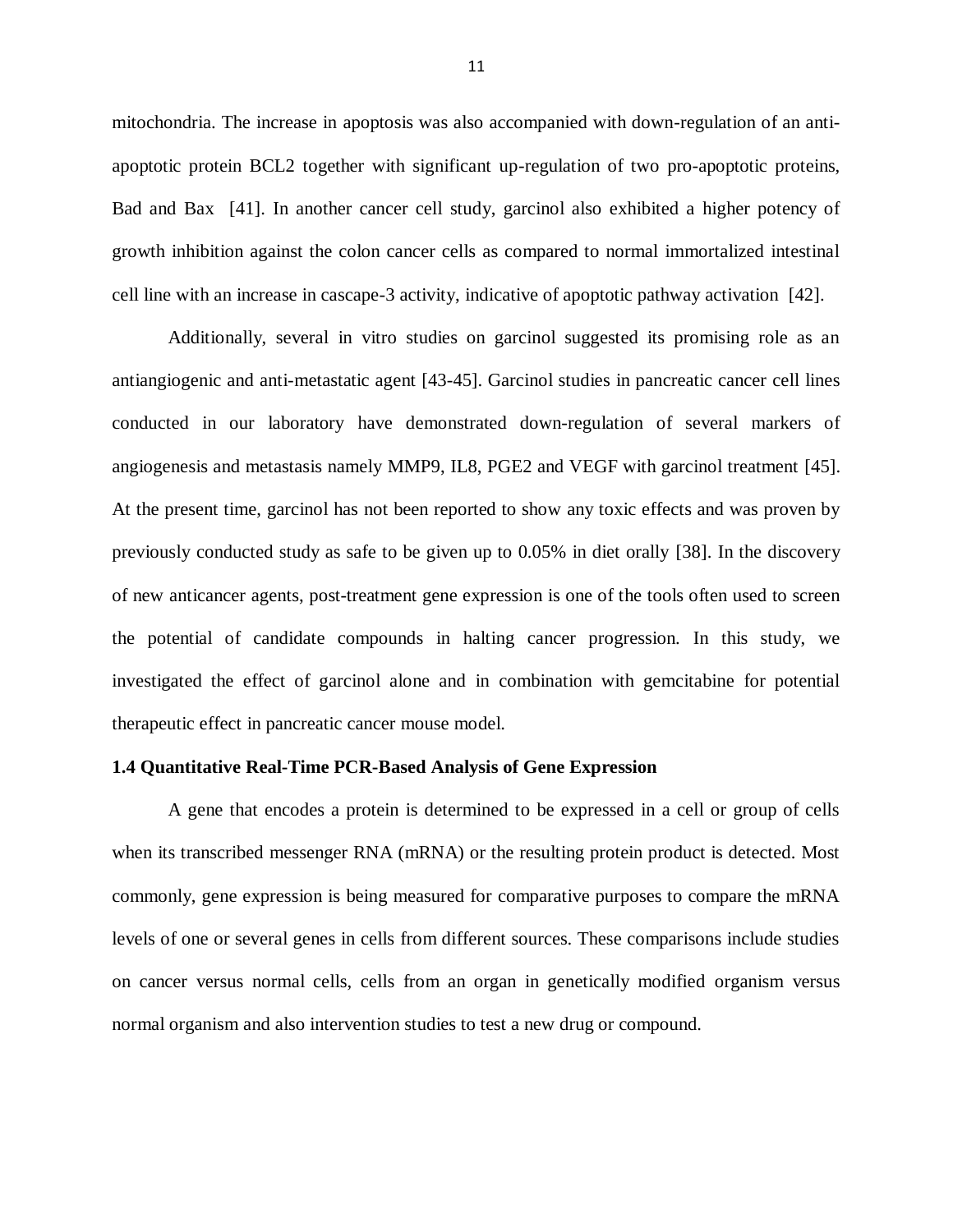Gene expression can be measured by many techniques. One of the techniques is quantitative real-time polymerase chain reaction (qPCR) which enables the continuous monitoring of the amplification process as it occurs and uses fluorescent reporter dyes to merge the amplification and detection steps. The assay is based on measuring the increase in fluorescent signal, which corresponds to the amount of DNA produced during each PCR cycle.

A single PCR reaction is characterized by the PCR cycle at which fluorescence first rises above threshold background levels called threshold cycle  $(C_T)$ . Hence, higher the messenger RNA (mRNA) concentration of a target gene, lower is the  $C_T$  value. The process of qPCR consists of three steps: (1) reverse transcriptase-based conversion of RNA to complimentary DNA (cDNA), (2) the amplification of cDNA by PCR (through repeated cycle of denaturation, annealing and DNA fragment synthesis), and (3) the detection and quantification of amplified products-referred as amplicons [\[46\]](#page-57-5).

Results from a real-time PCR experiment can be calculated either using absolute or relative quantification. In absolute quantification using the Standard Curve Method, unknowns are being quantitated based on a known quantity in which the concentration of quantified serially diluted DNA sample is plotted against each dilution's  $C_T$ . The  $C_T$  value of an unknown can then be used to extrapolate a value from the standard curve. In relative quantification, the aim is to analyze changes in gene expression in a given sample relative to another reference sample such as an untreated control sample. This type of quantification is useful for comparing the level of gene expression of a particular gene of interest in response to a treatment. The most common method for relative quantitation is the  $2^{-\Delta\Delta CT}$  method which compares the C<sub>T</sub> value of one target gene to another for example, an internal control (most commonly housekeeping gene such as β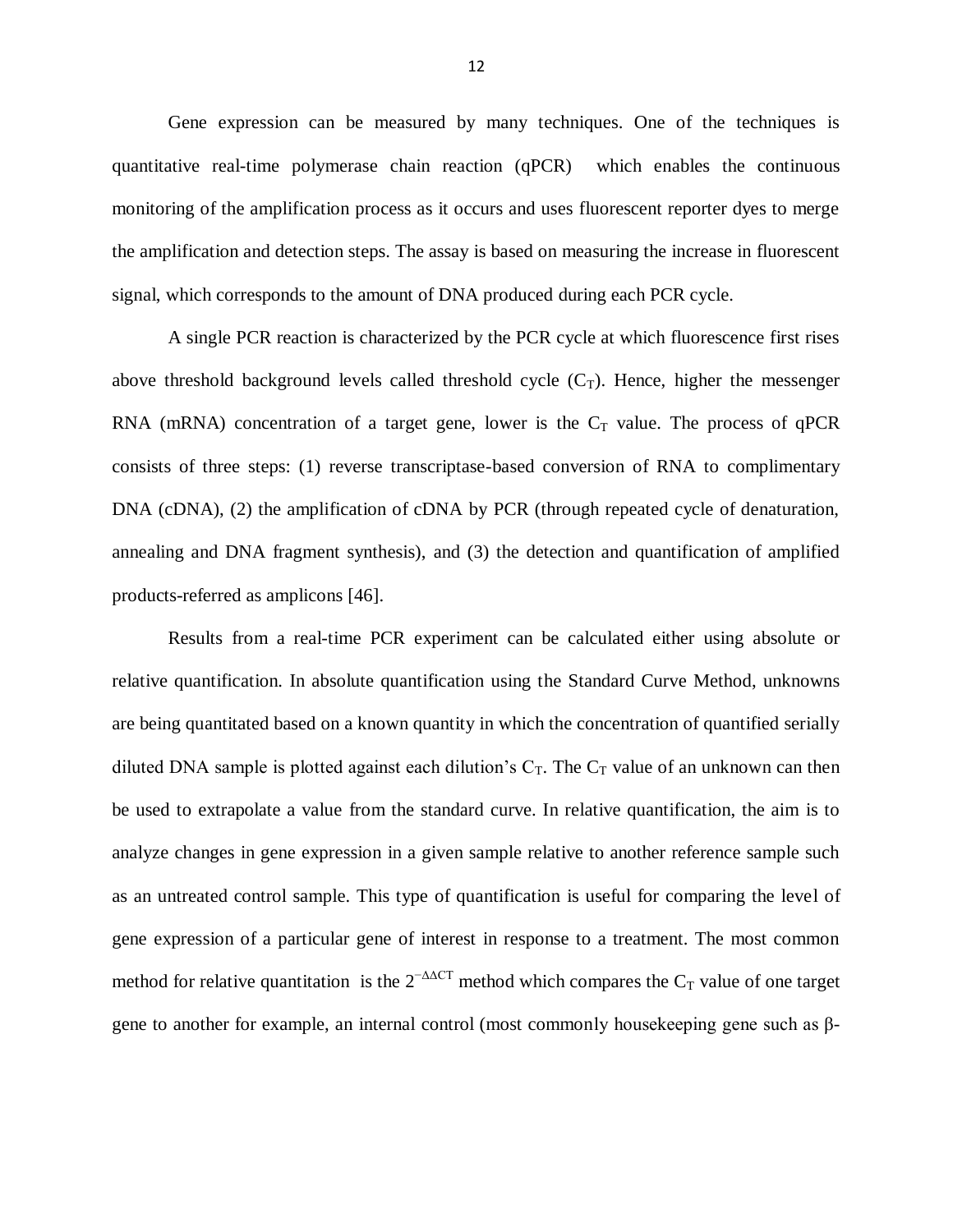actin and GAPDH) in a single sample [\[47\]](#page-57-6). In this study, we investigated the effect of garcinol on the gene expression of genes known to be up-regulated in pancreatic cancer.

## **1.5 Selected Genes of Interest in Pancreatic Cancer Progression**

#### **1.5.1 Matrix metallopeptidase-9 (MMP9)**

MMP9 is a type of matrix metalloproteinases (MMPs). Also called matrixins, these are zinc-dependent enzymes that are involved in the degradation of extracellular matrix components. MMPs play a central role in cell proliferation, invasion and metastasis of cancer cells. MMP9 from the family is constantly up-regulated in many types of cancer including pancreatic cancer.

#### **1.5.2 Cyclin D1 (CCND1)**

CCND1 a member of the highly conserved cyclin family. Cyclins function as cyclindependent kinases subunit regulators forming a complex with CDK4 or CDK6, whose activity is required for cell cycle G1/S transition. Overexpression of CCND1 increases proliferation by accelerating the cell transit through the G1 phase.

#### **1.5.3 B-cell lymphoma-2 (BCL2)**

BCL2 is an anti-apoptosis protein found mainly at the cytoplasmic face of the mitochondrial outer membrane and other membrane such as endoplasmic recticulum membrane and the nuclear envelope. BCL2 prevents the initiation of protease cascape leading to apoptosis by directly or indirectly blocking the release of cytochrome c from the mitochondria which results in the delay of cell death [\[48\]](#page-58-0). Its high expression is found in various human tumors [\[49\]](#page-58-1).

## **1.5.4 Notch1**

Notch signaling is involved in the cellular developmental pathway including proliferation and apoptosis. Notch genes encode proteins which are activated upon interaction with its family ligands. Five ligands that have been found in mammals are Dll-1, Dll-3, Dll-4, Jagged-1 and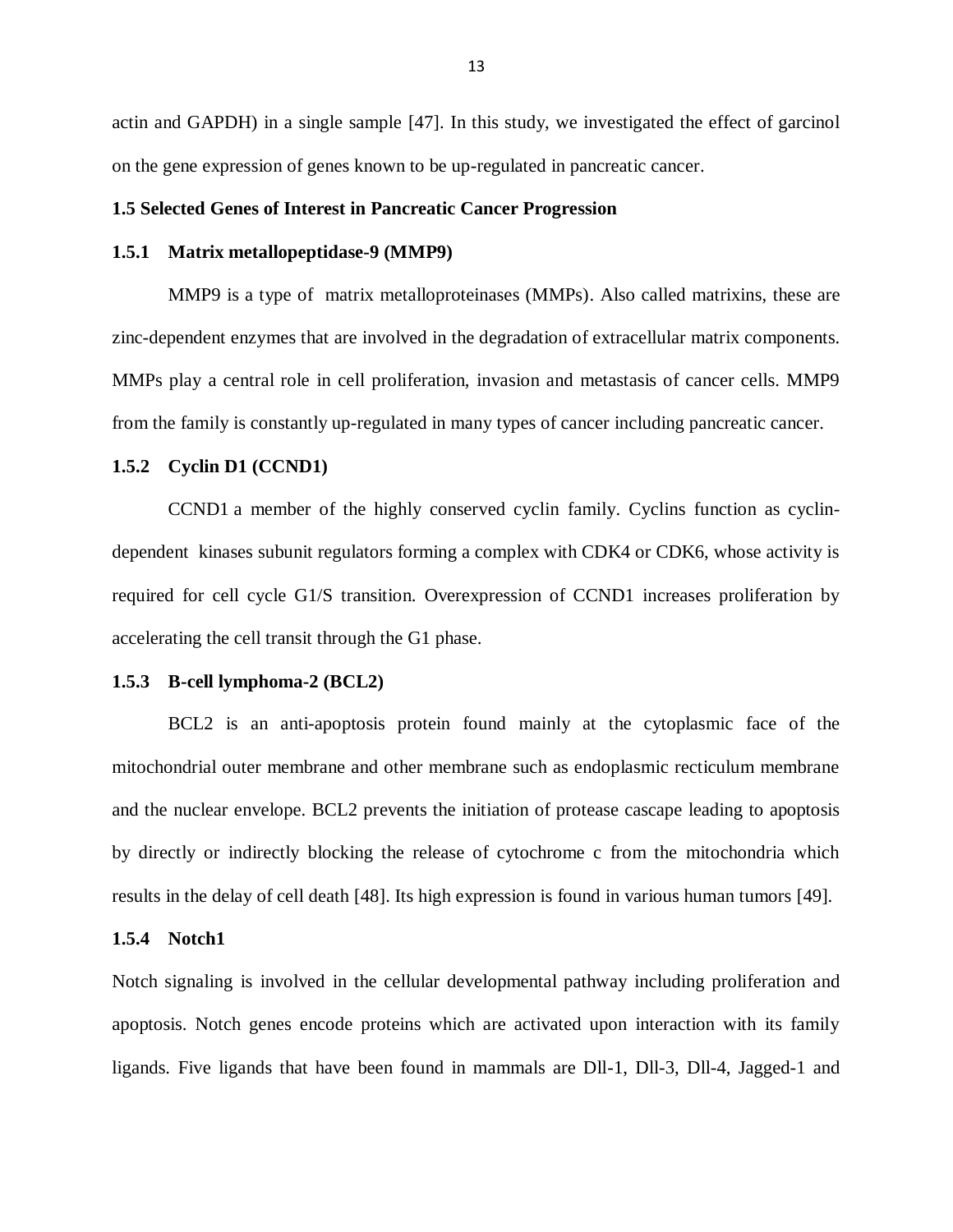Jagged-1[\[50\]](#page-58-2). On activation, Notch is cleaved and intracellular Notch is released and shifted into the nucleus. The intracellular Notch associates transcriptional factors which play role in regulating the expression of target genes. Dysfunction of intracellular Notch is associated with tumorigenesis through prevention of cell differentiation. Notch1 is one of the four vertebrate Notch genes that have been identified: Notch1, Notch2, Notch3 and Notch4. Notch1 has been reported to cross-talk with another major cell growth and apoptotic pathway such as nuclear factor  $\kappa$ B (NF- $\kappa$ B) and its high expression has been noted to inhibit apoptosis [\[51\]](#page-58-3).

#### **Hypothesis**

Based on literature and *in vitro* findings in our laboratory, we hypothesized that progression of pancreatic cancer in mouse model would lead to an increase expression of MMP9, CCND1, BCL2 and also Notch1. Moreover treatment with dietary garcinol should cause a downregulation of the above described genes in order for it to be potentially beneficial. This was shown to be true in earlier studies from our lab in pancreatic cancer cell lines. However, the *in vitro* findings need to be validated in an *in vivo* animal model of pancreatic cancer before translating the effects to a clinical level. A good animal model should be in very close resemblance to the human condition. One of the best, well-validated and clinically relevant models of PDAC to be used for *in vivo* studies is the KrasLSL.<sup>G12D</sup>/+; p53<sup>R172H</sup>/+; PdxCretg/+ or KPC transgenic mouse model.

#### **1.6 KPC Transgenic Mouse Model of Pancreatic Cancer**

The KrasLSL.<sup>G12D</sup>/+;  $p53^{R172H}/+$ ; PdxCretg/+ or KPC transgenic mouse model is generated by crossing mice with a conditional activated Kras allele (KrasLSL.<sup>G12D</sup>) to transgenic strain that expresses Cre recombinase in pancreatic lineages (PdxCregt) and generating a conditionally express mutant allele of the Li-Fraumeni human ortholog,,  $p53<sup>R172H</sup>$ . Activation of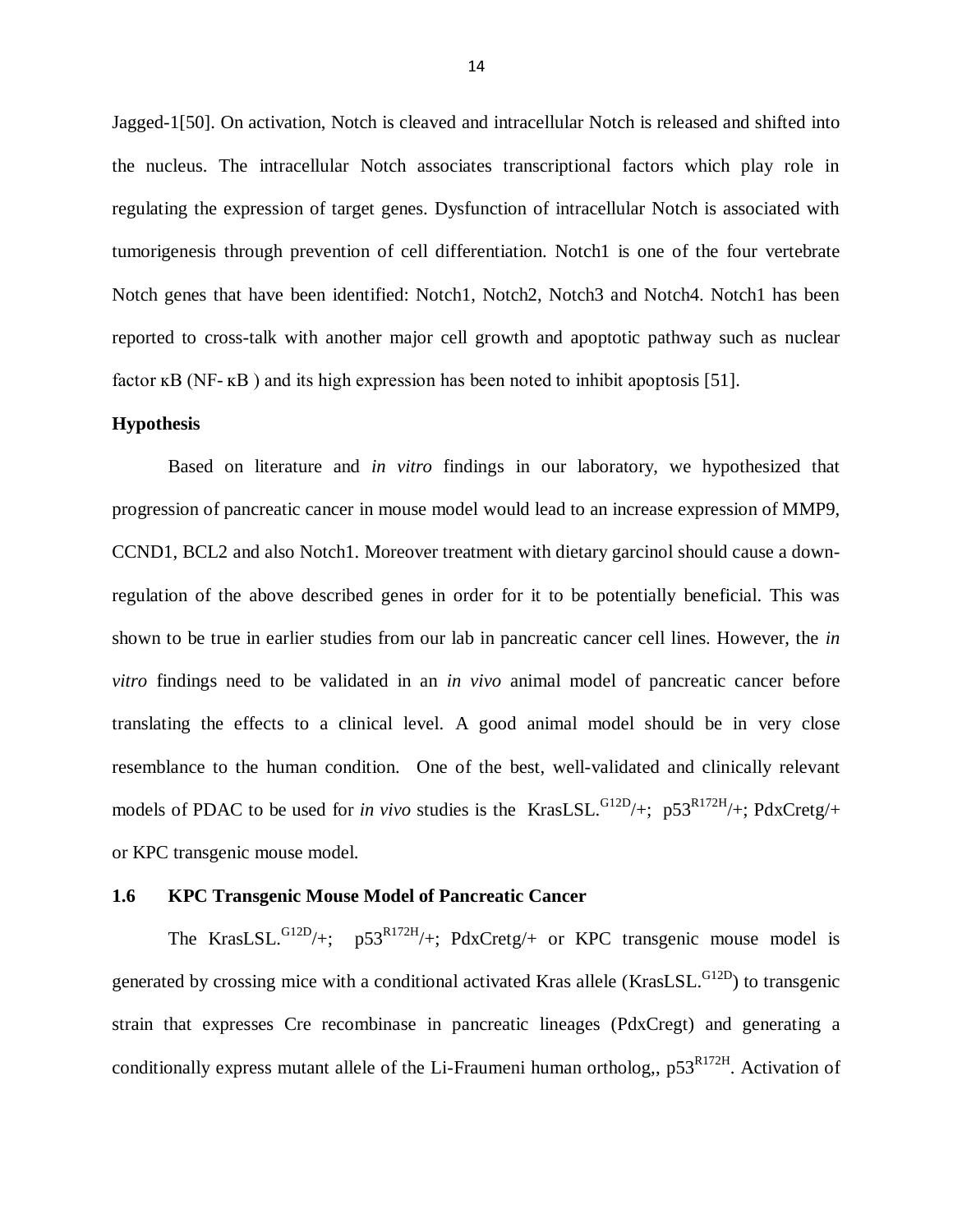both the KrasLSL. $^{G12D}$  and the p53<sup>R172H</sup> alleles occurs in tissue progenitor cells of the developing mouse pancreas through interbreeding with PdxCretg transgenic animals. KPC mice developed advanced PDAC at an early age and resembled many aspects of pancreatic cancer in human. This model developed the full range of PanIN lesion that ultimately progresses to manifest carcinoma with hundred percent penetrance. Metastases to the liver and lungs are also observed in majority of the KPC mice which is similar to what is commonly observed in humans. Furthermore, the KPC model also developed associated comorbidities to the human pancreatic cancer such as cachexia, jaundice and ascites [\[30,](#page-55-3) [52\]](#page-58-4).

To verify our *in vitro* findings, we have conducted an *in vivo* study which aimed to investigate the effects of garcinol in pancreatic cancer mouse model. This thesis focuses on the change in gene expression observed due to dietary garcinol treatment. The following specific aims were proposed to meet the hypothesis that the effect of garcinol as a therapeutic agent in pancreatic cancer will be evident in gene expression differences of selected genes from the garcinol treated groups compared to the non-treated group.

**Specific aim I:** To investigate the gene expression response of the pancreatic tissue following garcinol treatment using quantitative real-time polymerase chain reaction (qPCR) technique.

**Specific aim II:** To examine the extent of gene expression response in the distant metastasis site following garcinol treatment of the liver tissue using quantitative real-time polymerase chain reaction (qPCR) technique.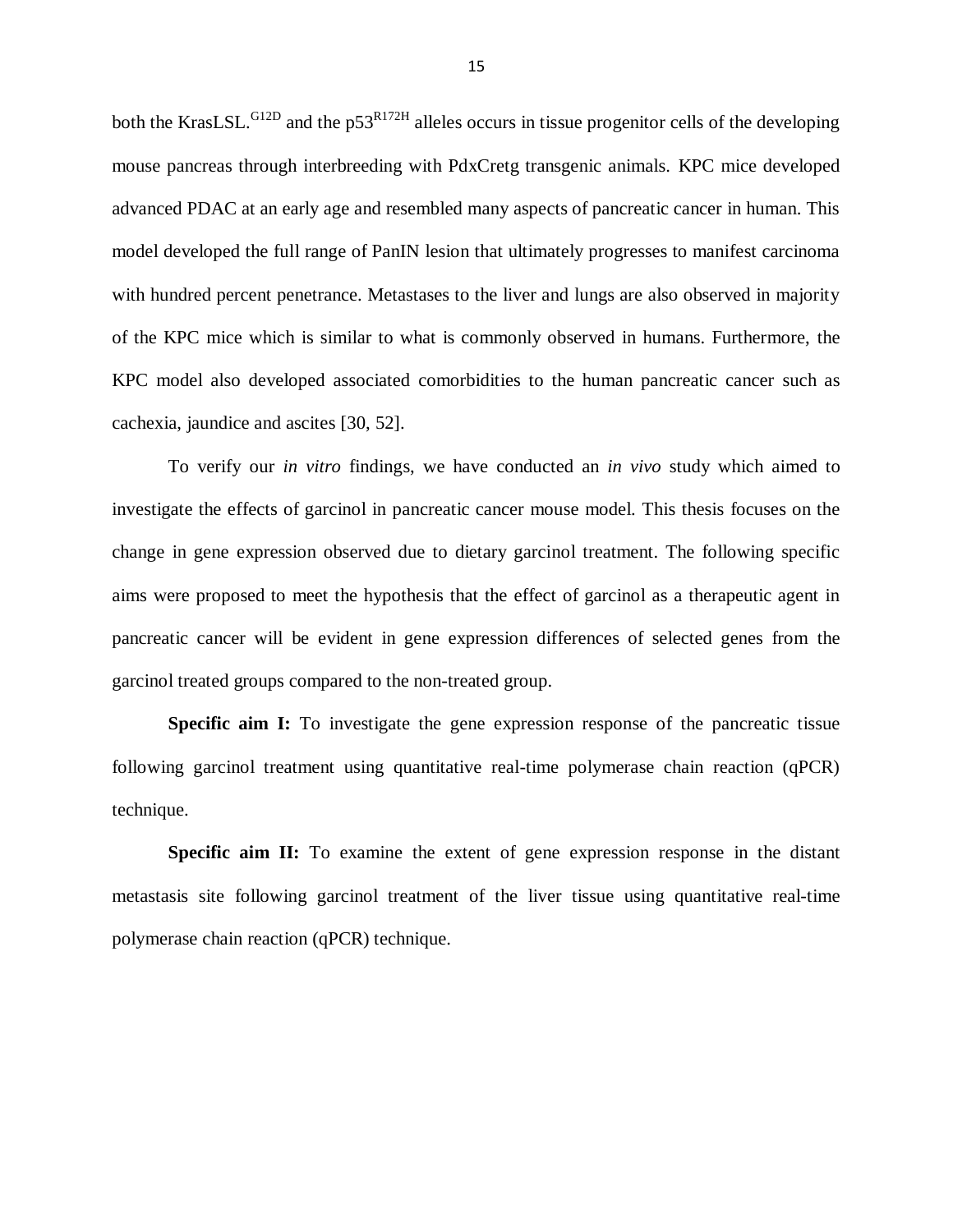#### **Chapter 2**

#### **Methodology**

#### **2.1 Animals**

Forty-two male, KPC (KrasLSL. $^{G12D}/+$ ; p53<sup>R172H</sup>/+; PdxCretg/+) transgenic mice aged between 6-8 weeks old, obtained from Van Andel Institute (Grand Rapids, MI) were used in this study. Thirty-two of them developed pancreatic cancer by KPC mutation and ten mice with nonmutated KPC from the same litter served as control.

#### **2.2 Housing and husbandry**

All animals were housed in individual cage at Wayne State University Division of Laboratory Animal Resources (DLAR) facility under standard conditions as approved by the Wayne State University Animal Investigation Committee (AIC). All of them were kept in the same room with alternating 12 hours light alternating with 12 hours darkness under normal humidity and at room temperature. Cage bedding, diets and water were replaced weekly and their health were monitored regularly.

#### **2.3 Experimental protocol**

Upon arrival at the facility, all animals were allowed to acclimatize for one week prior to start of the experiment. Following acclimatization period, animals were randomly distributed into 4 and 2 experimental groups respectively and were subjected to different diet-treatment combination as shown in Figure 3. The KPC groups, each had similar number of animal  $(n=8)$ included the control, isocaloric diet-non treated group (KC), Garcinol diet-non treated group (KGr), isocaloric diet-gemcitabine treated group (KGm) and garcinol diet-gemcitabine treated group (KGG). The non-KPC groups received no chemotherapy drug treatment, also had equal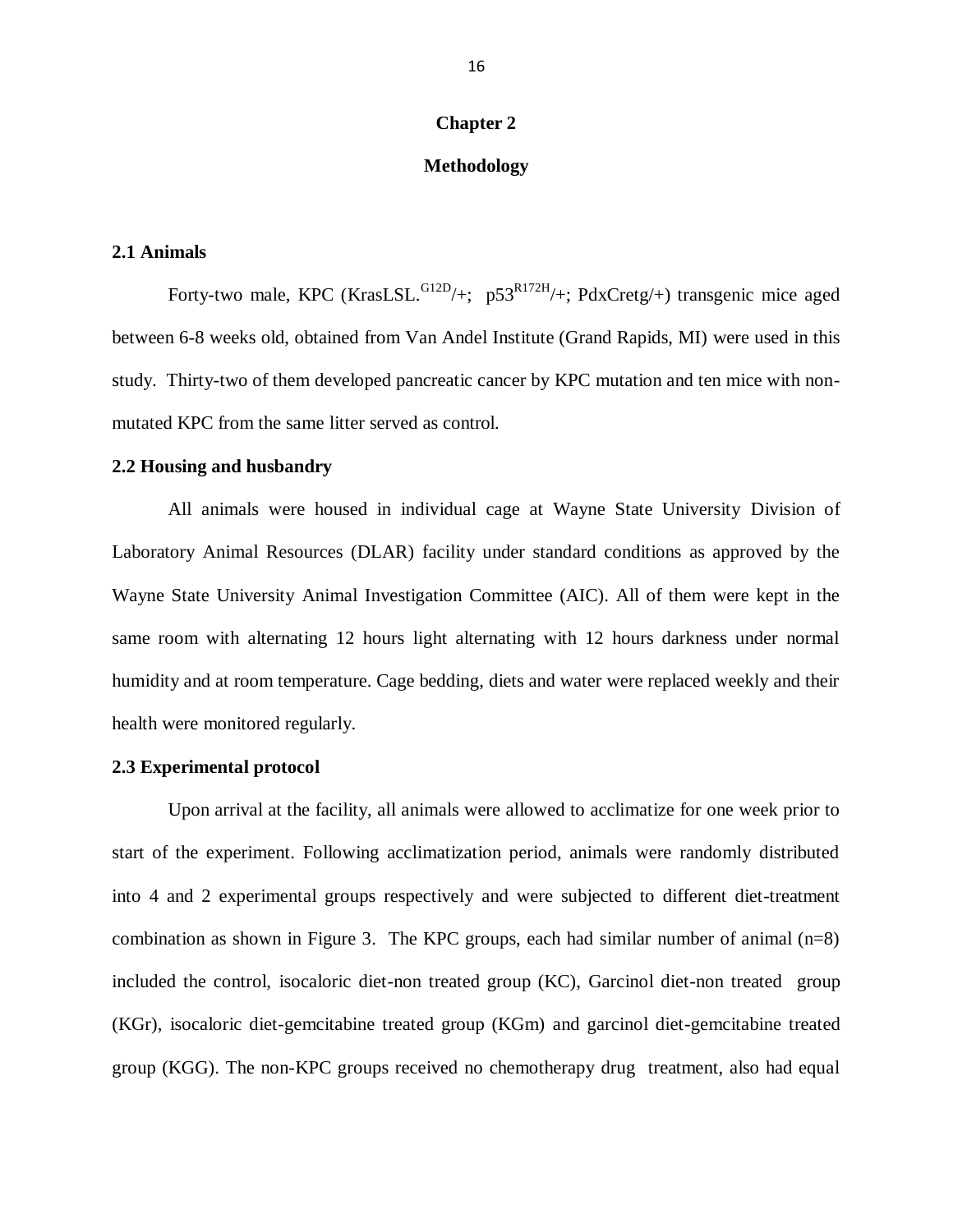number of animal in each group  $(n=5)$  with one group was fed with isocaloric diet (CC) and the other was fed with garcinol diet (CGr).

#### **2.4 Experimental diets**

Three groups (KGr, KGG,CGr) were given special diet containing 0.05% Garcinol while 3 other groups (KC,KGm,CC) received standard purified diet that is isocaloric to the Garcinol diet. Garcinol for this study was purchased from Enzo Life Sciences (Plymouth Meeting, PA). Both the garcinol diet and the standard diet were formulated and produced by Dyets Inc. (Bethlehem, PA). Composition of both diets is shown in Table 1.

#### **2.5 Experimental procedures**

Experimental procedures carried out for this study as summarized in Table 2 are based on the overall project to explore the anti-cancer effects of Garcinol in pancreatic cancer mouse model. My report will describe only a portion of the main study, investigating gene expression.

All mice were provided with their respective diets for 6 weeks and had free access to water. Body weight, diet and water intake were recorded twice weekly throughout the study duration. Chemotherapy injections from 100mg/5ml Gemcitabine stock were delivered to KGm and KGG groups (5ul/g body weight) once-weekly (Week 1-5) while groups with no chemotherapy treatment were given placebo injections of saline (0.85% NaCl). Urine was collected once a week on weeks 2, 4 and 6 for urinary metabolomic profiling. To confirm the presence of pancreatic cancer and for tumor progression monitoring purpose, ultrasound was done on week 3 and 6, while MRI was done in week 1 and 5. Upon completion of the experiment at Week 6, each animal was anesthetized with the combination of 80 mg/ml Ketamine and 20mg/ml Xylazine (5ul/g body weight) and euthanized by exsanguination and major organs removal prior to blood and tissue collection. Pancreatic and liver tissues were flash-frozen in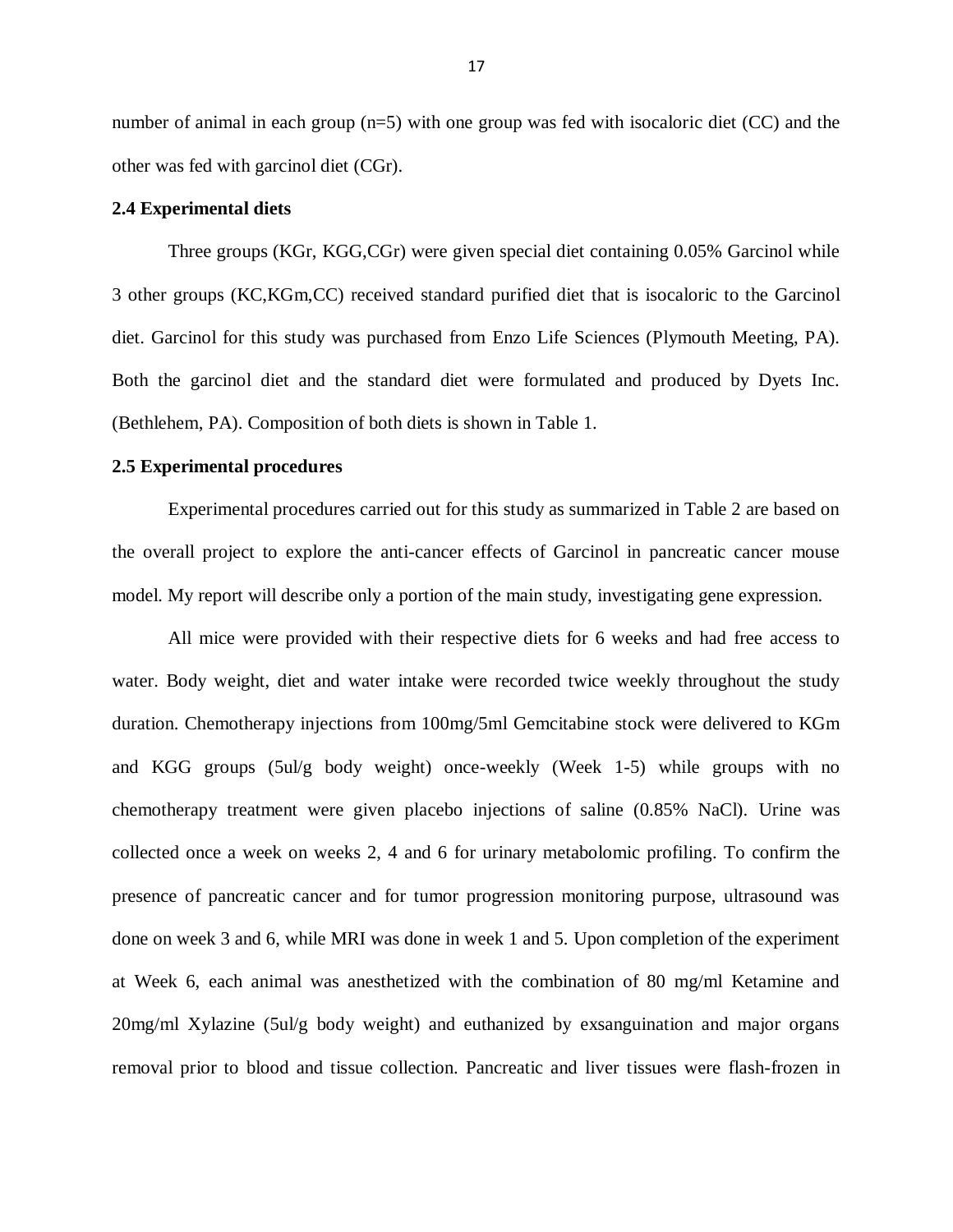liquid nitrogen then stored at -80ºC until ready to be used for gene expression analysis (by qPCR and miRNA microarray) and histological analysis.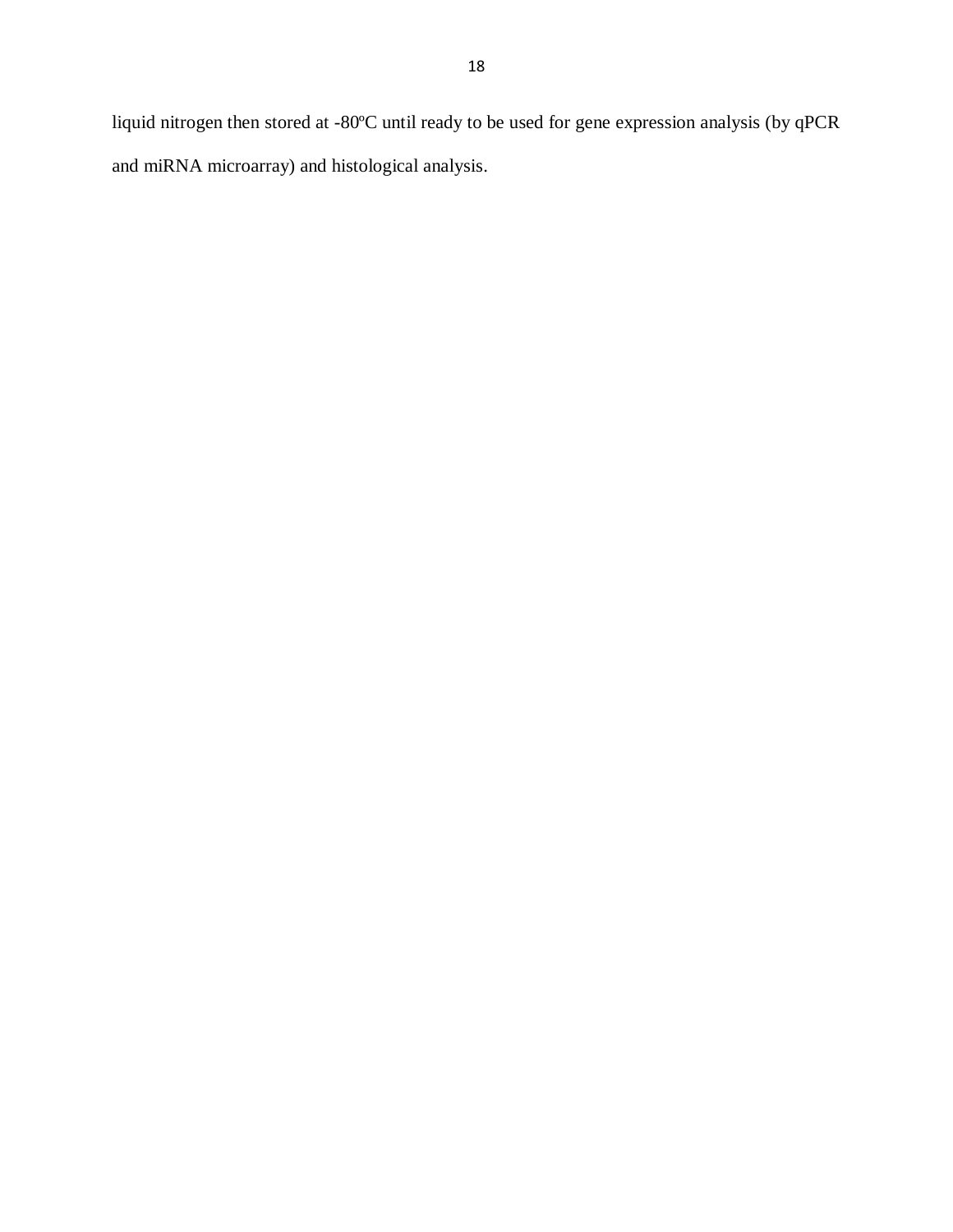

**Fig. 3** Study design

**KC:** Pancreatic cancer mouse, standard purified diet + no drug treatment. **KGr:** Pancreatic cancer mouse, 0.05% garcinol diet + no drug treatment. **KGm**: Pancreatic cancer mouse, standard purified diet + gemcitabine drug treatment. **KGG:** Pancreatic cancer mouse, 0.05% garcinol diet + gemcitabine drug treatment.

Control groups

**CC**: Control mouse, standard purified diet. **CGr:** Control mouse, 0.05% garcinol diet.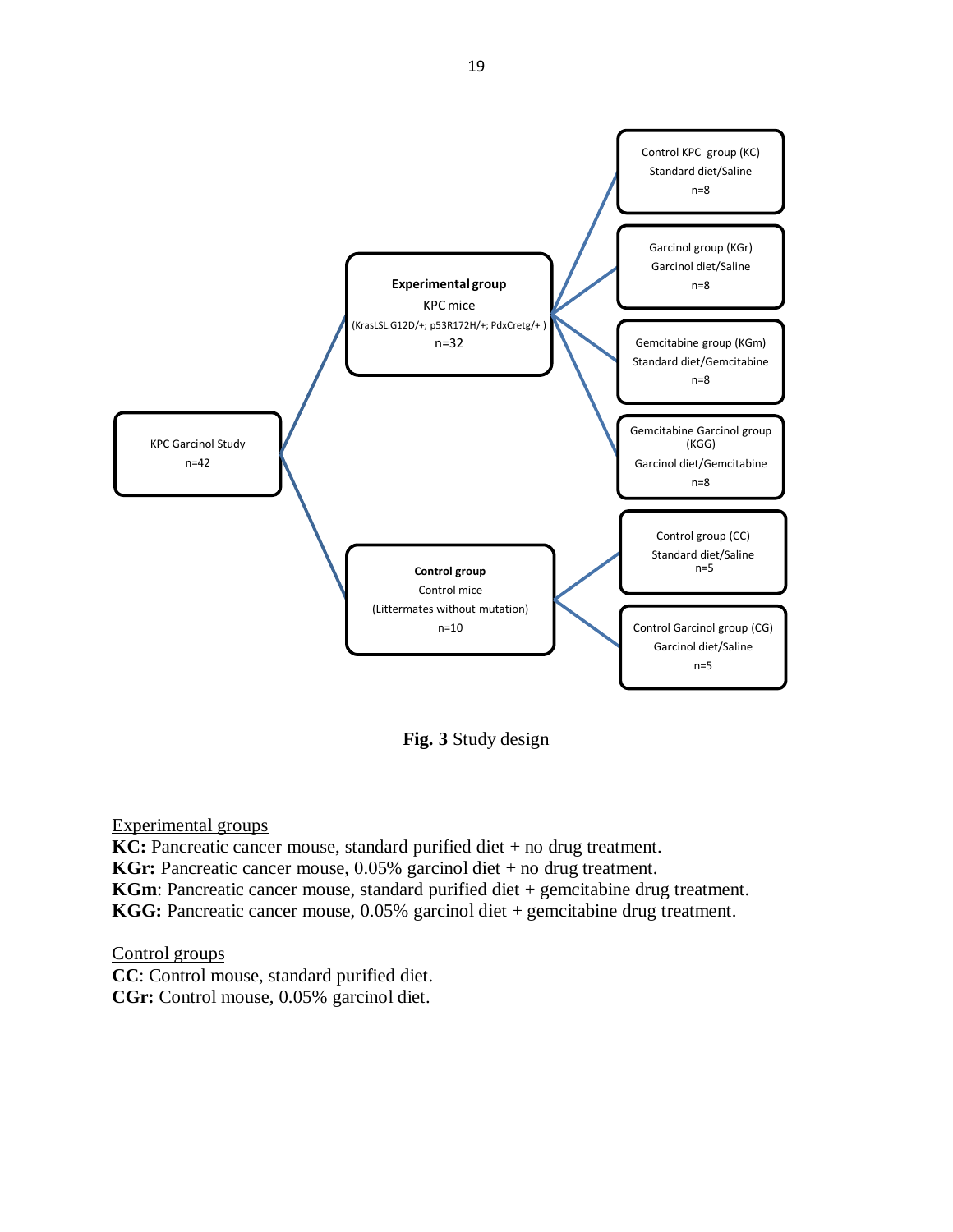|                               |                | 0.05% Garcinol added Diet |                |                          |                | Regular Isocaloric Diet |                |
|-------------------------------|----------------|---------------------------|----------------|--------------------------|----------------|-------------------------|----------------|
| <b>Ingredient</b>             | kcal/g         | grams/<br>kg              | kcal/kg        | <b>Ingredient</b>        | kcal/g         | grams/<br>kg            | kcal/kg        |
| Casein                        | 3.58           | 200                       | 716            | Casein, High<br>Nitrogen | 3.58           | 200                     | 716            |
| L-Cystein                     | $\overline{4}$ | 3                         | 12             | L-Cystein                | 4              | 3                       | 12             |
| Sucrose                       | $\overline{4}$ | 100                       | 400            | Sucrose                  | $\overline{4}$ | 100                     | 400            |
| Cornstarch                    | 3.6            | 396.986                   | 1429.1496      | Cornstarch               | 3.6            | 397.486                 | 1430.9496      |
| Dyetrose                      | 3.8            | 132                       | 501.6          | Dyetrose                 | 3.8            | 132                     | 501.6          |
| Soybean Oil                   | 9              | 70                        | 630            | Soybean Oil              | 9              | 70                      | 630            |
| t-Butyl                       | $\overline{0}$ | 0.014                     | $\Omega$       | t-Butyl                  | $\overline{0}$ | 0.014                   | $\overline{0}$ |
| hydroquinone                  |                |                           |                | hydroquinone             |                |                         |                |
| Cellulose                     | $\theta$       | 50                        | $\Omega$       | Cellulose                | $\theta$       | 50                      | $\overline{0}$ |
| <b>Mineral Mix</b><br>#210025 | 0.88           | 35                        | 30.8           | Mineral Mix<br>#210025   | 0.88           | 35                      | 30.8           |
| Vitamin Mix<br>#310025        | 3.87           | 10                        | 38.7           | Vitamin Mix<br>#310025   | 3.87           | 10                      | 38.7           |
| Choline                       | $\overline{0}$ | 2.5                       | $\overline{0}$ | Choline                  | $\overline{0}$ | 2.5                     | $\overline{0}$ |
| <b>Bitartrate</b>             |                |                           |                | <b>Bitartrate</b>        |                |                         |                |
| Garcinol                      | $\overline{0}$ | 0.5                       | $\Omega$       |                          |                |                         |                |
|                               |                | 1000.00                   | 3758.2496      |                          |                | 1000.00                 | 3760.0496      |

|  |  |  | Table 1: Experimental Diets Composition |
|--|--|--|-----------------------------------------|
|--|--|--|-----------------------------------------|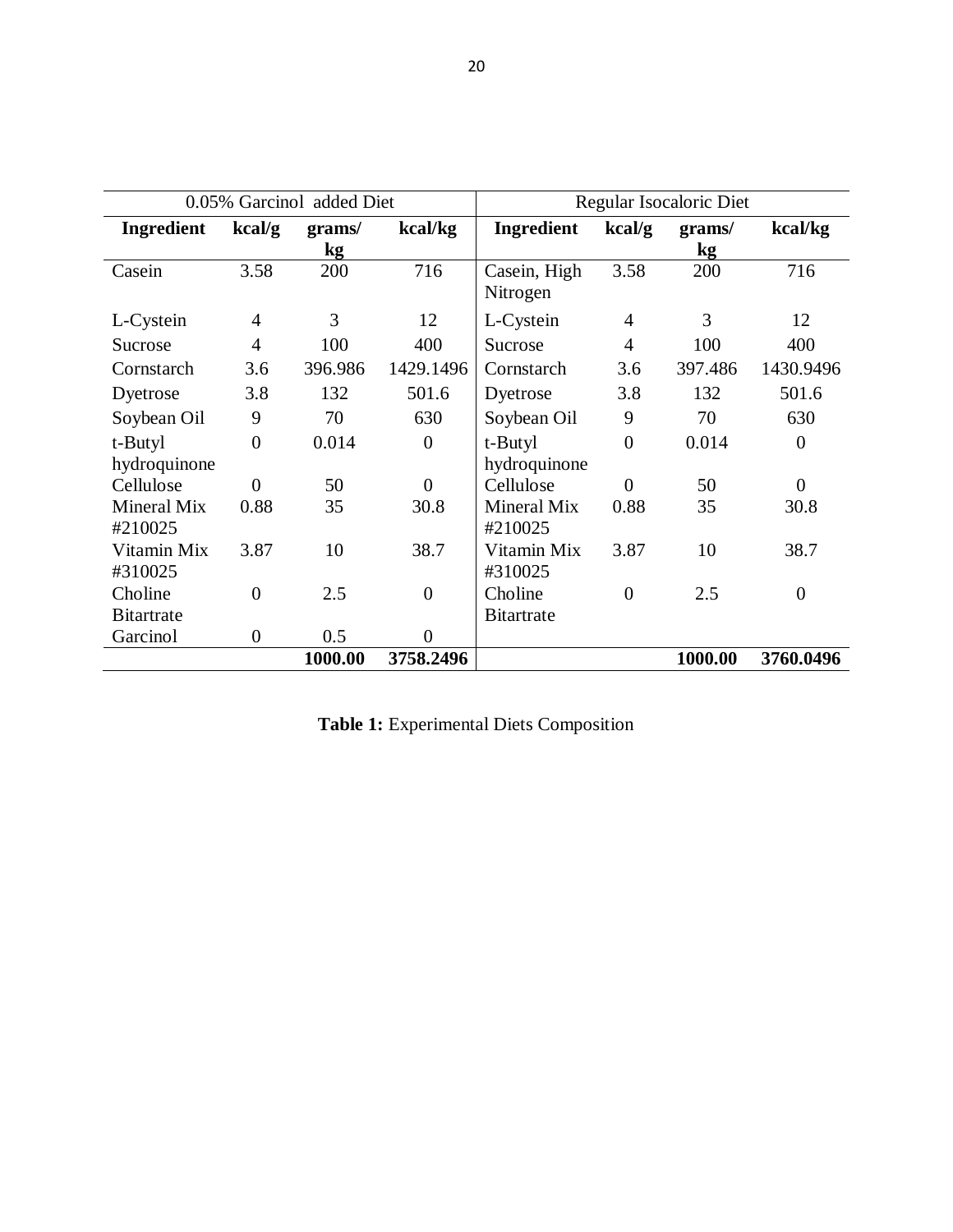| Procedures                             | Frequency of Measurement |
|----------------------------------------|--------------------------|
| Body weight, diet intake, water intake | Twice weekly (Week 1-6)  |
| Gemcitabine/saline injection           | Once weekly (Week 1-5)   |
| <b>MRI</b>                             | Week 1, 5                |
| <b>Ultrasound</b>                      | Week 3, 6                |
| Urine collection                       | Once weekly (Week 2,4,6) |
| Blood and tissue collection            | End of study (Week 6)    |

**Table 2:** Study timeline based on the overall study

#### **2.6 RNA Extraction**

Four pancreatic samples and five liver samples from each group were taken as representative in the gene expression analysis. Total RNA extraction was performed with a commercial kit (RNeasy Mini Kit, Qiagen Valencia, CA, USA) according to the manufacturer's instructions. First, an approximate weight of 30mg of frozen liver and pancreatic tissues were excised and placed into 700 uL QIAzol Lysis Reagent in a suitable vessel for disruption and homogenization using tissue homogenizer until sample was uniformly homogenous. Tube containing homogenate was then placed at room temperature (15-25<sup>°</sup>C) for 5 minutes. 140 uL of chloroform was then added and tube was capped securely followed by vigorous shaking for 15 seconds. The tube was then placed at room temperature for 3 minutes prior to centrifugation for 15 minutes at 12,000 rcf at 4˚C. Following centrifugation, the upper aqueous phase was transferred to a new collection tube. 525 uL of 100% ethanol was added and mixed thoroughly by pipetting. Next, 700 uL of sample including any precipitate was pipetted into RNeasy Mini spin column in 2 ml collection tube and centrifuged at 10,000 rpm for 15 seconds. The flowthrough was discarded and the same step was repeated for the remainder of sample. 700 uL of Buffer RWT was then added to RNeasy Mini spin column, centrifuged at 10,000 rpm for 15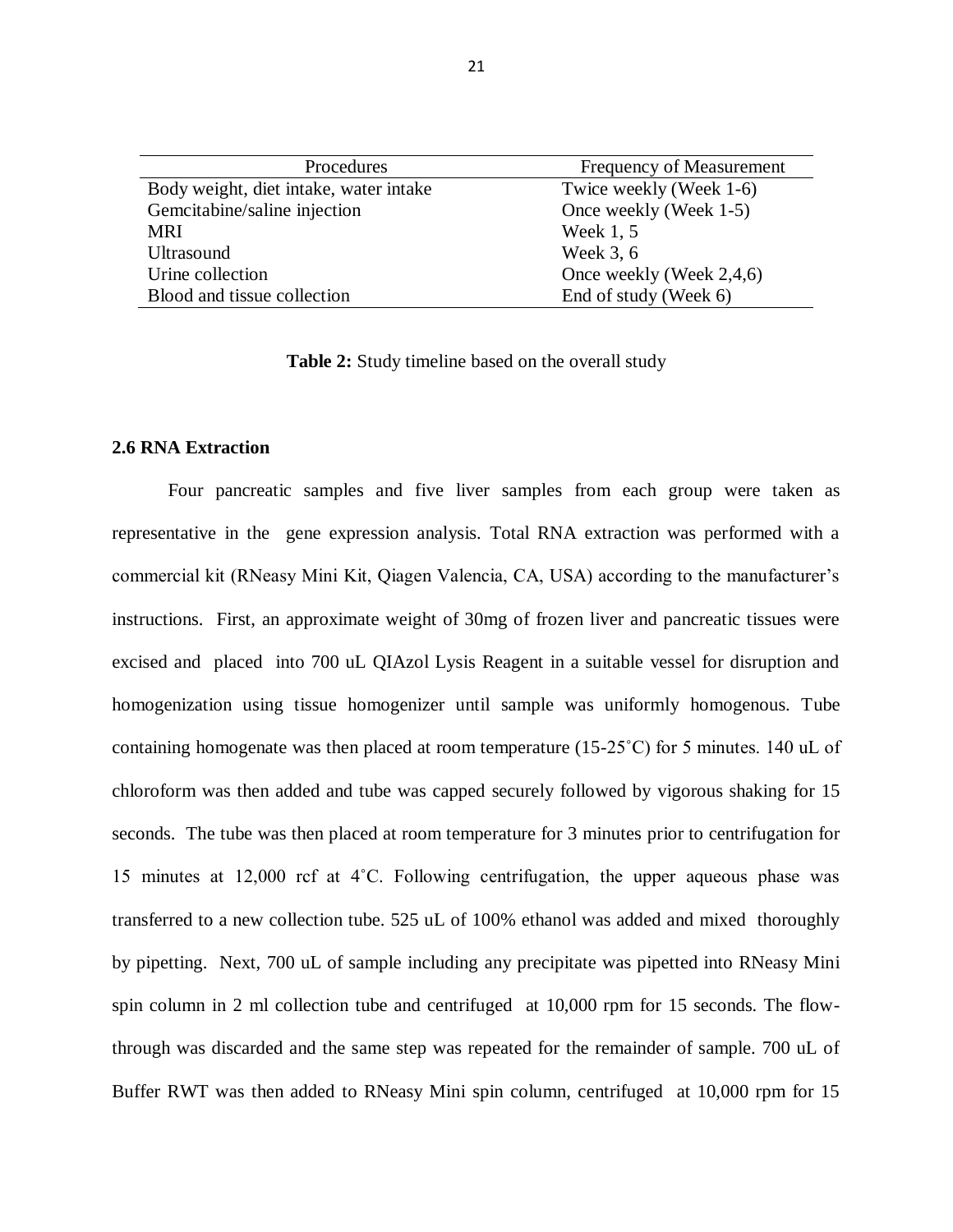seconds and flow-through was discarded. 500 uL of Buffer RPE was then pipetted onto RNeasy Mini spin column and again and centrifuged at 10,000 rpm for 15 seconds. The flow-through was discarded and another 500 uL of Buffer RPE was added to RNeasy Mini column, centrifuged at 10,000 rpm for 2 minutes. RNeasy Mini spin column was then places into a new 2 ml collection tube and centrifuged at full speed for 1 minute. The old collection tube was discarded with the flow through. Finally, the RNeasy Mini spin column was transferred to a new 1.5 ml collection tube, 40uL of RNase-free water was pipetted directly on the RNeasy Mini spin column membrane and centrifuged for 1 minute at 10,000 rpm to elute the RNA. Quantity measurement and spectrophotometric quality assessment  $(A_{260/280}$  and  $A_{260/230}$  ratios) of RNA were then carried out using the Nanodrop spectrophotometer.

#### **2.7 cDNA Preparation**

Reverse transcription for liver RNA was performed using High Capacity RNA to cDNA Master Mix kit (Applied Biosystems, Carlsbad, CA). 20 uL of RT buffer mix, 2 uL of RT enzyme mix, 8 uL of RNA sample (equal concentrations of 1000 ng/ul for all samples) and 10 uL of nuclease-free water were mixed into 0.2 mL PCR tube and centrifuged for few seconds. Prepared samples were then loaded into Eppendorf mastercycler realplex 4 (Eppendorf, Hauppauge, NY) for reverse transcription process with the following temperature setting; 25<sup>°</sup>C for 5 minutes, 42˚C for 30 minutes, 85˚C for 5 minutes and kept at 4˚C until retrieve for immediate use for qRT-PCR analysis or transferred to a -20˚C freezer.

Reverse transcription for pancreatic RNA was performed using miScript II RT Kit (Qiagen GmbH, Hilden, Germany). The reverse transcription master mix consisted of 4 uL 5x miScript HiFlex Buffer, 2 uL miScript Nucleics Mix, 2 uL miScript Reverse Transcriptase Mix and 4 uL RNase-free water prepared in 0.2 mL PCR tube, gently mixed and stored on ice. Next,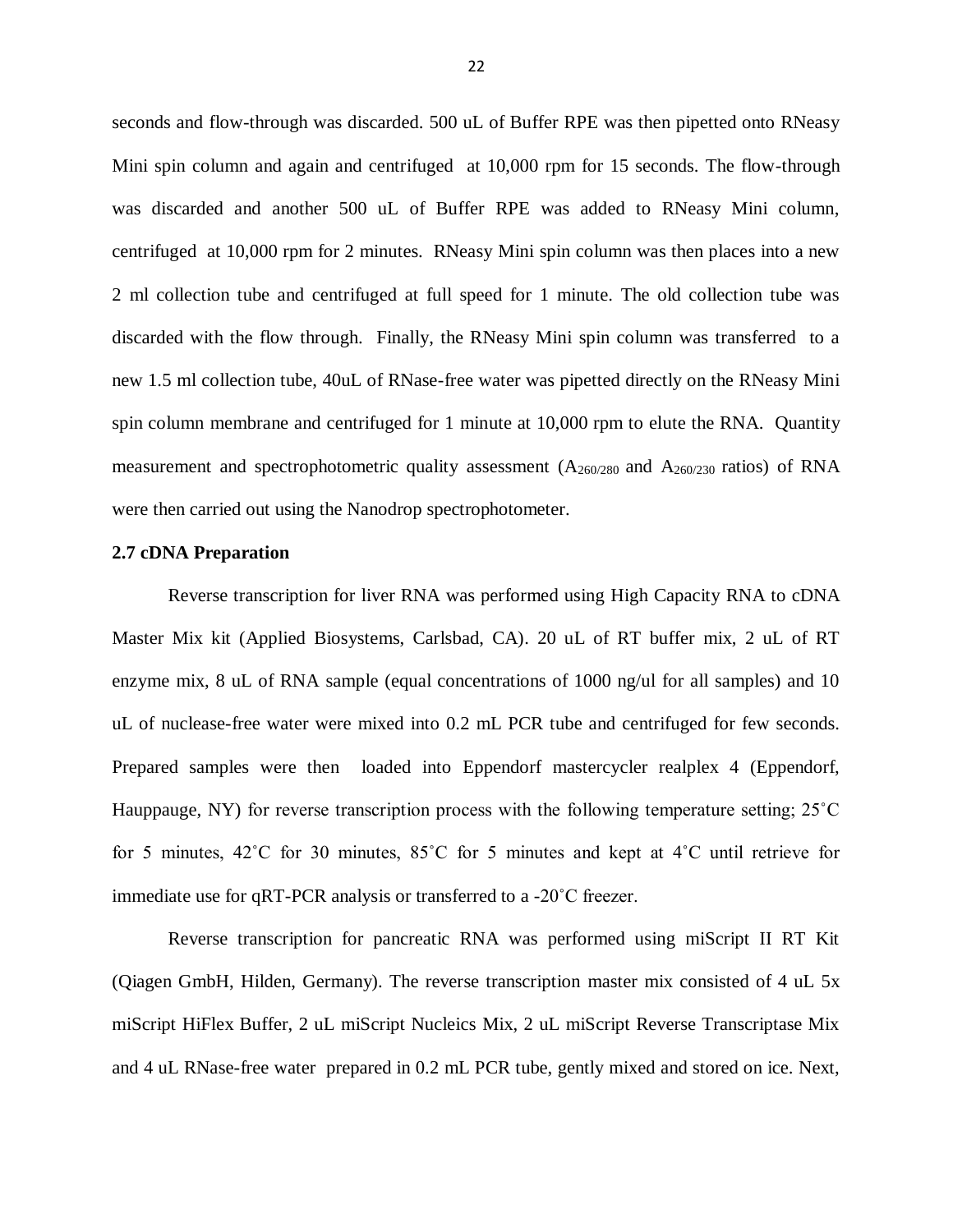8 uL template RNA (equal concentrations of 1000 ng/ul for all samples) was added to each tube containing reverse transcription master mix, gently mixed and briefly centrifuged. All prepared tubes were then loaded into Eppendorf mastercycler realplex 4 (Eppendorf, Hauppauge, NY) for reverse transcription process, incubated at the following temperatures; 37˚C for 60 minutes, 95˚C for 5 minutes and kept at 4˚C until retrieve for immediate use for qRT-PCR analysis or transferred to a -20˚C freezer.

#### **2.8 Quantitative Real-Time Polymerase Chain Reaction (qPCR)**

qPCR was performed as part of gene expression analysis. Four genes which involved in tumor progression were tested in pancreatic samples (CyclinD1, MMP9, BCL2, Notch1) and three genes were tested in liver samples (CyclinD1, MMP9, BCL2) . The primer sequence of these genes are listed in Table 3. The final reaction volume of 25 uL consisted of 12.5 uL SYBR Green PCR Master Mix (Applied Biosystems, Warrington, UK), 1 uL of 20 uM reverse and forward primer mixture, 9.5 uL nuclease-free water and 2 uL of cDNA (equal concentrations of 10ng/ul for all samples). qRT-PCR was carried out on the Eppendorf mastercycler realplex 4 instrument (Eppendorf, Hauppauge, NY) in Mx3000P 96-Well Plates (Agilent Technologies) with the following program; initial denaturing: 95˚C for 10 minutes, 45 repeats of denaturing: 95˚C (15 seconds) and elongation: 60˚C (1 minute), dissociation curve: 95˚C for 1 minute, 60˚C for 30 seconds followed by gradual temperature increase from 60˚C to 95˚C in 20 minutes and finally at 95˚C for 30 seconds. Each gene was analyzed in triplicate with single NTC. mRNA expression levels in the samples were calculated relative to control, isocaloric diet-no chemotherapy group (KC) using the comparative C<sub>T</sub> method:  $\Delta \Delta C_T = \Delta C_T$ sample -  $\Delta C_T$  control, fold change = 2- $\Delta \Delta C_T$ . β-actin was used to normalized the expression values  $(\Delta C_T)$ .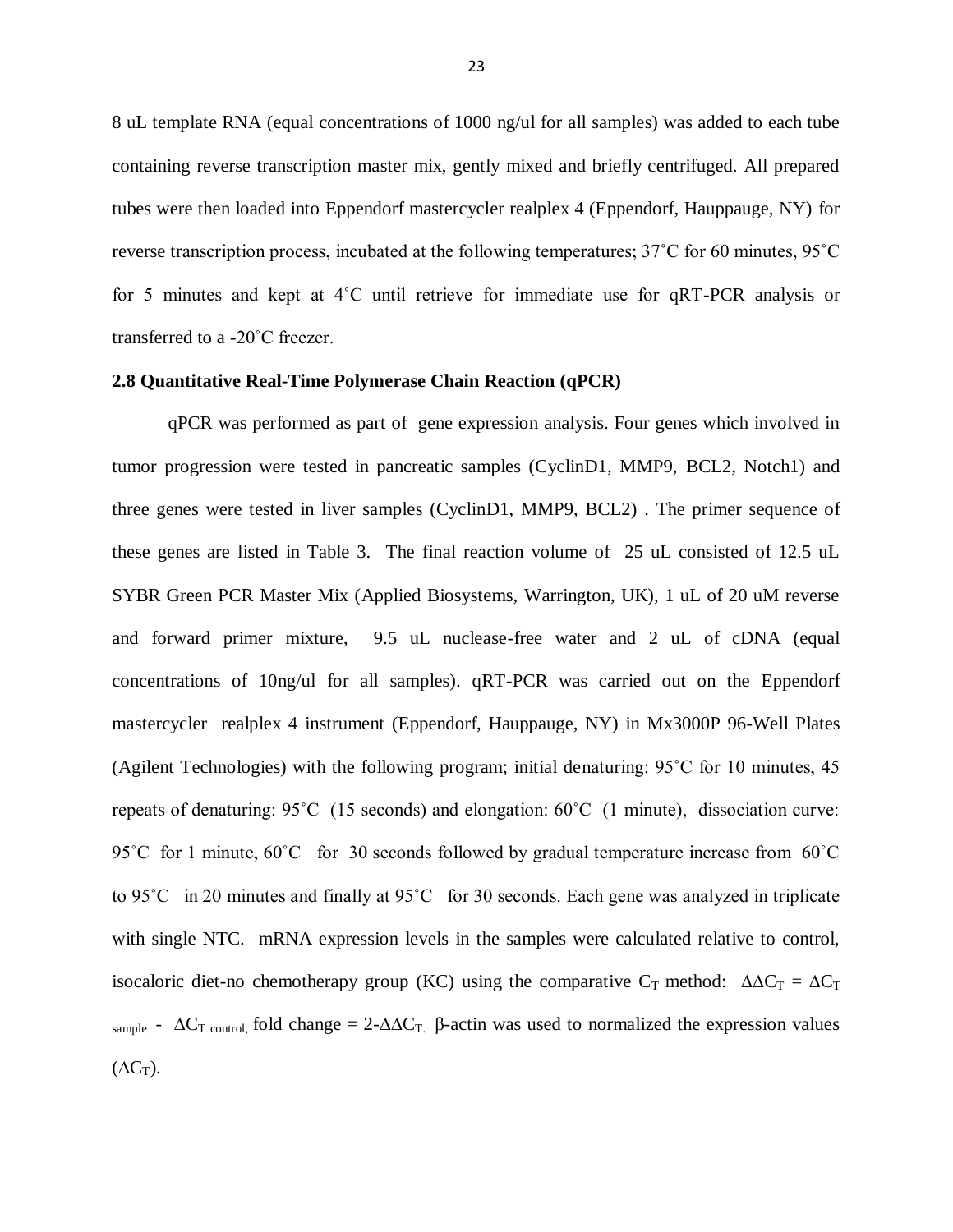# **2.9 Data Analysis**

A fold change cut-off of more than 2 was used in determining any significant change of gene expression relative to control.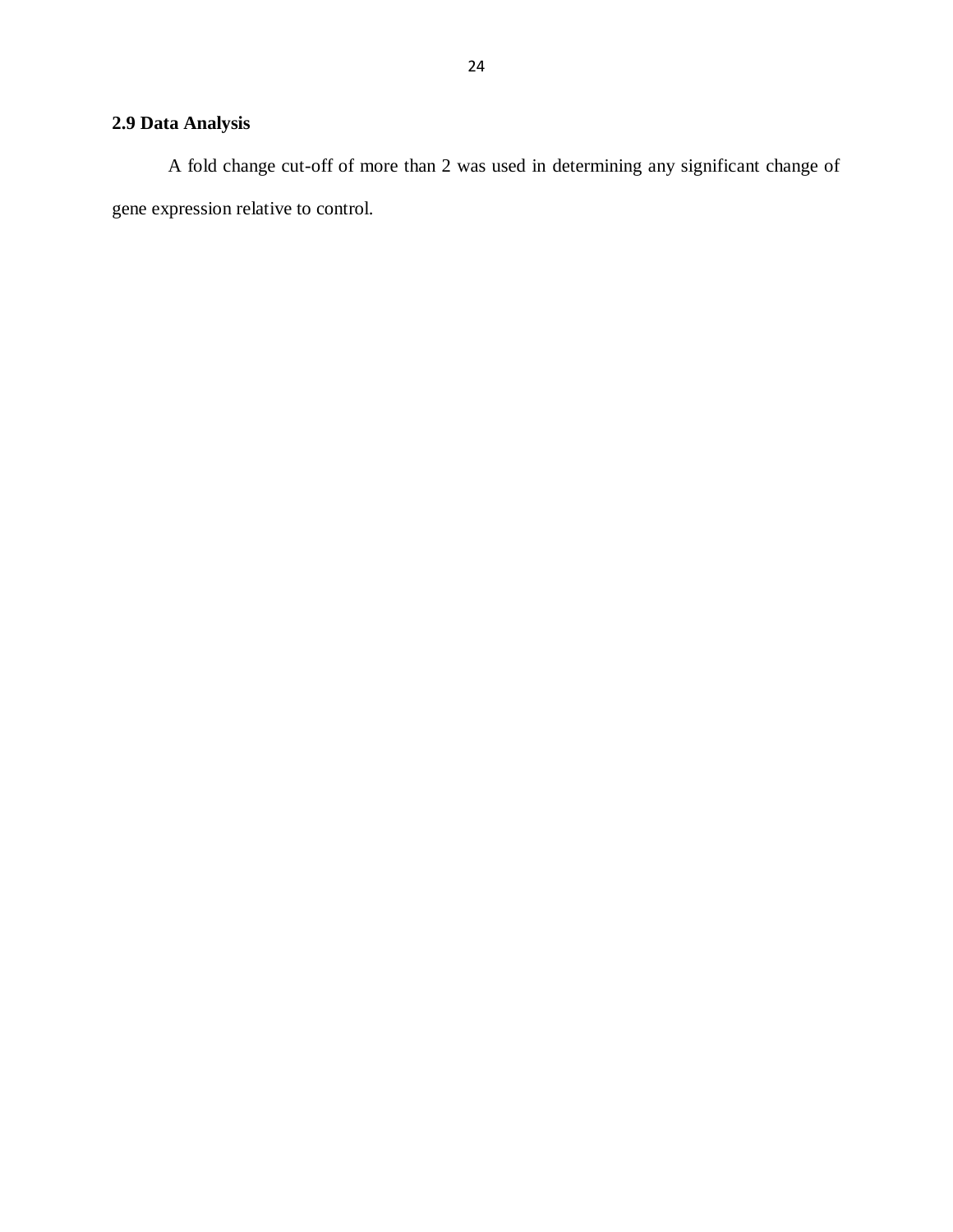| Primer's<br><b>Name</b>    | <b>Forward Sequence</b>                                        | <b>Reverse Sequence</b>                                           |
|----------------------------|----------------------------------------------------------------|-------------------------------------------------------------------|
| CyclinD1                   | 5'-CCTCCAGAGGGCTGT<br>CGGCGCAGTAGCAGA-3'                       | 5'-TCTTACCTCCAGCAT<br>CCAGGTGGCCACGAT-3'                          |
| MMP9                       | 5'- GCTCCTGGTCTCCTG<br>$GCTT-3'$                               | 5'-GTCCCACTTGAGGC<br>CTTTGA-3'                                    |
| BC <sub>b</sub><br>Notch-1 | 5'-CCTGTGGATGACTGA<br>GTACC-3'<br>5'-CACTGTGGGCGGGT<br>$CC-3'$ | 5'-GAGACAGCCAGGAG<br>AAATCA-3'<br>5'-GTTGTATTGGTTCGGC<br>ACCAT-3' |
| $\beta$ -Actin             | 5'-ACCAACTGGGACGA<br>CATGGAGAAG-3'                             | 5'-TACGACCAGAGGCAT<br>ACAGGGACT-3'                                |

**Table 3:** Primer sequence of the studied genes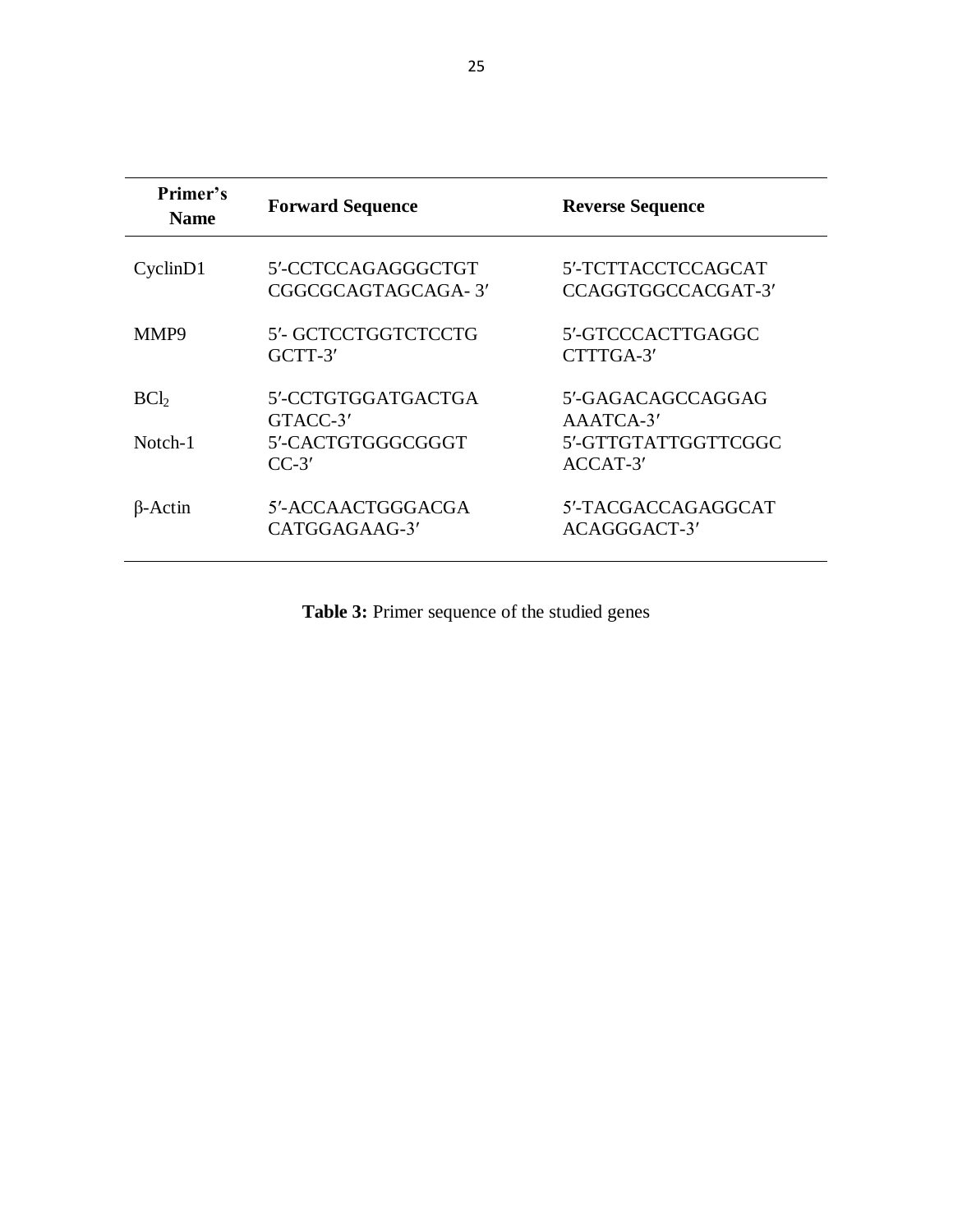#### **Chapter 3**

## **Results**

The body weight, diet intake, MRI and histological data from our overall study are summarized in Table 4. In this study, we have confirmed the presence of pancreatic tumor in the experimental groups by ultrasound, MRI and histology. The 0.05% dosage of garcinol added in diet has shown to be well tolerated in this study with 100% survival rate was reported in nonpancreatic cancer group. The data of the results mentioned above will be presented elsewhere. The data on change in gene expression due to garcinol intervention, the focus of my study is presented here.

| Data             | Observation                                       |
|------------------|---------------------------------------------------|
| Body weight      | No significant difference between experimental    |
|                  | groups                                            |
| Diet intake      | No significant difference between all groups      |
| <b>MRI</b>       | Reduction in number and tumor size in garcinol    |
|                  | treated groups (KGr and KGG)                      |
| Histology        | Significant reduction in total PanIN count in     |
|                  | garcinol treated groups (KGr and KGG)             |
|                  | Less number of PanIN-3 in garcinol treated        |
|                  | groups (KGr and KGG)                              |
| miRNA microarray | miRNA related to pancreatic cancer were           |
|                  | identified and found to be regulated in favorable |
|                  | manner                                            |

**Table 4:** Body weight, diet intake, MRI and histological data from the overall study

**Specific aim I:** To investigate the gene expression response of the pancreatic tissue following garcinol treatment using quantitative real-time polymerase chain reaction (qPCR) technique.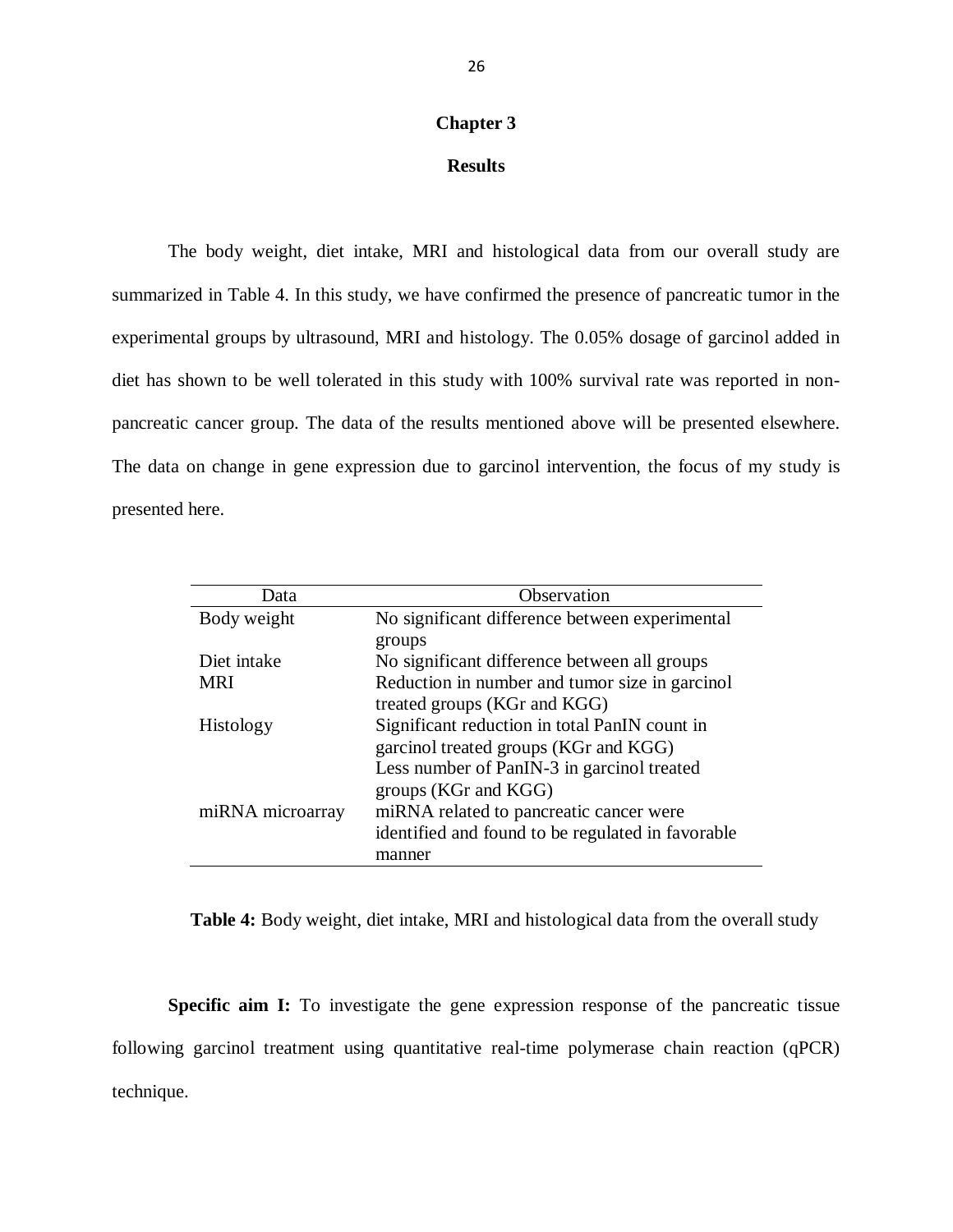# **3.1 Gene Expression Analysis of Pancreatic Tissues**

KPC (KrasLSL. $G12D/+$ ; p53<sup>R172H</sup>/+; PdxCretg/+) transgenic mouse develop tumor in the pancreas. Data from experimental group (KC, KGr, KGm and KGG) are presented. Gene expression levels are presented relative to the non-treated pancreatic cancer group (KC).

# **Cyclin D1 (CCND1)**

As can be seen from Figure 4, the relative pancreatic mRNA expression of CCND1 for all three treatments significantly decreased compared to the non-treated cancer group with garcinol and garcinol-gemcitabine combination exhibiting more profound reduction. Garcinol significantly reduced CCND1 expression to much lower level compared to gemcitabine. Likewise, garcinol-gemcitabine combination also significantly lowered CCND1 expression than gemcitabine alone.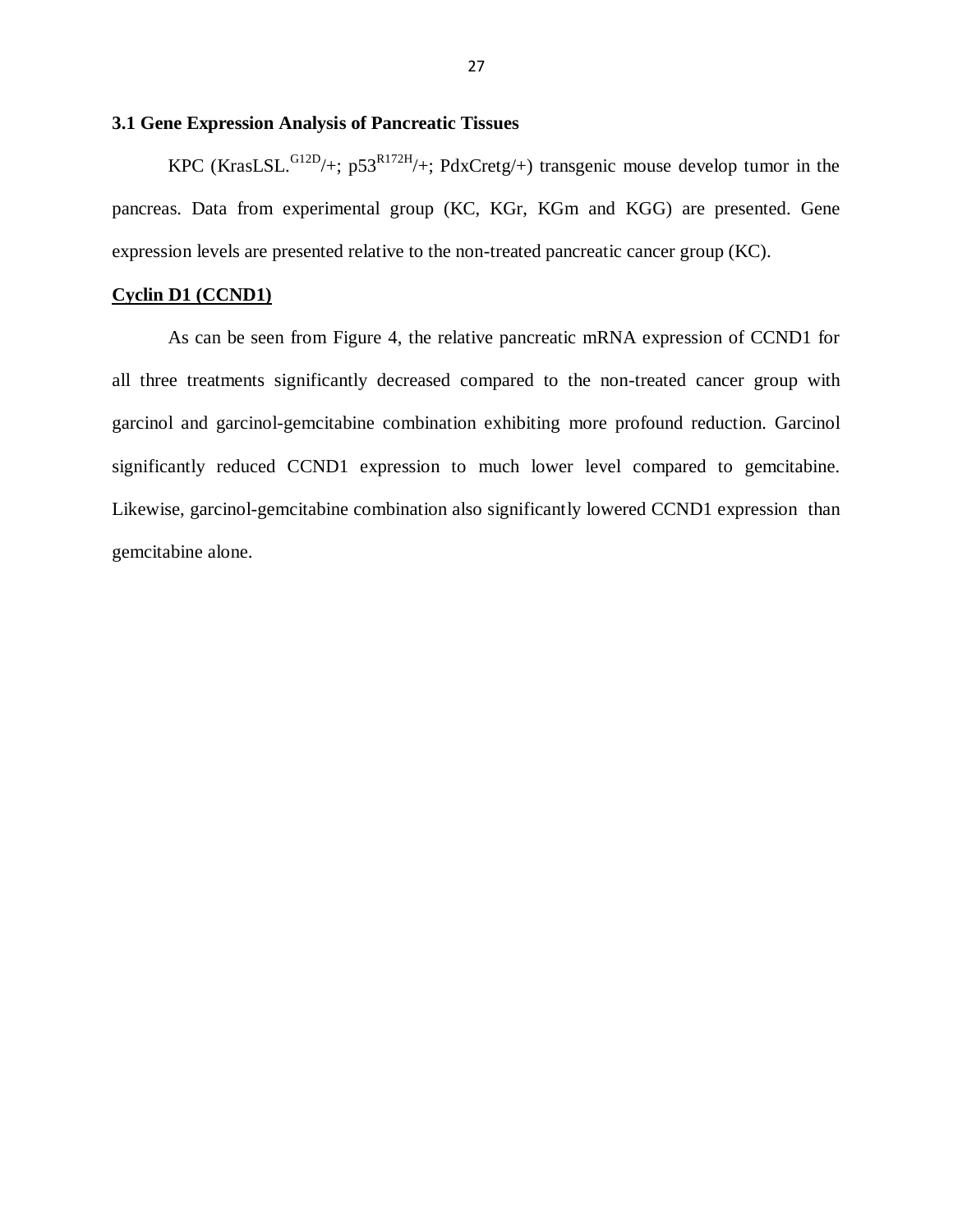

**Fig. 4** Relative pancreatic mRNA expression of CCND1. The expression is presented as fold change with respect to KC.<sup>a</sup> is significantly different from  $\frac{1}{2}$  and  $\frac{c}{2}$ .  $\frac{b}{2}$  is significantly different from c .

**KC:** Pancreatic cancer mouse, standard purified diet + no drug treatment.

**KGr:** Pancreatic cancer mouse, 0.05% garcinol diet + no drug treatment.

**KGm**: Pancreatic cancer mouse, standard purified diet + gemcitabine drug treatment.

**KGG:** Pancreatic cancer mouse, 0.05% garcinol diet + gemcitabine drug treatment.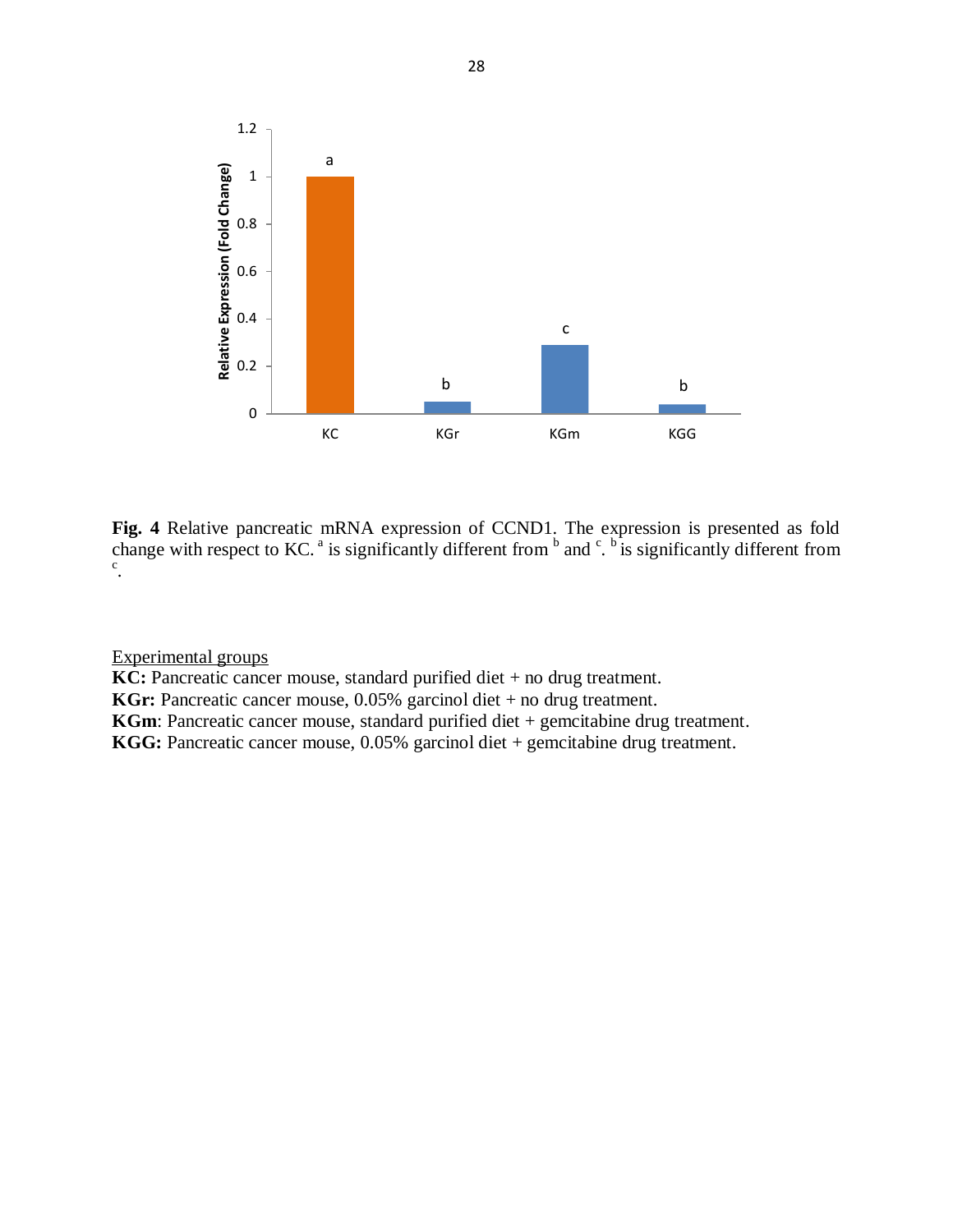#### **Matrix metallopeptidase-9 (MMP9)**

Figure 5 shows the relative pancreatic mRNA expression of MMP9. Treatment with garcinol, gemcitabine and garcinol-gemcitabine combination significantly decreased the mRNA level of MMP9 compared to the non-treated group. The down-regulation was most significantly pronounced with garcinol-gemcitabine combination. Garcinol significantly reduced MMP9 expression at much lower level compared to gemcitabine and also garcinol-gemcitabine combination too had significantly decreased MMP9 expression more compared to gemcitabine. Moreover, this combination decreased the expression of MMP9 more than garcinol alone at a significant level.

#### **Notch-1**

All three treatments with garcinol, gemcitabine and garcinol-gemcitabine had significantly down-regulated Notch1 compared to the non-treated cancer group (Figure 6). Garcinol lowered the Notch1 expression most significantly among the three. Garcinol significantly reduced Notch1 expression at much lower level compared to gemcitabine. The combination of garcinol-gemcitabine had significantly decreased Notch1 expression more than gemcitabine and garcinol treatment alone.

#### **B-cell lymphoma-2 (BCL2)**

The relative pancreatic mRNA expression of BCL2 is presented in Figure 7. It can be seen that garcinol slightly decreased the expression of BCL2. However this down-regulation was not significant. Gemcitabine and garcinol-gemcitabine combination increased BCL2 expression level compared to both no treatment and garcinol also at a non-significant level.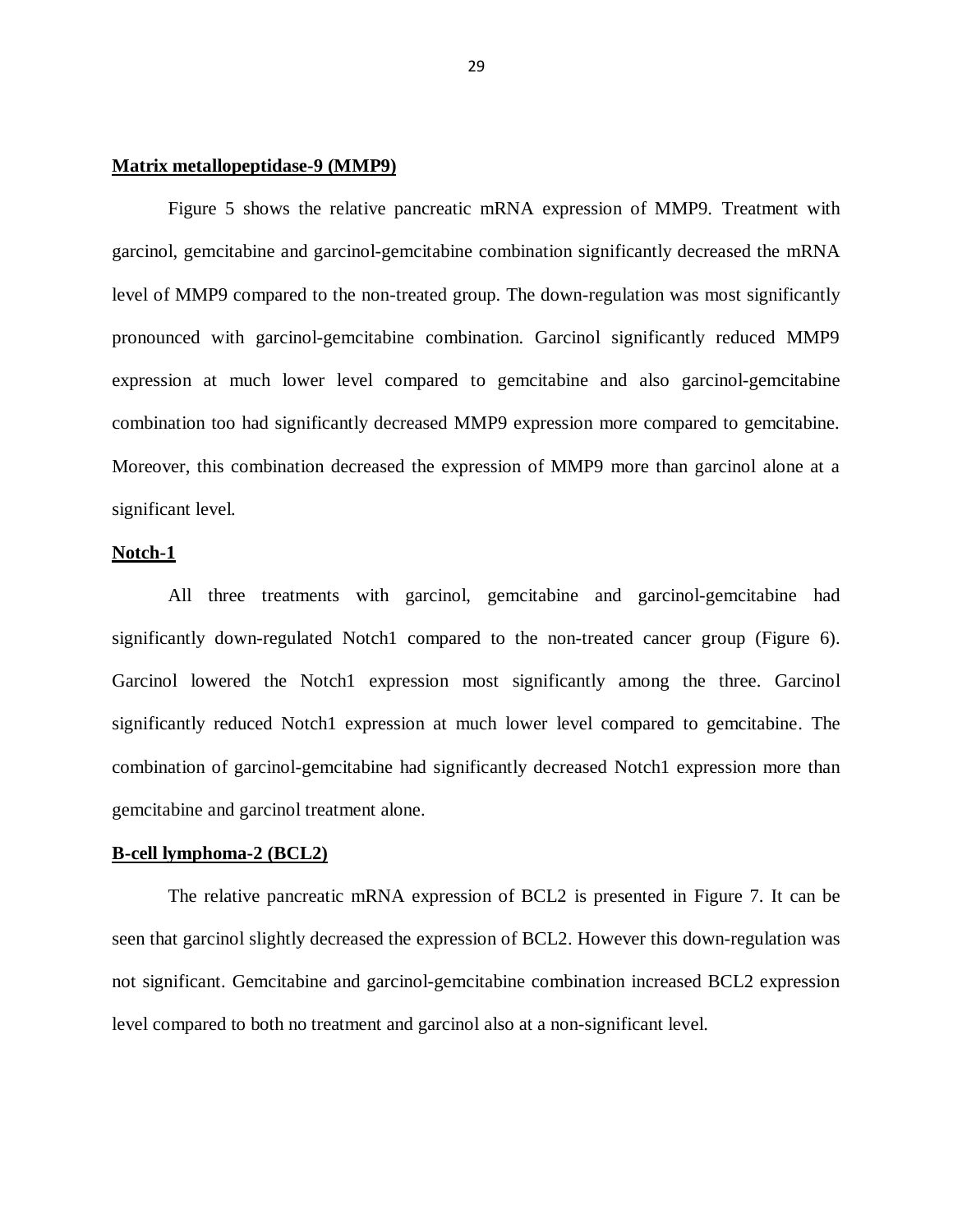

**Fig. 5** Relative pancreatic mRNA expression of MMP9. The expression is presented as fold change with respect to KC.  $^a$  is significantly different from  $^b$  and  $^c$ .  $^b$  is significantly different from  $\mathrm{c}$ .

**KC:** Pancreatic cancer mouse, standard purified diet + no drug treatment.

**KGr:** Pancreatic cancer mouse, 0.05% garcinol diet + no drug treatment.

**KGm**: Pancreatic cancer mouse, standard purified diet + gemcitabine drug treatment.

**KGG:** Pancreatic cancer mouse, 0.05% garcinol diet + gemcitabine drug treatment.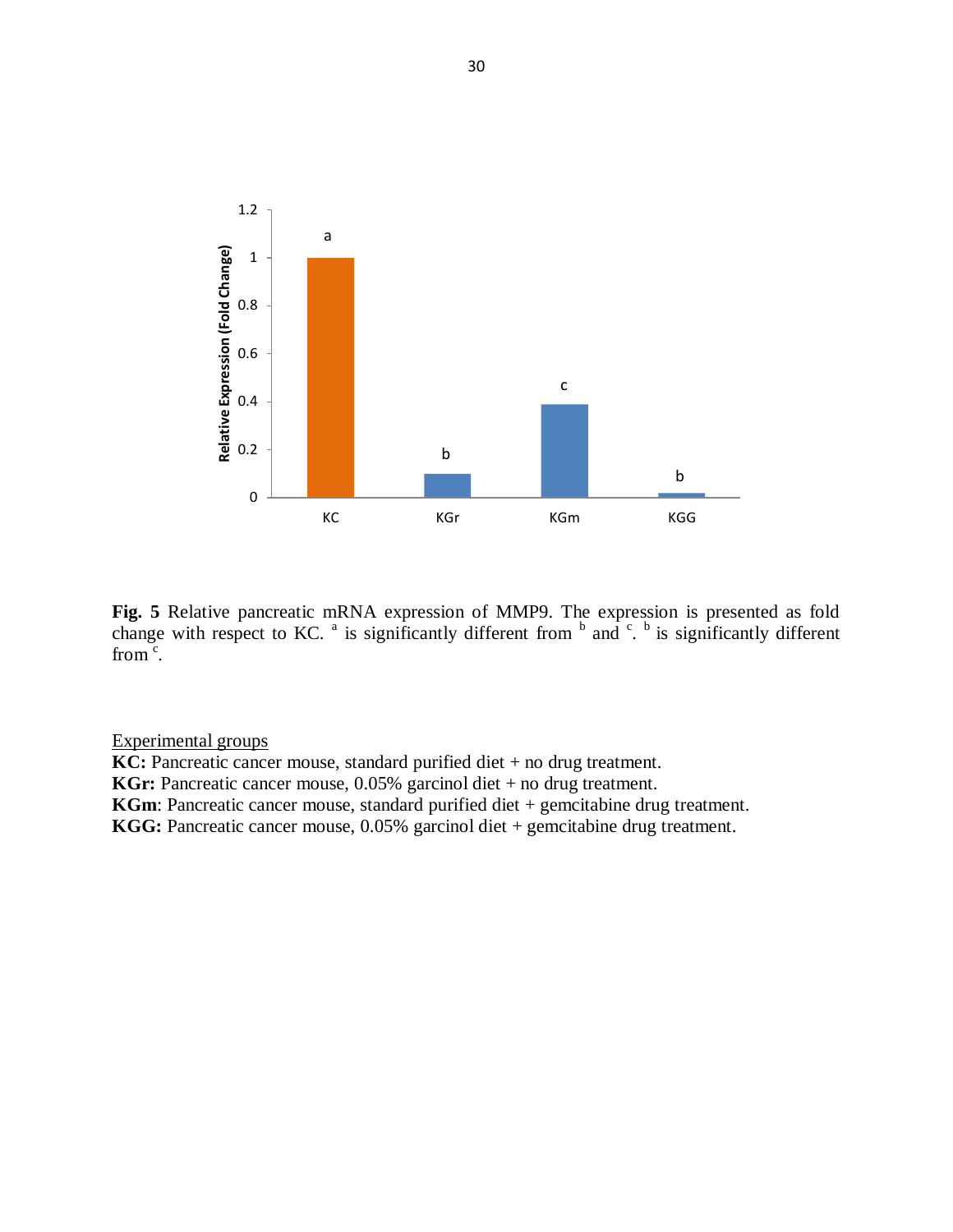

**Fig. 6** Relative pancreatic mRNA expression of NOTCH1. The expression is presented as fold change with respect to KC.  $^a$  is significantly different from  $^b$  and  $\cdot^c$ .  $^b$  is significantly different from  $\mathrm{c}$ .

**KC:** Pancreatic cancer mouse, standard purified diet + no drug treatment. **KGr:** Pancreatic cancer mouse, 0.05% garcinol diet + no drug treatment. **KGm**: Pancreatic cancer mouse, standard purified diet + gemcitabine drug treatment. **KGG:** Pancreatic cancer mouse, 0.05% garcinol diet + gemcitabine drug treatment.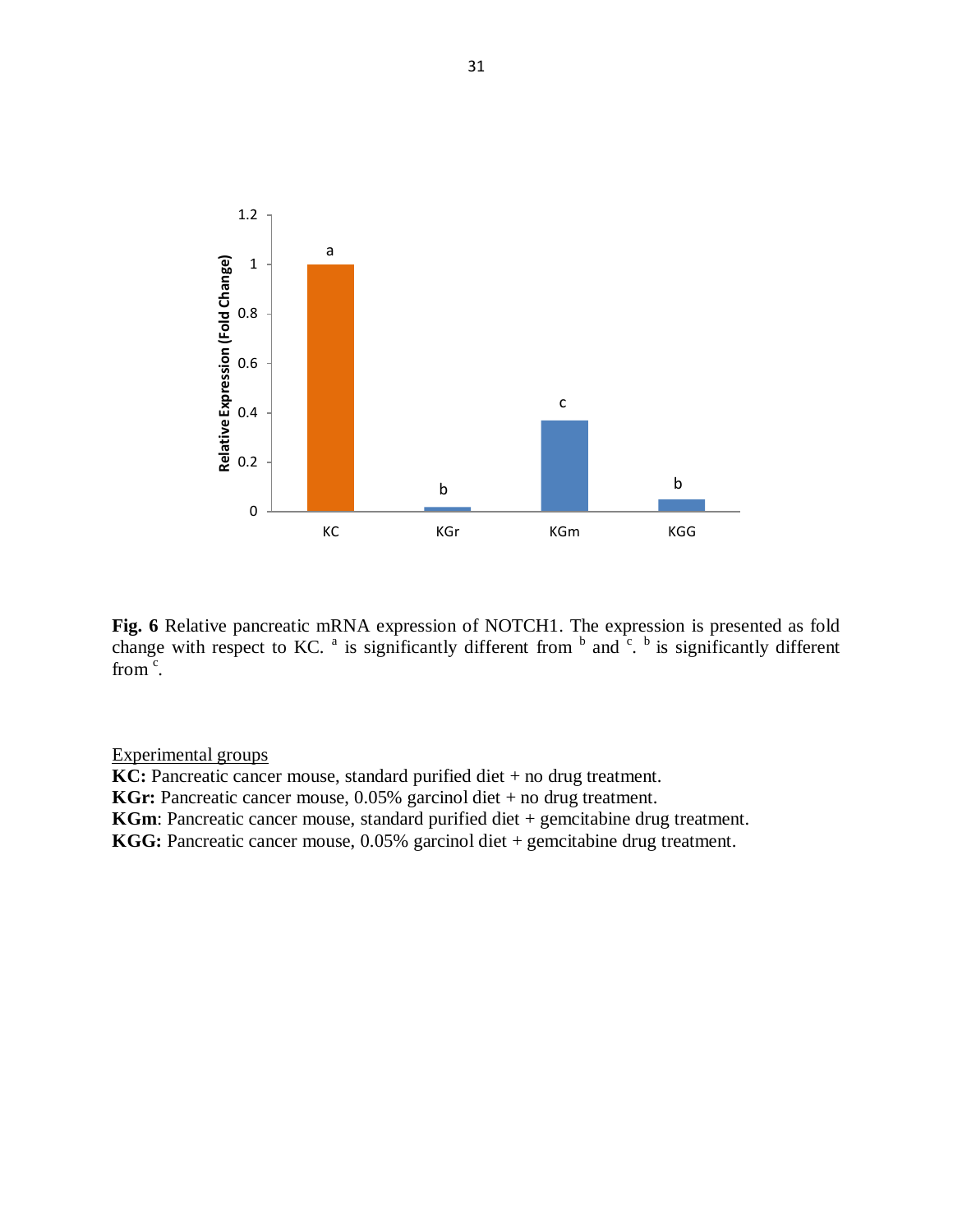

**Fig. 7** Relative pancreatic mRNA expression of BCL2. The expression is presented as fold change with respect to KC. There is no significant difference in mRNA expression levels of each group in comparison with KC.

**KC:** Pancreatic cancer mouse, standard purified diet + no drug treatment.

**KGr:** Pancreatic cancer mouse, 0.05% garcinol diet + no drug treatment.

**KGm**: Pancreatic cancer mouse, standard purified diet + gemcitabine drug treatment.

**KGG:** Pancreatic cancer mouse, 0.05% garcinol diet + gemcitabine drug treatment.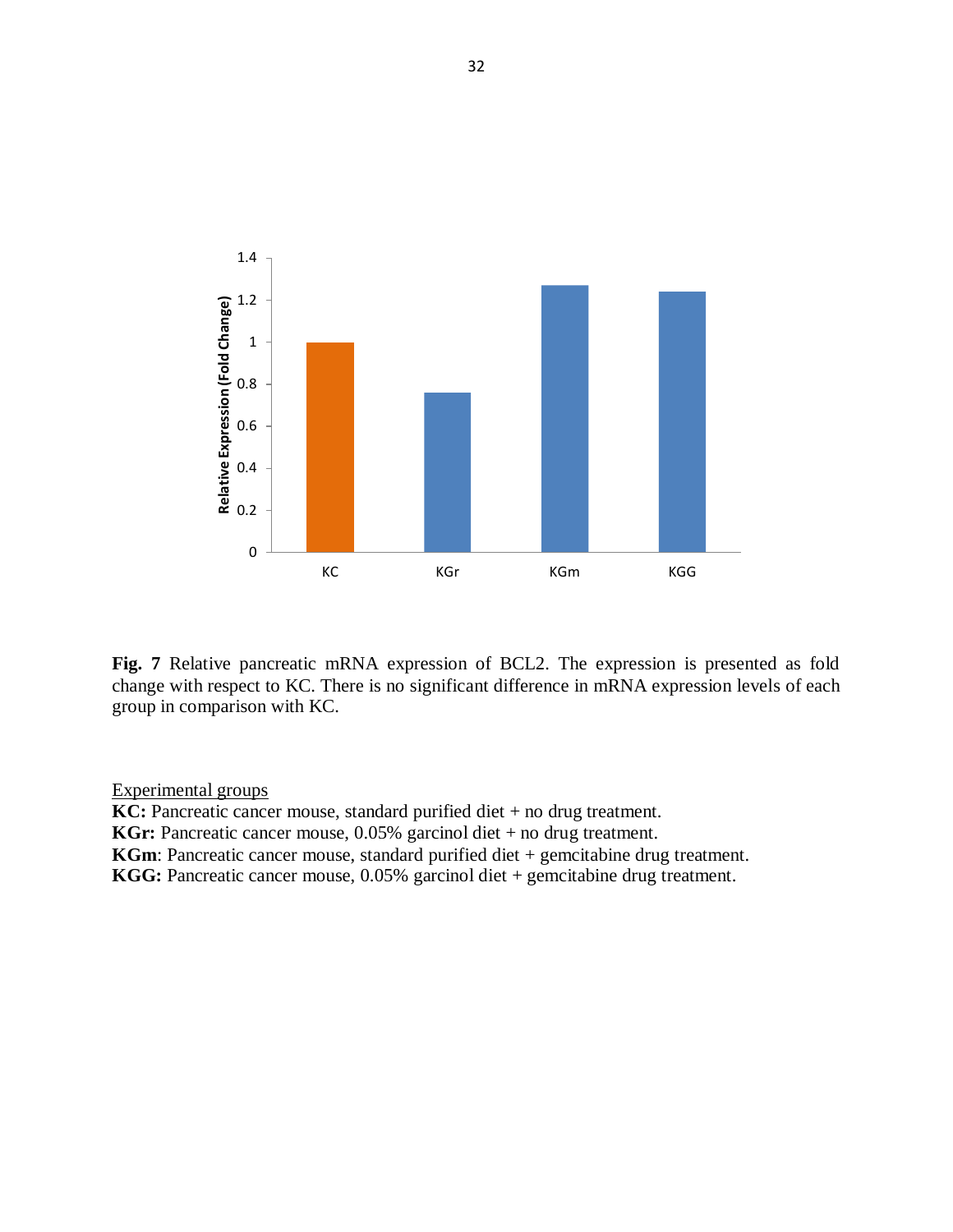**Specific aim II:** To examine the extent of gene expression response in the distant metastasis site following garcinol treatment of the liver tissue using quantitative real-time polymerase chain reaction (qPCR) technique.

#### **3.2 Gene Expression Analysis of Liver Tissues**

Liver is one of the first organs for the primary tumor in the pancreas to be metastasized. Data from experimental group (KC, KGr, KGm, KGG) is presented. Gene expression levels are presented relative to the non-treated pancreatic cancer group (KC).

#### **Cyclin D1 (CCND1)**

Figure 8 shows the relative liver mRNA expression of CCND1. In the experimental groups, the expression of CCND1 was significantly decreased with garcinol treatmeant, gemcitabine treatment and garcinol-gemcitabine treatment combination with the later (garcinolgemcitabine) showing the most down-regulation of CCND1 expression compared to no treatment. It can be seen that garcinol-gemcitabine combination decreased CCND1 expression more than garcinol and gemcitabine treatment alone but the decrease in expression was not significant, as compared to either treatment alone.

#### **Matrix metallopeptidase-9 (MMP9)**

As shown in Figure 9, the relative liver mRNA expression of MMP9 in the experimental groups was significantly decreased with garcinol treatmeant, and garcinol-gemcitabine treatment combination. However, down-regulation of MMP9 following Gemcitabine treatment was at a non-significant level. Garcinol and garcinol-gemcitabine combination decreased the MMP9 expression at a lower, non-significant levels compared to gemcitabine.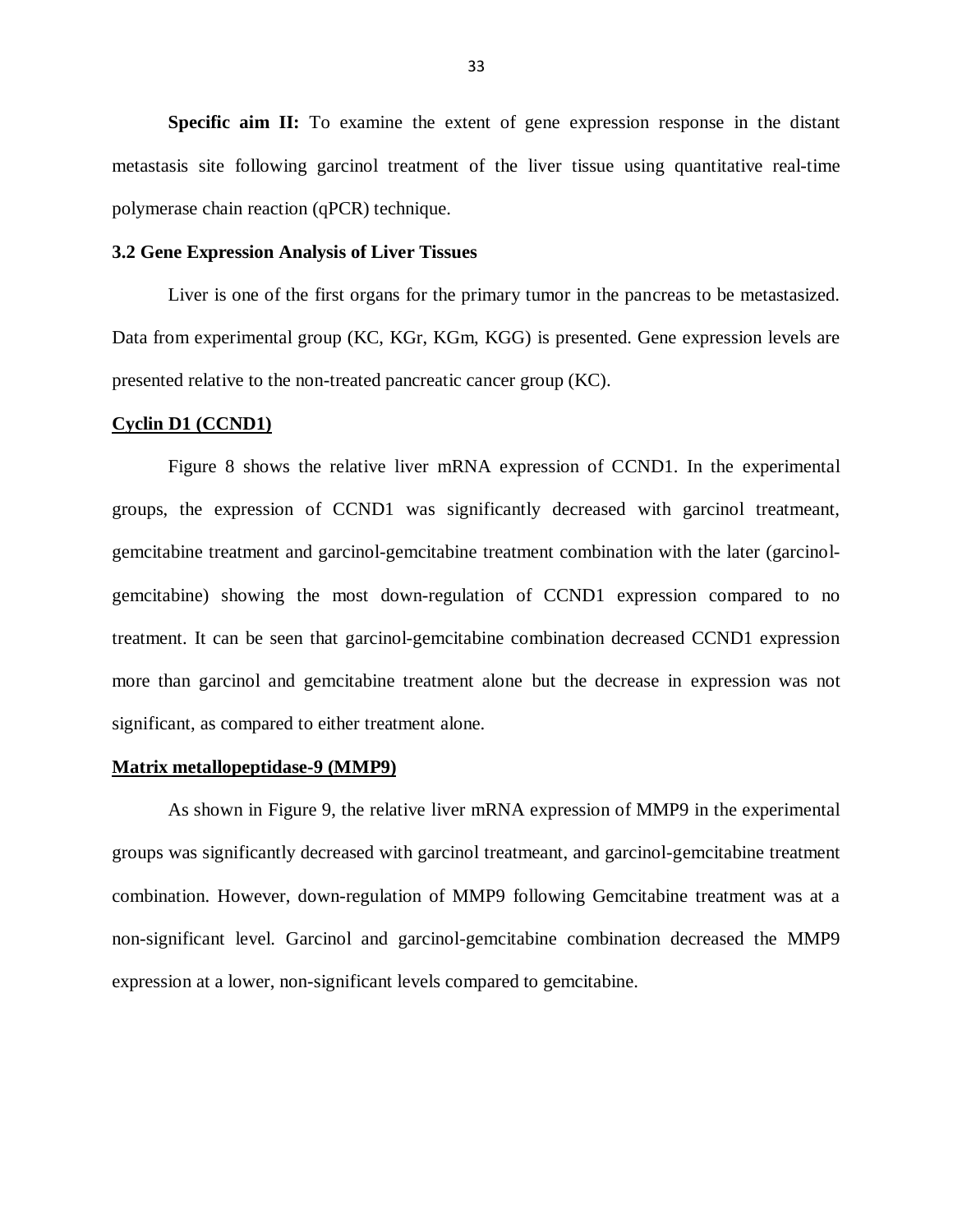

**Fig. 8** Relative liver mRNA expression of CCND1. The expression is presented as fold change with respect to KC.  $^{\text{a}}$  is significantly different from  $^{\text{b}}$ .

**KC:** Pancreatic cancer mouse, standard purified diet + no drug treatment.

**KGr:** Pancreatic cancer mouse, 0.05% garcinol diet + no drug treatment.

**KGm**: Pancreatic cancer mouse, standard purified diet + gemcitabine drug treatment.

**KGG:** Pancreatic cancer mouse, 0.05% garcinol diet + gemcitabine drug treatment.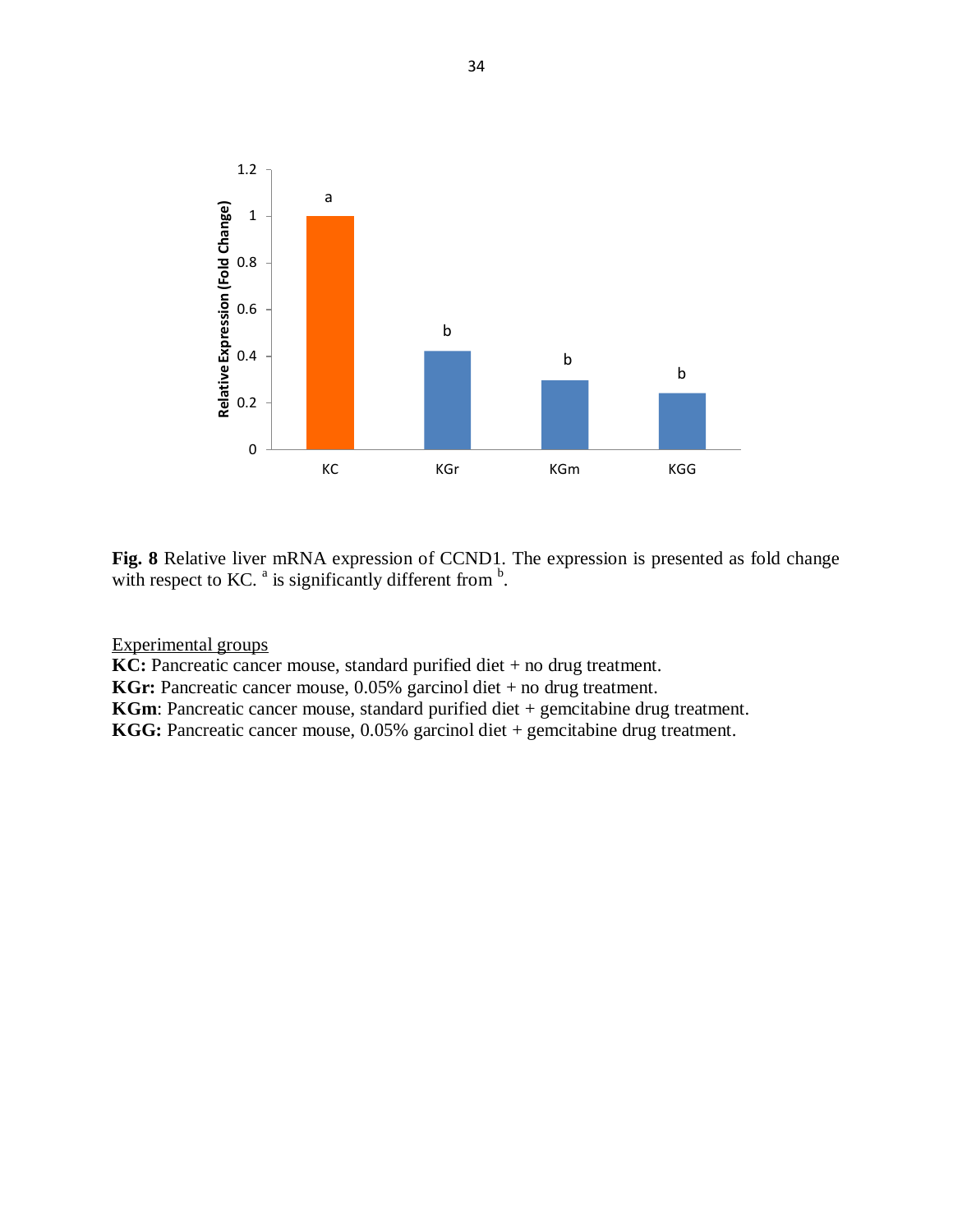

**Fig. 9** Relative liver mRNA expression of MMP9. The expression is presented as fold change with respect to KC.  $^{\circ}$  is significantly different from  $^{\circ}$ . There is no significant difference in mRNA expression levels of KGm in comparison with KC, KGr and KGG.

**KC:** Pancreatic cancer mouse, standard purified diet + no drug treatment.

**KGr:** Pancreatic cancer mouse, 0.05% garcinol diet + no drug treatment.

**KGm**: Pancreatic cancer mouse, standard purified diet + gemcitabine drug treatment.

**KGG:** Pancreatic cancer mouse, 0.05% garcinol diet + gemcitabine drug treatment.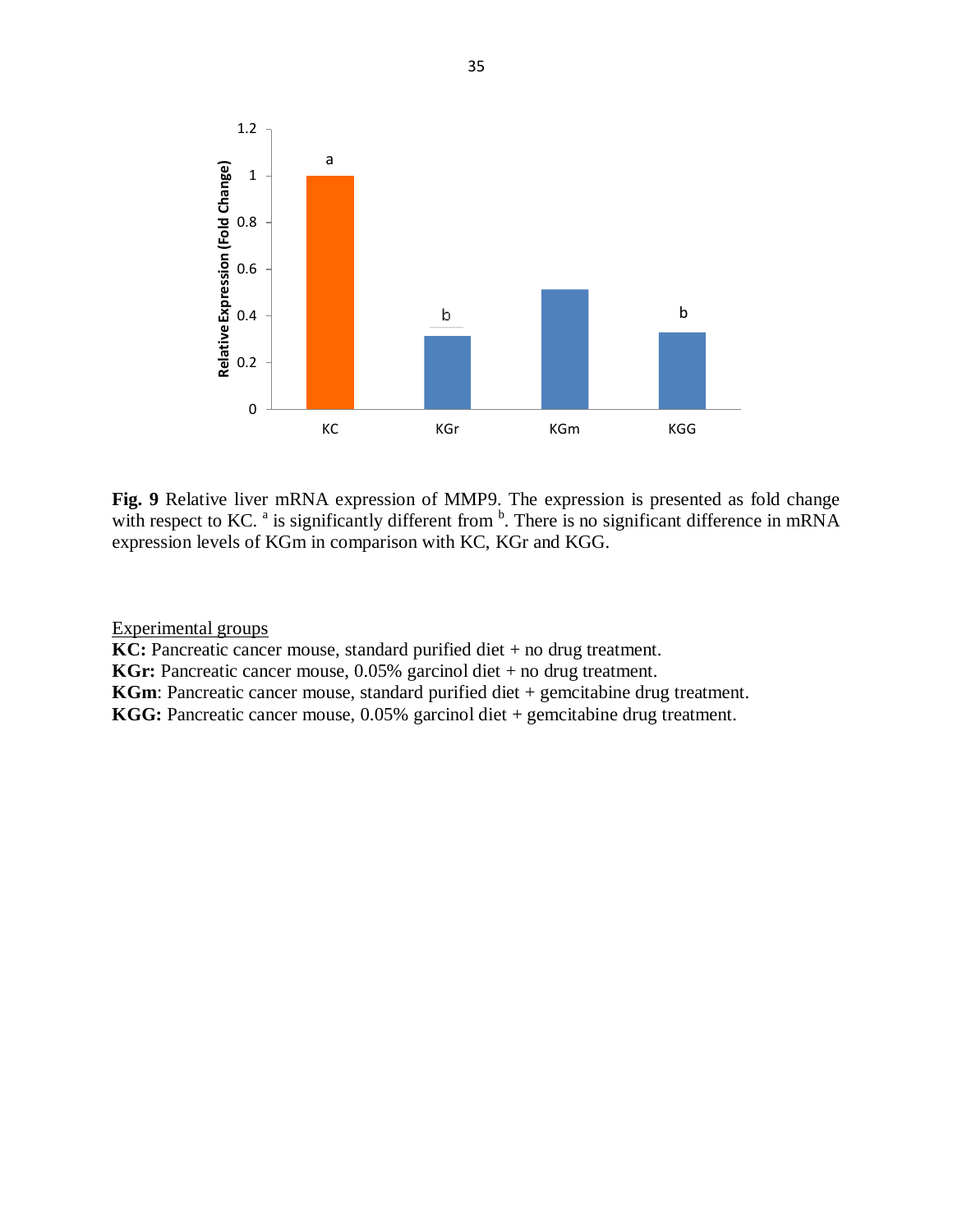# **B-cell lymphoma-2 (BCL2)**

It can be seen from Figure 10 that both gemcitabine and garcinol-gemcitabine combination treatment of the experimental group significantly decreased the expression of BCL2 with the combined treatment being more pronounced. Garcinol also exhibited a reduction in BCL2 level but the decrease was not significant.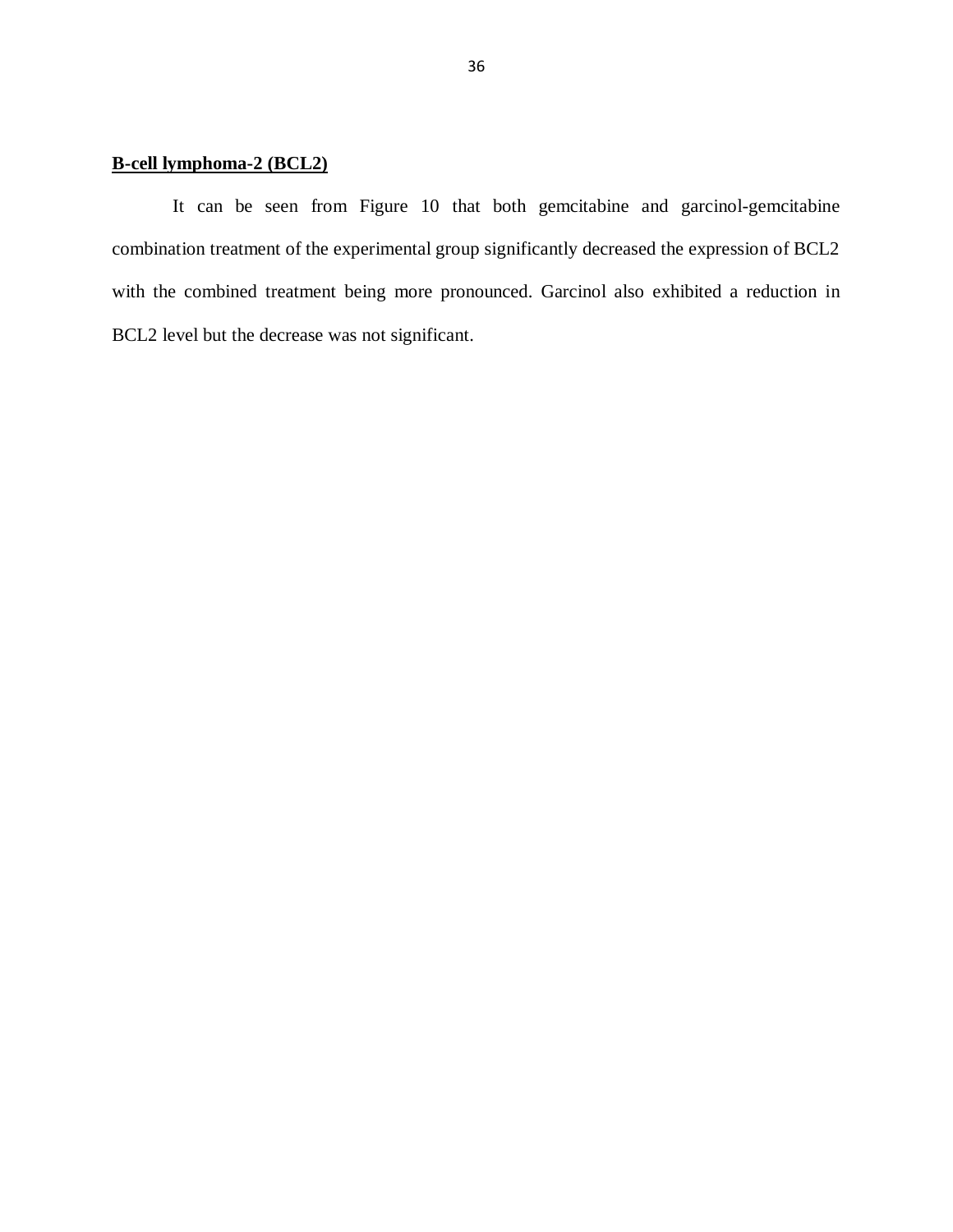

**Fig. 10** Relative liver mRNA expression of BCL2. The expression is presented as fold change with respect to KC.  $^{\circ}$  is significantly different from  $^{\circ}$ . There is no significant difference in mRNA expression level of KGr in comparison with KC.

**KC:** Pancreatic cancer mouse, standard purified diet + no drug treatment.

**KGr:** Pancreatic cancer mouse, 0.05% garcinol diet + no drug treatment.

**KGm**: Pancreatic cancer mouse, standard purified diet + gemcitabine drug treatment.

**KGG:** Pancreatic cancer mouse, 0.05% garcinol diet + gemcitabine drug treatment.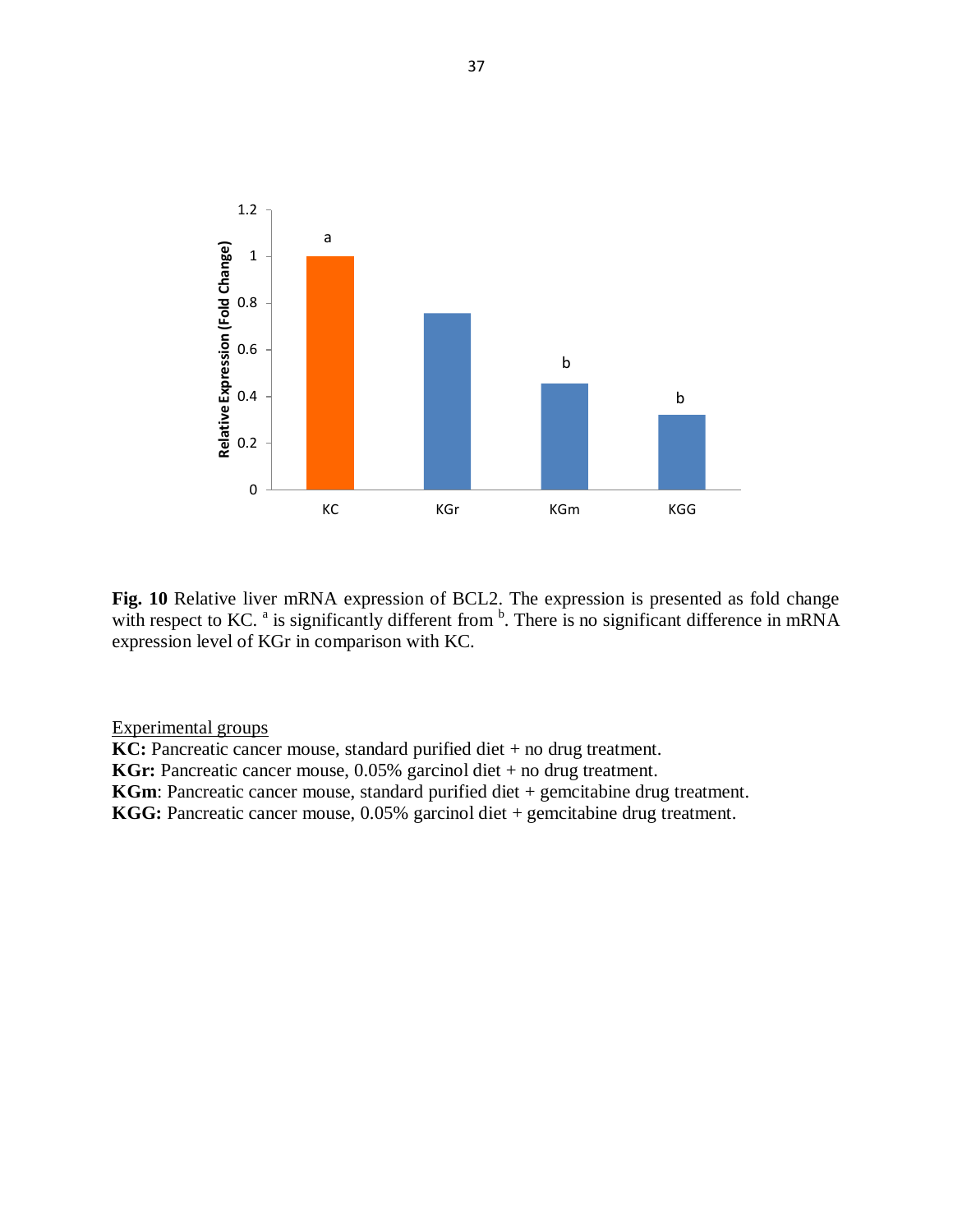## **Chapter 4**

## **Discussion**

Pancreatic cancer is currently ranked as the fourth leading cause of cancer-related deaths in The United States with high mortality rate majorly contributed by late diagnosis, early metastasis of tumors and poor response to treatments, making it so important to develop new approaches in order to improve the prognosis of this lethal disease. Most chemotherapeutic treatments for pancreatic cancer are at a disadvantage of having adverse toxic reactions. Thus, development of effective preventative and/or therapeutic treatments for pancreatic cancer that are relatively nontoxic from single agents or combination with an established drug treatment is warranted. This thesis reports the potential anticancer effect of garcinol, a compound extracted from *Garcinia indica* fruit rind which may have promise for treating this lethal malignancy. Using KPC mouse-model for pancreatic cancer, this study has evaluated the mRNA expression response of selected genes in pancreatic tumorigenesis following garcinol treatment alone, gemcitabine treatment alone and also garcinol-gemcitabine combination relative to non-treated group using quantitative real-time polymerase chain reaction (qPCR) technique.

In this study, we report the potential of garcinol for its future use as a chemotherapeutic agent for pancreatic cancer. Figure 11 summarizes the *in vivo* anticancer activity of garcinol in pancreatic cancer as observed from this study. We report herein that garcinol caused a significant down-regulation of three out of four genes tested which could possibly halt the tumor progression via inhibition of proliferation, angiogenesis and metastasis and via increment in apoptosis activity. Interestingly, this study also report the similar observation with garcinolgemcitabine treatment combination. These results show that garcinol may have potential in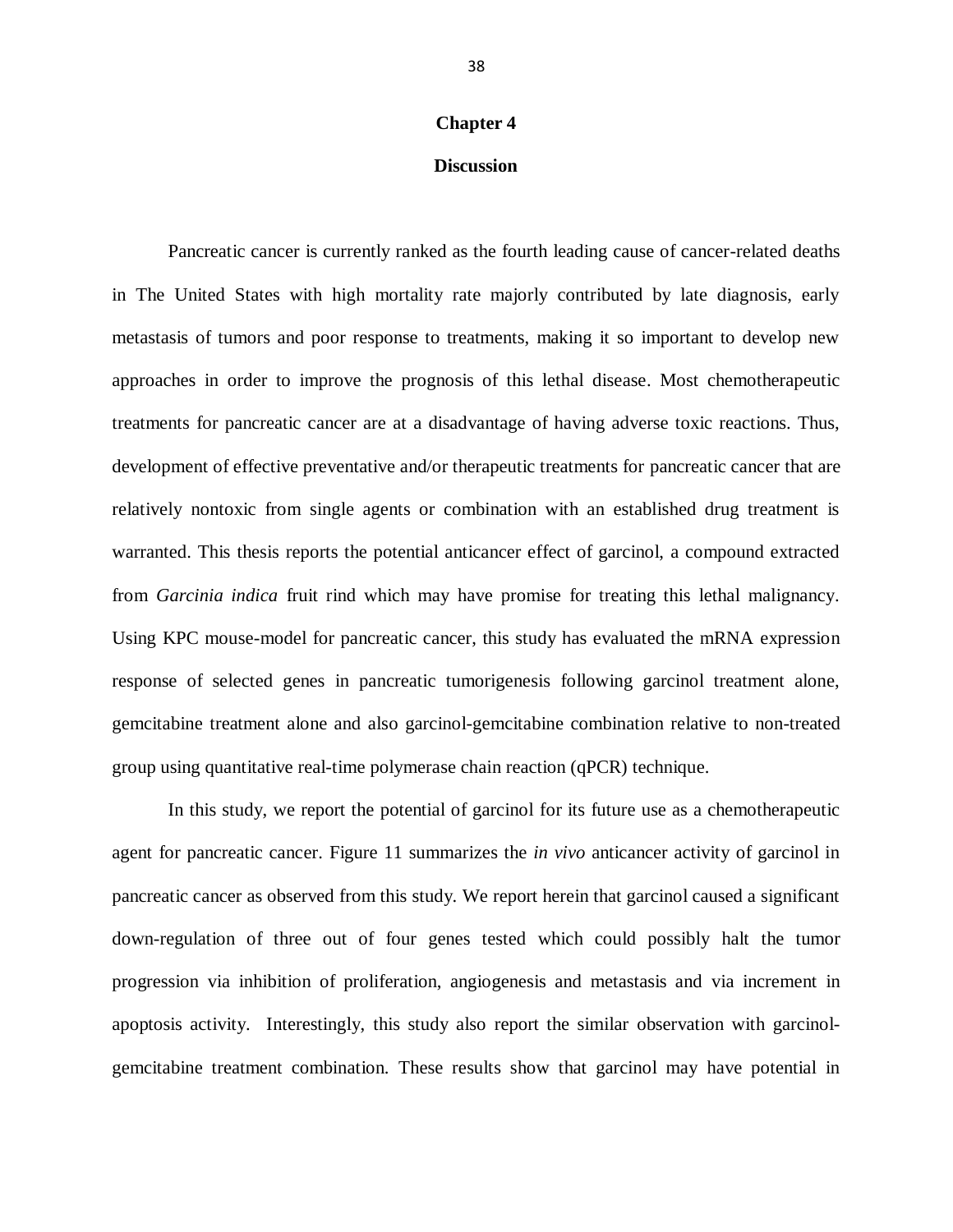pancreatic cancer chemoprevention not only limited by its use as a single treatment agent but may provide additive effect when use in combination with gemcitabine.



**Fig. 11** *In vivo* anticancer activity of Garcinol in pancreatic cancer

The cyclin D1 (CCND1) is frequently over expressed in pancreatic ductal adenocarcinoma. Cyclins function as cyclin-dependent kinases subunit regulators forming a complex with CDK4 or CDK6, whose activity is required for cell cycle G1/S transition. Overexpression of CCND1 increases proliferation by accelerating the cell transit through the G1 phase. Moreover, there is also present evidence that CCND1 plays a role in tumor cell migration [\[53\]](#page-58-5). In this study, we observed that both garcinol and garcinol-gemcitabine treatment significantly reduced the expression of CCND1 thus, suggesting the anti-proliferative property of garcinol by its ability to arrest cell cycle.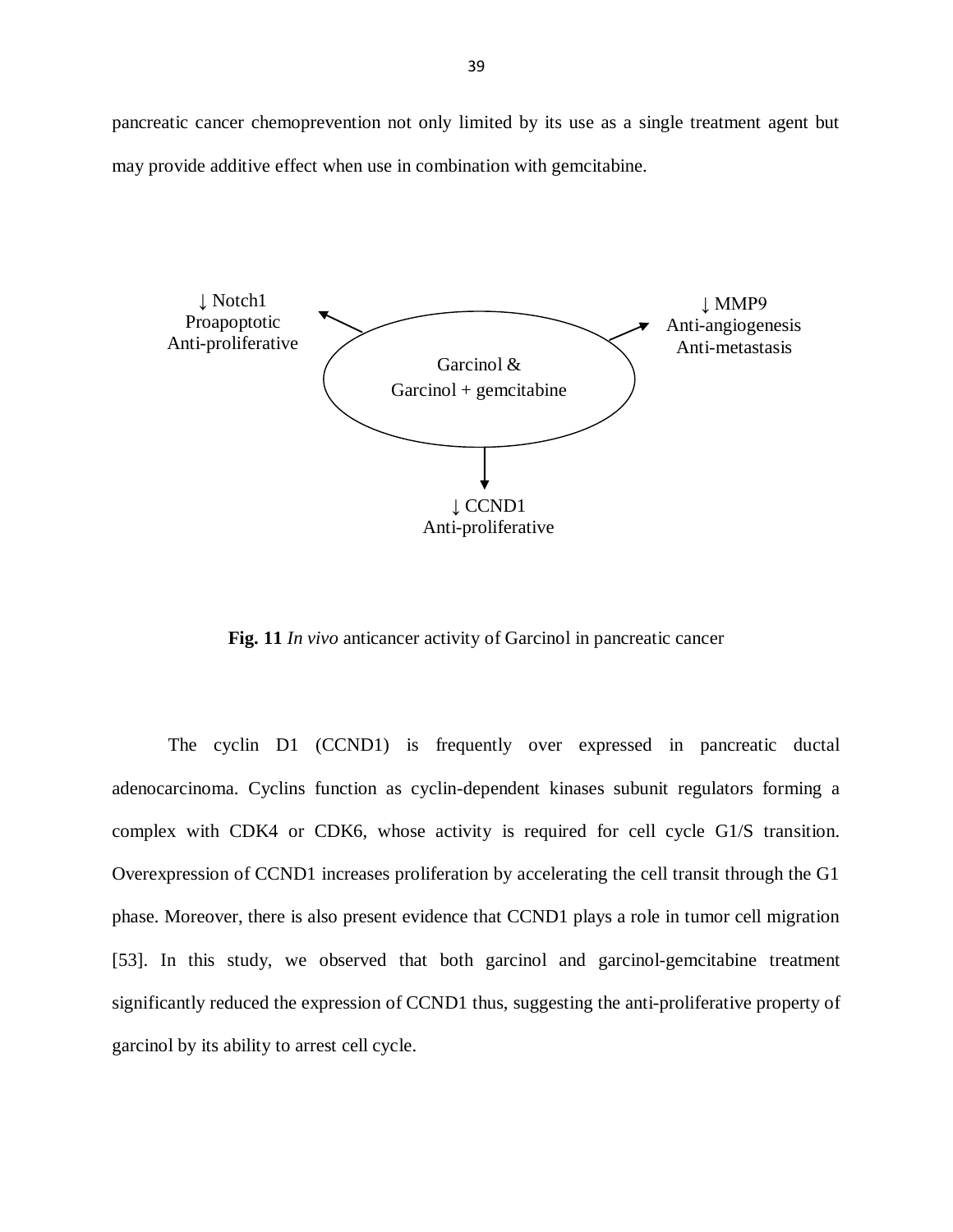Matrix metalloproteinases (MMPs) also called matrixins are zinc-dependent enzymes known to be the agent to degrade extracellular matrix components. Its role in tumor metastasis, invasion, angiogenesis and metastasis is well established. This current study demonstrates that garcinol down-regulated the level of pancreatic MMP9 relative to untreated group significantly. Moreover, it was also observed that garcinol and gemcitabine displayed synergistic effect in inhibiting MMP9 when compared to single treatment of garcinol or gemcitabine. Similar observation was obtained for liver samples. This finding accords the earlier *in vitro* observation which showed that garcinol causes inhibition of MMP9 activity [\[45\]](#page-57-4). These results provide further support for the hypothesis that garcinol is capable of arresting metastasis and cell invasion by interrupting MMP9 activity.

Apoptosis induction is one of the most important aspects in evaluating anticancer properties of treated animals. BCL2 is as an anti-apoptotic protein known to be overexpressed in pancreatic cancer [\[49\]](#page-58-1) and prevents the initiation of protease caspase leading to apoptosis by directly or indirectly blocking the release of cytochrome c from the mitochondria which results in the delay of cell death [\[48\]](#page-58-0). It was observed from this study that garcinol slightly downregulated the expression of BCL2 in both pancreatic and liver samples at a non-significant level. Contrary to expectations, garcinol-gemcitabine combination increased pancreatic BCL2 expression compared to both no treatment and garcinol also at a non-significant level. The opposite observation was obtained in liver samples in which combination of garcinolgemcitabine treatment showed an additive effect resulted in a significant reduction of BCL2 expression. It is well accepted that p53 mutation leads to activation of BCL2 in pancreatic cancer. Thus, we speculate that this difference in observation is due to the animal model used in this research. The KPC mouse model selected for this study has conditional mutations in K-ras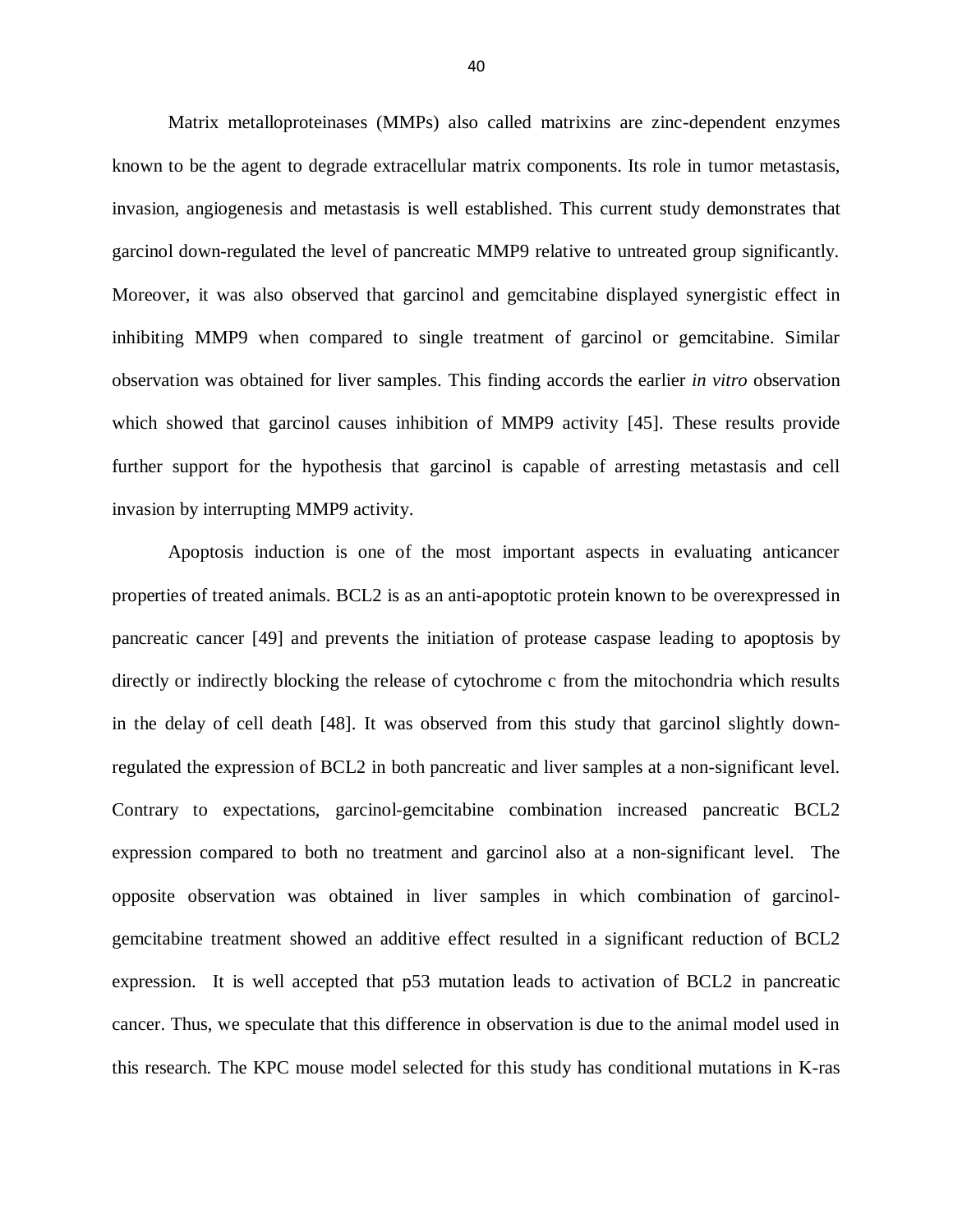and p53 genes.The activation of the mutant p53 in this model occurs exclusively in tissue progenitor cells of the developing mouse pancreas which leads to the activation of BCL2 in the pancreas. This high activation of BCL2 in the pancreas might provide the possible explanation on why was the significant down-regulation of BCL2 with garcinol-gemcitabine treatment observed only in liver sample but not in pancreatic sample.

The Notch signaling pathway is a fundamental signaling system used by neighboring cells to communicate with each other in order to assume their proper developmental role. Notch signaling is involved in the cellular developmental pathway including proliferation and apoptosis. Notch1 has been reported to cross-talk with another major cell growth and apoptotic pathway such as nuclear factor  $\kappa$ B (NF- $\kappa$ B) and its high expression has been noted to inhibit apoptosis [\[51\]](#page-58-3). It has also been reported in the study by Wang et al., that down-regulation of Notch1 inhibited cell growth and induced apoptosis in pancreatic cancer cells [\[51\]](#page-58-3). However, very little was found in the literature on the question of whether garcinol is capable of downregulating Notch1 in pancreatic cancer. Our observations highlight the therapeutic benefit of garcinol by a significant down-regulation of Notch1 level compared to the non-treated group. It was observed that the combination of garcinol-gemcitabine effectively down-regulated Notch1 more than gemcitabine and garcinol treatment alone. From these earlier findings it is likely that the potential inhibition of cell growth and apoptosis induction by garcinol treatment in pancreatic cancer is achieved through down-regulation of Notch1.

Moreover, the findings on garcinol and its synergistic effect with gemcitabine in the down-regulation of several genes as discussed above are also supported by the data from other experiments conducted in our overall study, which will be reported elsewhere. Our MRI data showed that garcinol had effectively reduced the number and size of tumor and a greater effect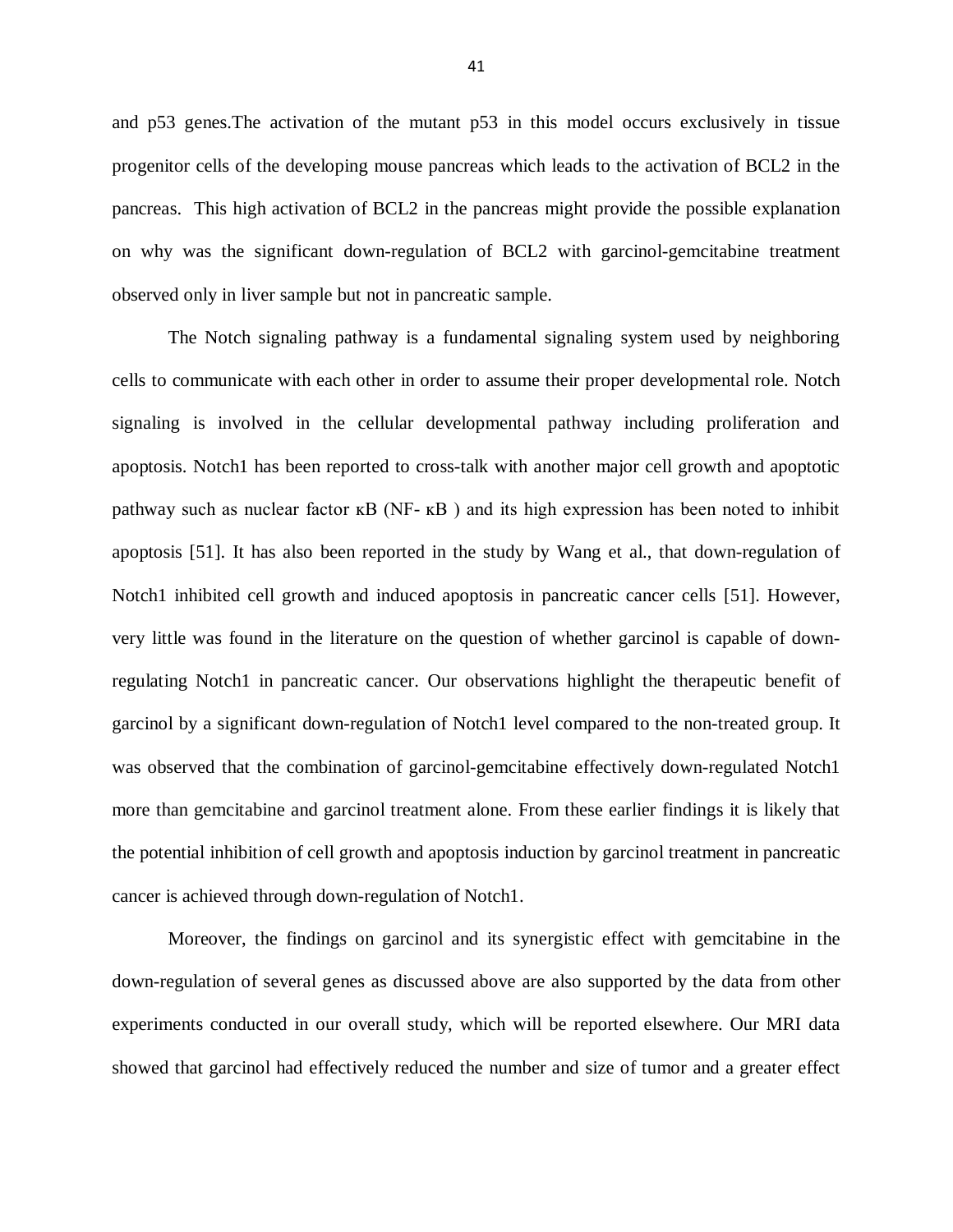was observed in the garcinol-gemcitabine treated group. From our histological observation, we found that garcinol alone and garcinol-gemcitabine combination significantly reduced the number of all PanINs (PanIN-1, PanIN-2 and PanIN-3). It was also observed that PanIN-3 lesion count in garcinol treated groups (KGr and KGG) was lowered compared to the untreated group. These histological findings are indicative of garcinol's potential in prolonging the onset of adenocarcinoma and in halting its progression.

In conclusion, despite the need for further investigation, garcinol exhibits antipoliferative, proapoptotic, anti-angiogenesis and anti-metastatic properties which is evident by the significant down-regulation of CCND1, MMP9 and Notch1. The findings in this study add to a growing body of literature on anticancer effects of garcinol and contributes to additional evidence that suggests its chemotherapeutic effect on pancreatic cancer previously shown in *in vitro* setting is extended into animal model. Interestingly, we also showed that the promising pancreatic cancer chemotherapeutic effect of garcinol is not only limited by its use as a single treatment agent. Garcinol may also provide additive effect when use in combination with gemcitabine suggesting its potential use as a natural adjuvant in pancreatic cancer treatment regimens. Further investigation and experimentation on garcinol's anticancer effect in pancreatic cancer animal models investigating many other mechanistic targets is strongly recommended.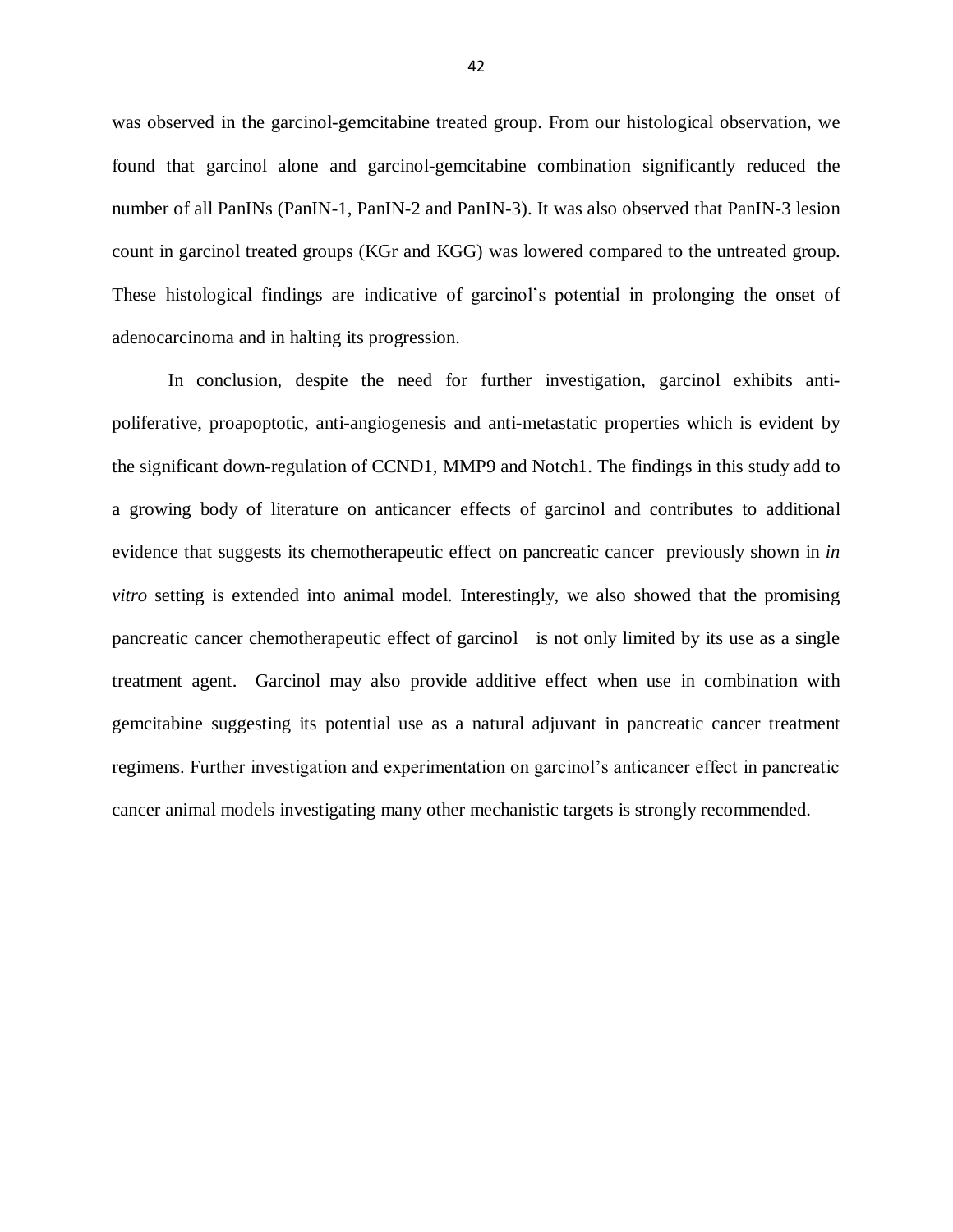#### **REFERENCES**

- <span id="page-52-0"></span>1. Thangapazham RL, Sharma A, Maheshwari RK: **Multiple molecular targets in cancer chemoprevention by curcumin.** *AAPS J* 2006, **8:**E443-449.
- <span id="page-52-1"></span>2. Hidalgo M: **Pancreatic cancer.** *N Engl J Med* 2010, **362:**1605-1617.
- <span id="page-52-2"></span>3. Siegel R, Naishadham D, Jemal A: **Cancer statistics, 2013.** *CA Cancer J Clin* 2013, **63:**11-30.
- <span id="page-52-3"></span>4. Seufferlein T, Bachet JB, Van Cutsem E, Rougier P, on behalf of the EGWG: **Pancreatic adenocarcinoma: ESMO–ESDO Clinical Practice Guidelines for diagnosis, treatment and follow-up.** *Annals of Oncology* 2012, **23:**vii33-vii40.
- <span id="page-52-4"></span>5. Vogelstein B, Kinzler KW: **Cancer genes and the pathways they control.** *Nat Med*  2004, **10:**789-799.
- <span id="page-52-5"></span>6. Sakorafas GH, Tsiotou AG, Tsiotos GG: **Molecular biology of pancreatic cancer; oncogenes, tumour suppressor genes, growth factors, and their receptors from a clinical perspective.** *Cancer Treat Rev* 2000, **26:**29-52.
- <span id="page-52-6"></span>7. Bos JL: **The ras gene family and human carcinogenesis.** *Mutat Res* 1988, **195:**255- 271.
- <span id="page-52-7"></span>8. Bos JL: **Ras oncogenes in human cancer: a review.** *Cancer Res* 1989, **49:**4682-4689.
- <span id="page-52-8"></span>9. Hollstein M, Sidransky D, Vogelstein B, Harris CC: **p53 mutations in human cancers.** *Science* 1991, **253:**49-53.
- <span id="page-52-9"></span>10. Lowe SW, Scmitt EM, Smith SW, Osborne BA, Jacks T: **p53 is required for radiationinduced apoptosisin mouse tymocytes.** *Nature* 1993, **362:**847-849.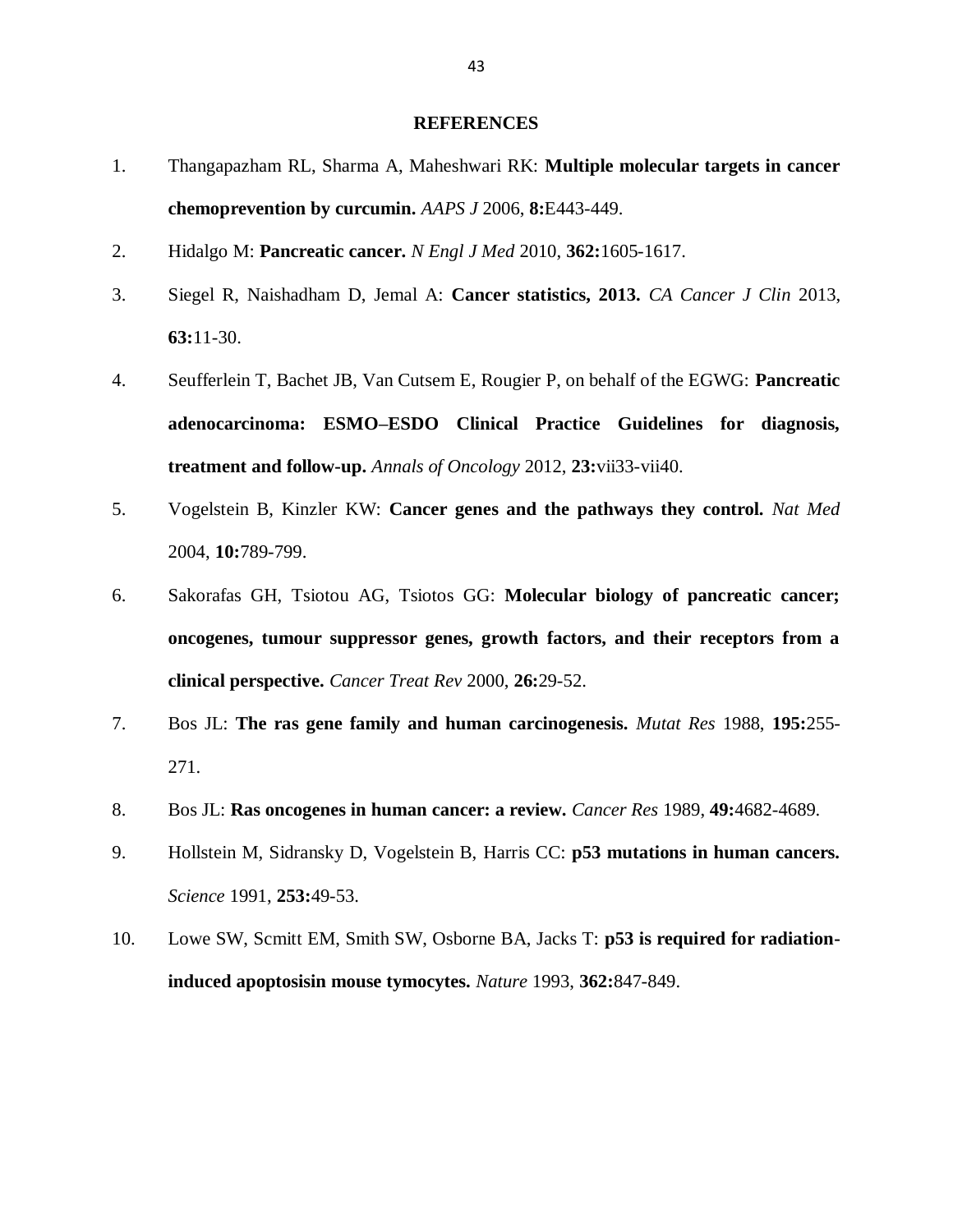- <span id="page-53-0"></span>11. Lakshmikesari A, Radhakrishna R, Branumathi A, Ravi D, Stivinas G, Nair MK, Pillai MR: **Expression of epidermal and transforming growth factors in pancreatic cancer.** *Oncology Rep* 1996, **3:**963-966.
- <span id="page-53-1"></span>12. Friess H, Berberat P, Schiling M, Kunz J, Korc M, Buchler MW: **Pancreatic cancer: the potential clinical relevance of alterations in growth factors and their receptors.** *J Mol Med* 1996, **74:**35-42.
- <span id="page-53-2"></span>13. Li D, Xie K, Wolff R, Abbruzzese JL: **Pancreatic cancer.** *Lancet* 2004, **363:**1049-1057.
- <span id="page-53-3"></span>14. Maitra A, Hruban RH: **Pancreatic cancer.** *Annu Rev Pathol* 2008, **3:**157-188.
- <span id="page-53-4"></span>15. Harsha HC, Kandasamy K, Ranganathan P, Rani S, Ramabadran S, Gollapudi S, Balakrishnan L, Dwivedi SB, Telikicherla D, Selvan LD, et al: **A compendium of potential biomarkers of pancreatic cancer.** *PLoS Med* 2009, **6:**e1000046.
- <span id="page-53-5"></span>16. Ko AH, Hwang J, Venook AP, Abbruzzese JL, Bergsland EK, Tempero MA: **Serum CA19-9 response as a surrogate for clinical outcome in patients receiving fixed-dose rate gemcitabine for advanced pancreatic cancer.** *Br J cancer* 2005, **93:**195-199.
- <span id="page-53-6"></span>17. Edge SB, Byrd DR, Compton CC, Fritz AG, Greene FL, Trotti A: *AJCC Cancer Staging Manual.* 7th edn. New York, NY: Springer; 2010.
- <span id="page-53-7"></span>18. Bardeesy N, DePinho RA: **Pancreatic cancer biology and genetics.** *Nature Reviews Cancer* 2002, **2:**897-909.
- <span id="page-53-8"></span>19. Seufferlein T, Bachet JB, Van Cutsem E, Rougier P, Group EGW: **Pancreatic adenocarcinoma: ESMO-ESDO Clinical Practice Guidelines for diagnosis, treatment and follow-up.** *Ann Oncol* 2012, **23 Suppl 7:**vii33-40.
- <span id="page-53-9"></span>20. Sun V: **Update on pancreatic cancer treatment.** *Nurse Pract* 2010, **35:**16-22; quiz 22- 13.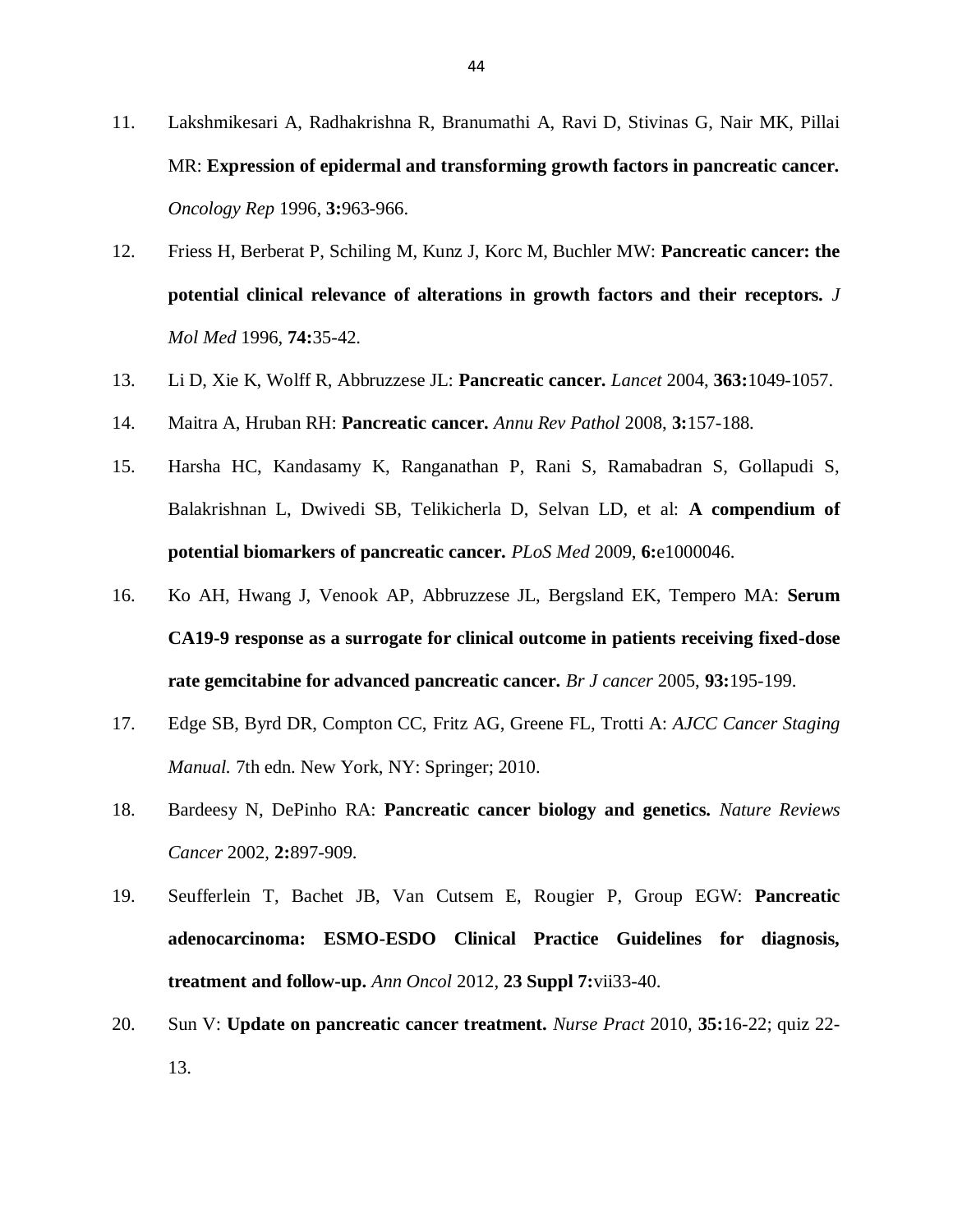- <span id="page-54-0"></span>21. Hernandez JM, Cowgill SM, Al-Saadi S, Collins A, Ross SB, Cooper J, Villadolid D, Zervos E, Rosemurgy A: **CA 19-9 velocity predicts disease-free survival and overal survival after pancreatectomy of curative intent.** *J Gastrointest Surg* 2009, **13:**349- 353.
- <span id="page-54-1"></span>22. Slidell MB, Chang DC, Cameron JL, Wolfgang C, Herman JM, Schulick RD, Choti MA, Pawlik TM: **Impact of total lymph note count and lymph note ratio on staging and survival after pancreatectomy for pancreatic adenocarcinoma: a large, populationbased analysis.** *Ann Surg Oncol* 2008, **15:**165-174.
- <span id="page-54-2"></span>23. Neoptolemos JP, Stocken DD, Friess H, Bassi C, Dunn JA, Hickey H, Beger H, Fernandez-Cruz L, Dervenis C, Lacaine F, et al: **A randomized trial of chemoradiotherapy and chemotherapy after resection of pancreatic cancer.** *N Engl J Med* 2004, **350:**1200-1210.
- 24. Oettle H, Post S, Neuhaus P, Gellert K, Langrehr J, Ridwelski K, Schramm H, Fahlke J, Zuelke C, Burkart C, et al: **Adjuvant chemotherapy with gemcitabine vs observation in patients undergoing curative-intent resection of pancreatic cancer: a randomized controlled trial.** *JAMA* 2007, **297:**267-277.
- 25. Regine WF, Winter KA, Abrams RA, Safran H, Konski A, Benson AB, MacDonald JS, Kudrimoti MR, Fromm ML, Haddock MG, et al: **Fluorouracil vs gemcitabine chemotherapy before and after fluorouracil-based chemoradiation following resection of pancreatic adenocarcinoma: a randomized controlled trial.** *JAMA* 2008, **299:**1019-1026.
- <span id="page-54-3"></span>26. Herman JM, Swartz MJ, Hsu CC, Winter J, Pawlik TM, Sugar E, Robinson R, Laheru DA, Jaffee E, Hruban RH, et al: **Analysis of fluorouracil-based adjuvant**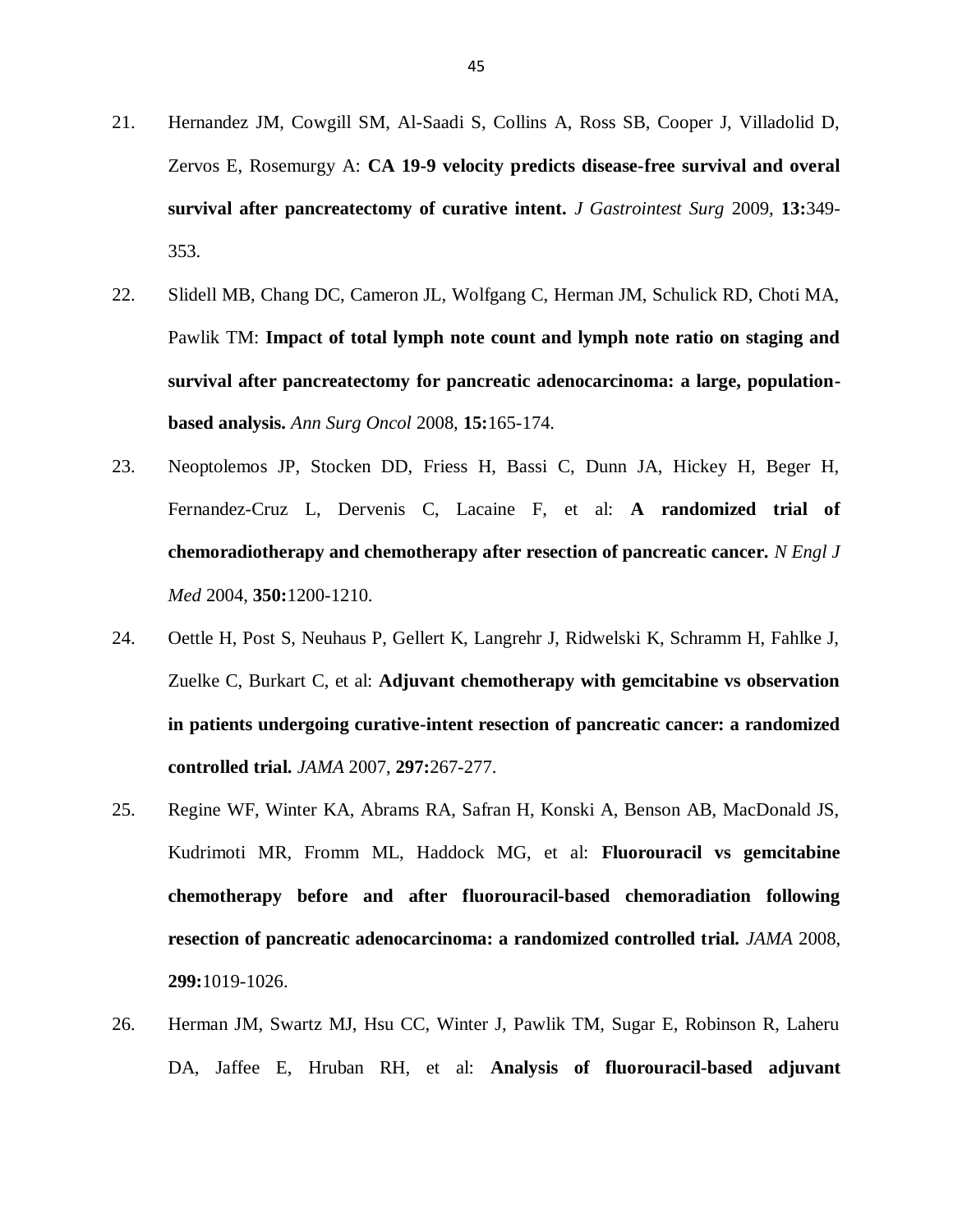**chemotherapy and radiation after pancreaticoduodenectomy for ductal adenocarcinoma of the pancreas: results of a large, prospectively collected database at the Johns Hopkins Hospital.** *J Clin Oncol* 2008, **26:**3503-3510.

- <span id="page-55-0"></span>27. Evans DB, Varadhachary GR, Crane CH, Sun CC, Lee JE, Pisters PW, Vauthey JN, Wang H, Cleary KR, Staerkel GA, et al: **Preoperative gemcitabine-based chemoradiation for patients with resectable adenocarcinoma of the pancreatic head.** *J Clin Oncol* 2008, **26:**3496-3502.
- <span id="page-55-1"></span>28. Huguet F, Andre T, Hammel P, Artu P, Balosso J, Selle F, Deniaud-Alexandre E, Ruszniewski P, Touboul E, Labianca R, et al: **Impact of chemoradiotherapy after disease control with chemotherapy in locally advanced pancreatic adenocarcinoma in GERCOR phase II and III studies.** *J Clin Oncol* 2007, **25:**326-331.
- <span id="page-55-2"></span>29. Sultana A, Tudur Smith C, Cunningham D, Starling N, Tait D, Neoptolemos JP, Ghaneh P: **Systematic review, including meta-analyses, on the management of locally advanced pancreatic cancer using radiation/combined modality therapy.** *Br J cancer*  2007, **96:**1183-1190.
- <span id="page-55-3"></span>30. Olive KP, Tuveson DA: **The use of targeted mouse models for preclinical testing of novel cancer therapeutics.** *Clin Cancer Res* 2006, **12:**5277-5287.
- <span id="page-55-4"></span>31. Sultana A, Smith CT, Cunningham D, Starling N, Neoptolemos JP, Ghaneh P: **Metaanalyses of chemotherapy for locally advanced and metastatic pancreatic cancer.** *J Clin Oncol* 2007, **25:**2607-2615.
- <span id="page-55-5"></span>32. Heinemann V, Boeck S, Hinke A, Labianca R, Louvet C: **Meta-analysis of randomized trials: evaluation of benefit from gemcitabine-based combination chemotherapy applied in advanced pancreatic cancer.** *BMC Cancer* 2008, **8:**82.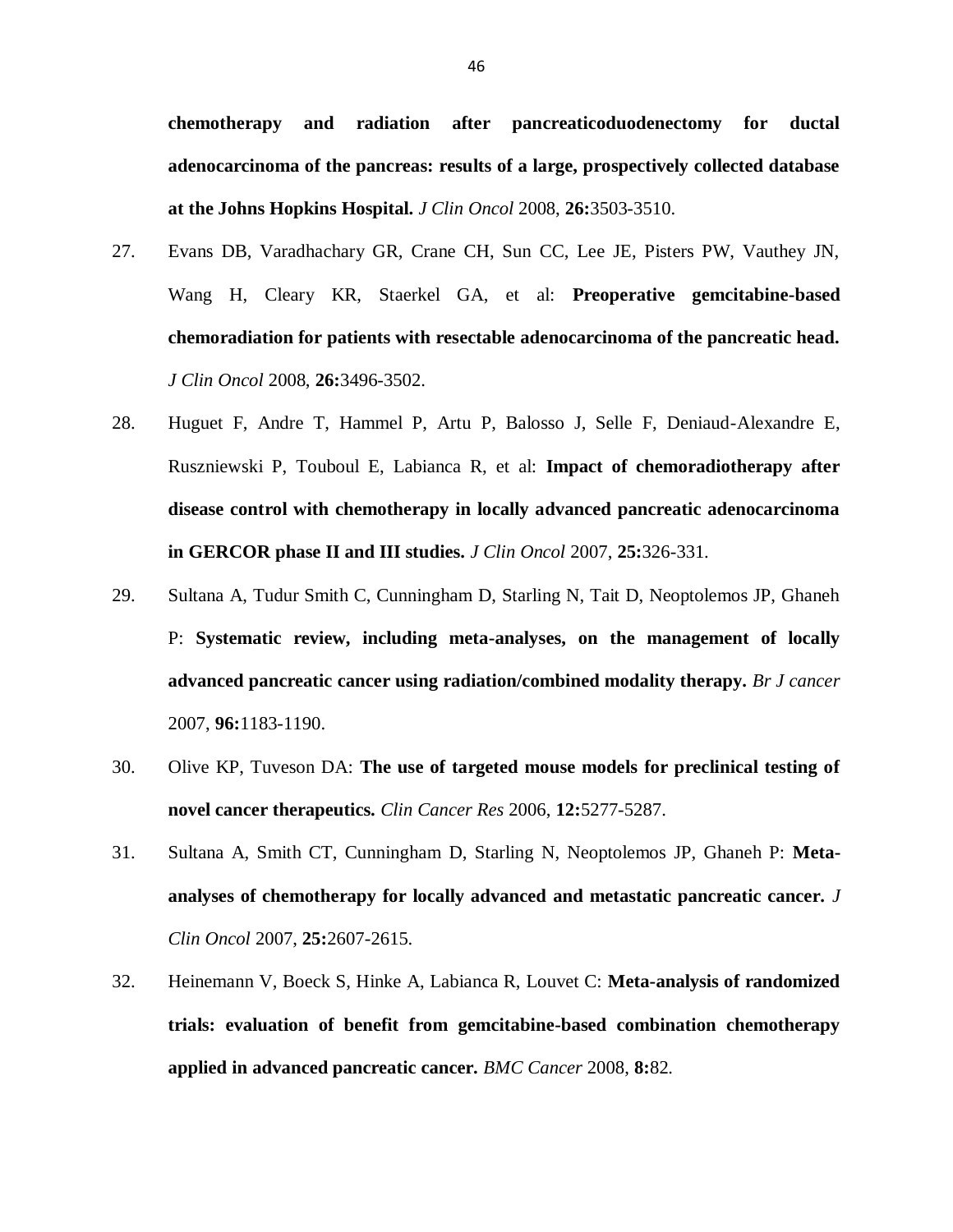- <span id="page-56-0"></span>33. Moore MJ, Goldstein D, Hamm J, Figer A, Hecht JR, Gallinger S, Au HJ, Murawa P, Walde D, Wolff RA, et al: **Erlotinib plus gemcitabine compared with gemcitabine alone in patients with advanced pancreatic cancer: a phase III trial of the National Cancer Institute of Canada Clinical Trials Group.** *J Clin Oncol* 2007, **25:**1960-1966.
- <span id="page-56-1"></span>34. Padhye S, Ahmad A, Oswal N, Sarkar FH: **Emerging role of Garcinol, the antioxidant chalcone from** *Garcinia indica* **Choisy and its synthetic analogs.** *J Hematol Oncol*  2009, **2**.
- <span id="page-56-2"></span>35. Rao AVR, Venkatswamy G, Pendse AD: **Camboginol and cambogin.** *Tetrahedron Letters* 1980, **21:**1975-1978.
- <span id="page-56-3"></span>36. Sang S, Cheng X, Stark RE, Rosen RT, Yang CS, Ho CT: **Chemical studies on antioxidant mechanism of tea catechins; analysis of radical reaction products of catechin and epicatechin with 2,2-Diphenyl-1-picrylhydrazyl.** *Bioorg Med Chem*  2002, **10:**2233-2237.
- <span id="page-56-4"></span>37. Saadat N, Gupta SV: **Potential role of garcinol as an anticancer agent.** *J Oncol* 2012, **2012:**647206.
- <span id="page-56-5"></span>38. Tanaka T, Kohno H, Shimada R, Kagami S, Yamaguchi F, Kataoka S, Ariga T, Murakami A, Koshimizu K, Ohigashi H: **Prevention of colonic aberrant crypt foci by dietary feeding of garcinol in male F344 rats.** *Carcinogenesis* 2000, **21:**1183-1189.
- <span id="page-56-6"></span>39. Yoshida K, Tanaka T, Hirose Y, Yamaguchi F, Kohno H, Toida M, Hara A, Sugie S, Shibata T, Mori H: **Dietary garcinol inhibits 4-nitroquinoline 1-oxide-induced tongue carcinogenesis in rats.** *Cancer Lett* 2005, **221:**29-39.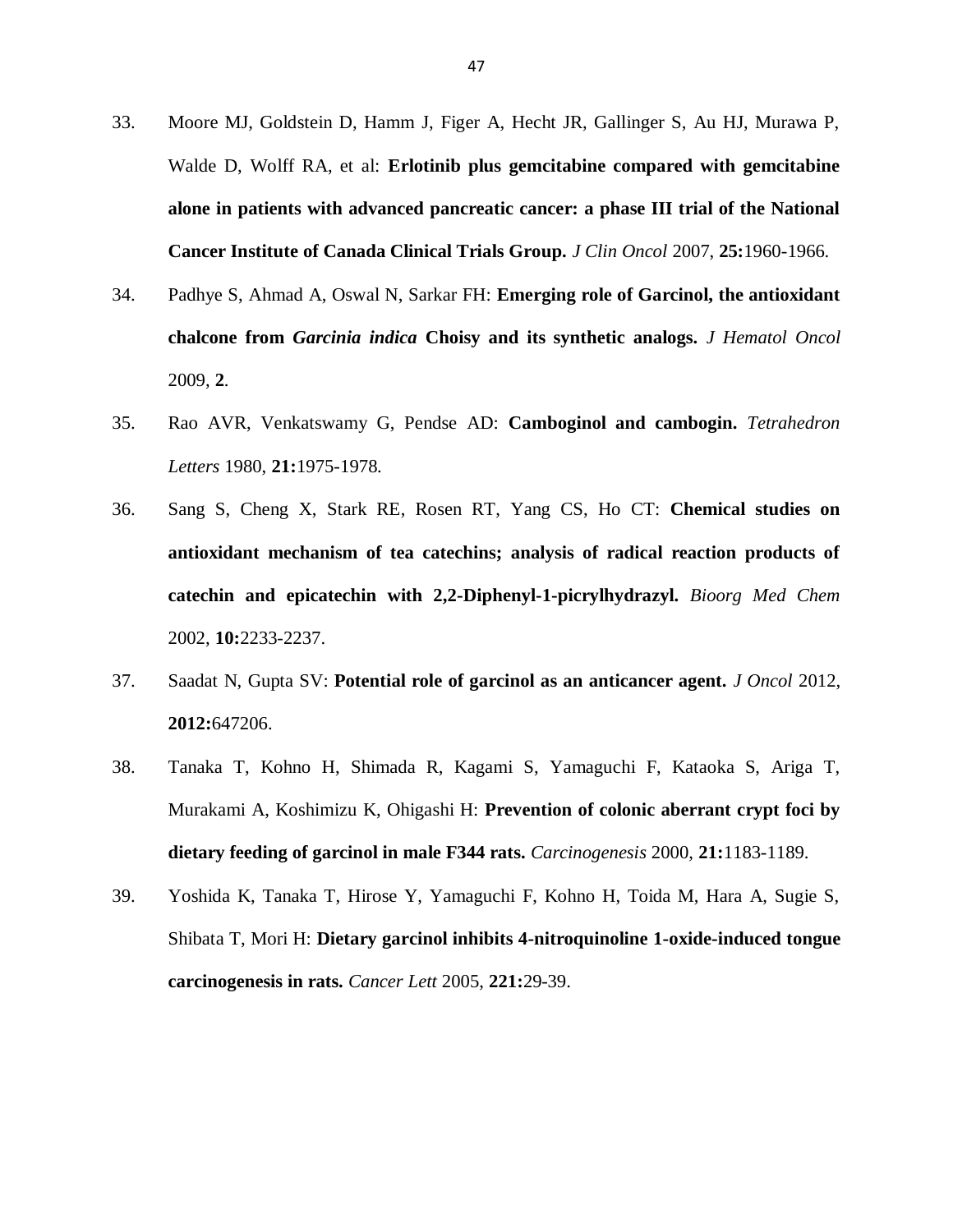- <span id="page-57-0"></span>40. Hong J, Sang S, Park HJ, Kwon SJ, Suh N, Huang MT, Ho CT, Yang CS: **Modulation of arachidonic acid metabolism and nitric oxide synthesis by garcinol and its derivatives.** *Carcinogenesis* 2006, **27:**278-286.
- <span id="page-57-1"></span>41. Pan MH, Chang WL, Lin-Shiau SY, Ho CT, Lin JK: **Induction of apoptosis by garcinol and curcumin through cytochrome c release and activation of caspases in human leukemia HL-60 cells.** *J Agric Food Chem* 2001, **49:**1464-1474.
- <span id="page-57-2"></span>42. Ahmad A, Wang Z, Wojewoda C, Ali R, Kong D, Maitah MY, Banerjee S, Bao B, Padhye S, Sarkar FH: **Garcinol-induced apoptosis in prostate and pancreatic cancer cells is mediated by NF-kappaB signaling.** *Front Biosci (Elite Ed)* 2011, **3:**1483-1492.
- <span id="page-57-3"></span>43. Ohnishi H, Asamoto M, Tujimura K, Hokaiwado N, Takahashi S, Ogawa K, Kuribayashi M, Ogiso T, Okuyama H, Shirai T: **Inhibition of cell proliferation by nobiletin, a dietary phytochemical, associated with apoptosis and characteristic gene expression, but lackof effect on early rat hepatocarcinogenesis** *in vivo***.** *Cancer Sci* 2004, **12:**936- 942.
- 44. Cheng AC, Tsai ML, Liu CM, Lee MF, Nagabhushanam K, Ho CT, Pan MH: **Garcinol inhibits cell growth in hepatocellular carcinoma Hep3B cells through induction of ROS-dependent apoptosis.** *Food Funct* 2010, **1:**301-307.
- <span id="page-57-4"></span>45. Parasramka MA, Gupta SV: **Garcinol inhibits cell proliferation and promotes apoptosis in pancreatic adenocarcinoma cells.** *Nutr Cancer* 2011, **63:**456-465.
- <span id="page-57-5"></span>46. Jozefczuk J, Adjaye J: **Chapter six – quantitative real-time PCR-based analysis of gene expression.** *Methods in Enzymology* 2011, **500:**99-109.
- <span id="page-57-6"></span>47. Livak KJ, Schmittgen TD: **Analysis of relative gene expression data using real-time quantitative PCR and the 2(-Delta Delta C(T)) Method.** *Methods* 2001, **25:**402-408.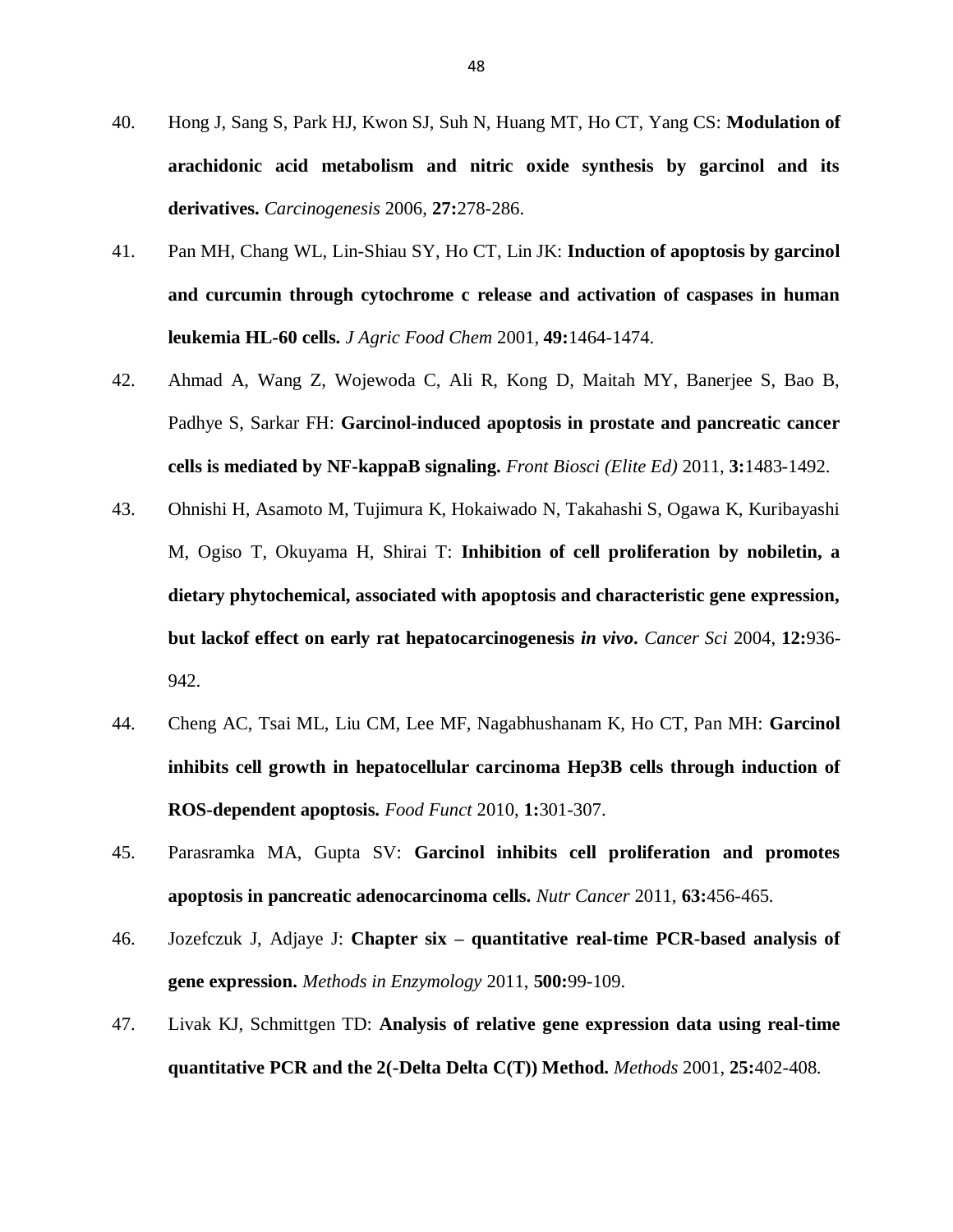- <span id="page-58-0"></span>48. Green DR, Reed JC: **Mitochondria and apoptosis.** *Science* 1998, **281:**1309-1312.
- <span id="page-58-1"></span>49. Gutierrez-Puente Y, Zapata-Benavides P, Tari AM, Lopez-Berestein G: **Bcl-2 related antisense therapy.** *Semin Oncol* 2002, **29:**71-76.
- <span id="page-58-2"></span>50. Mumm JS, Kopan R: **Notch signaling: from the outside in.** *Dev Biol* 2000, **228:**151- 165.
- <span id="page-58-3"></span>51. Wang Z, Zhang Y, Li Y, Banerjee S, Liao J, Sarkar FH: **Down-regulation of Notch-1 contributes to cell growth inhibition and apoptosis in pancreatic cancer cells.** *Mol Cancer Ther* 2006, **5:**483-493.
- <span id="page-58-4"></span>52. Hingorani SR, Wang L, Multani AS, Combs C, Deramaudt TB, Hruban RH, Rustgi AK, Chang S, Tuveson DA: **Trp53R172H and KrasG12D cooperate to promote chromosomal instability and widely metastatic pancreatic ductal adenocarcinoma in mice.** *Cancer Cell* 2005, **7:**469-483.
- <span id="page-58-5"></span>53. Radulovich N, Pham NA, Strumpf D, Leung L, Xie W, Jurisica I, Tsao MS: **Differential roles of cyclin D1 and D3 in pancreatic ductal adenocarcinoma.** *Mol Cancer* 2010, **9:**24.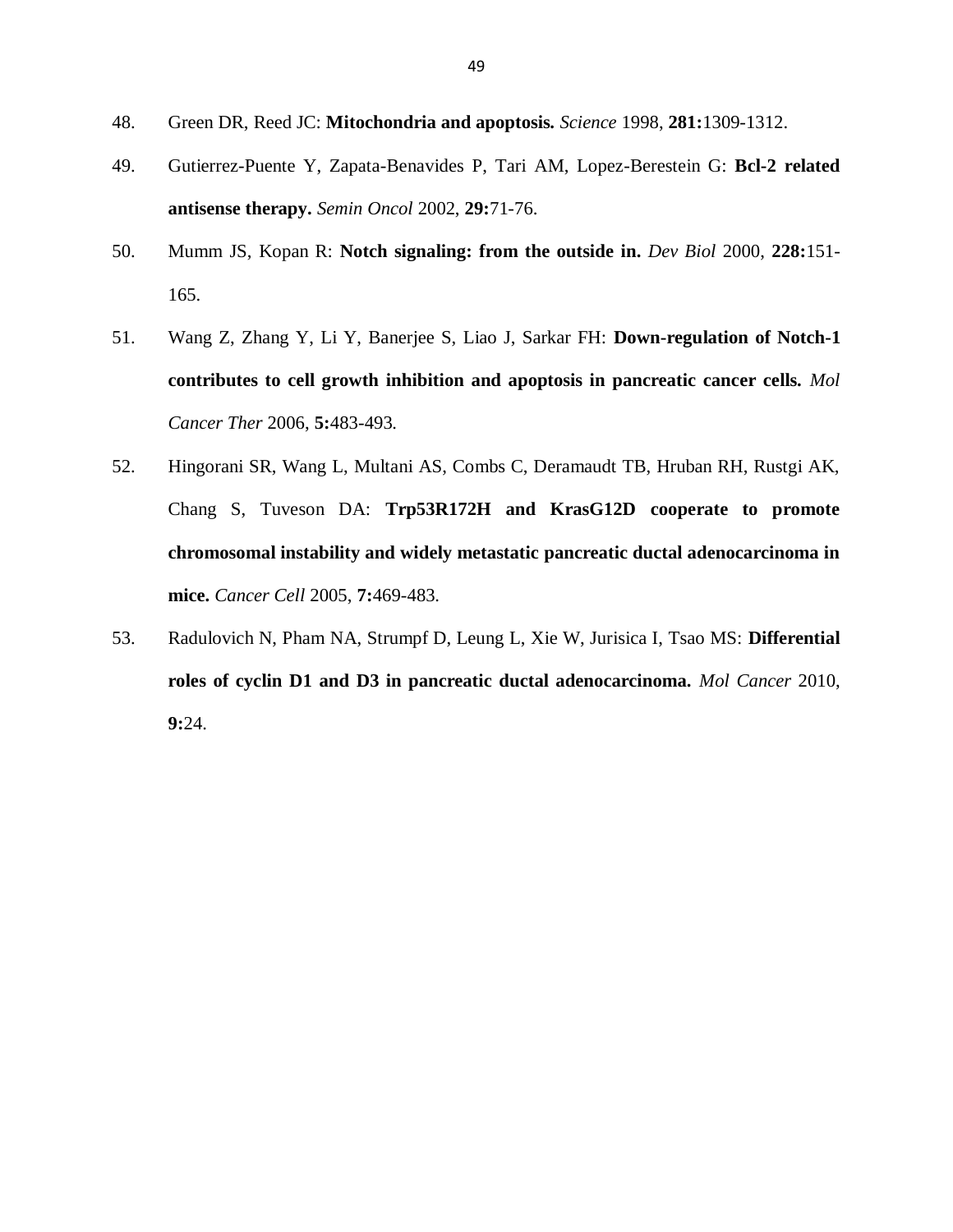#### **ABSTRACT**

# **EFFECT OF GARCINOL ON CHANGE IN GENE EXPRESSION IN PANCREATIC CANCER MOUSE MODEL**

by

#### **NURUL HUDA RAZALLI**

#### **August 2013**

**Advisor:** Dr. Smiti Gupta

**Major:** Nutrition and Food Science

#### **Degree:** Master of Science

Pancreatic cancer is currently ranked as the fourth leading cause of cancer-related deaths in The United States making it so important to develop new approaches in order to improve the prognosis of this lethal disease. Chemotherapy drugs as treatment for pancreatic cancer are known to have adverse toxic reactions. Thus, development of treatments for pancreatic cancer that are relatively nontoxic is warranted. This thesis reports the potential anticancer effect of garcinol, a compound extracted from *Garcinia indica* fruit rind which may have promise for treating this lethal malignancy. Using KPC mouse-model for pancreatic cancer, this study has evaluated the mRNA expression response of selected genes in pancreatic tumorigenesis following garcinol treatment using quantitative real-time polymerase chain reaction (qPCR) technique. We concluded from this study that garcinol and its combination with gemcitabine exhibit anti-poliferative, proapoptotic, anti-angiogenesis and anti-metastatic properties which is evident by the significant down-regulation of CCND1, MMP9 and Notch1 in both pancreatic and liver tissues. The findings in this study contribute to additional evidence that suggests its chemotherapeutic effect on pancreatic cancer previously shown in *in vitro* setting is extended into animal model.